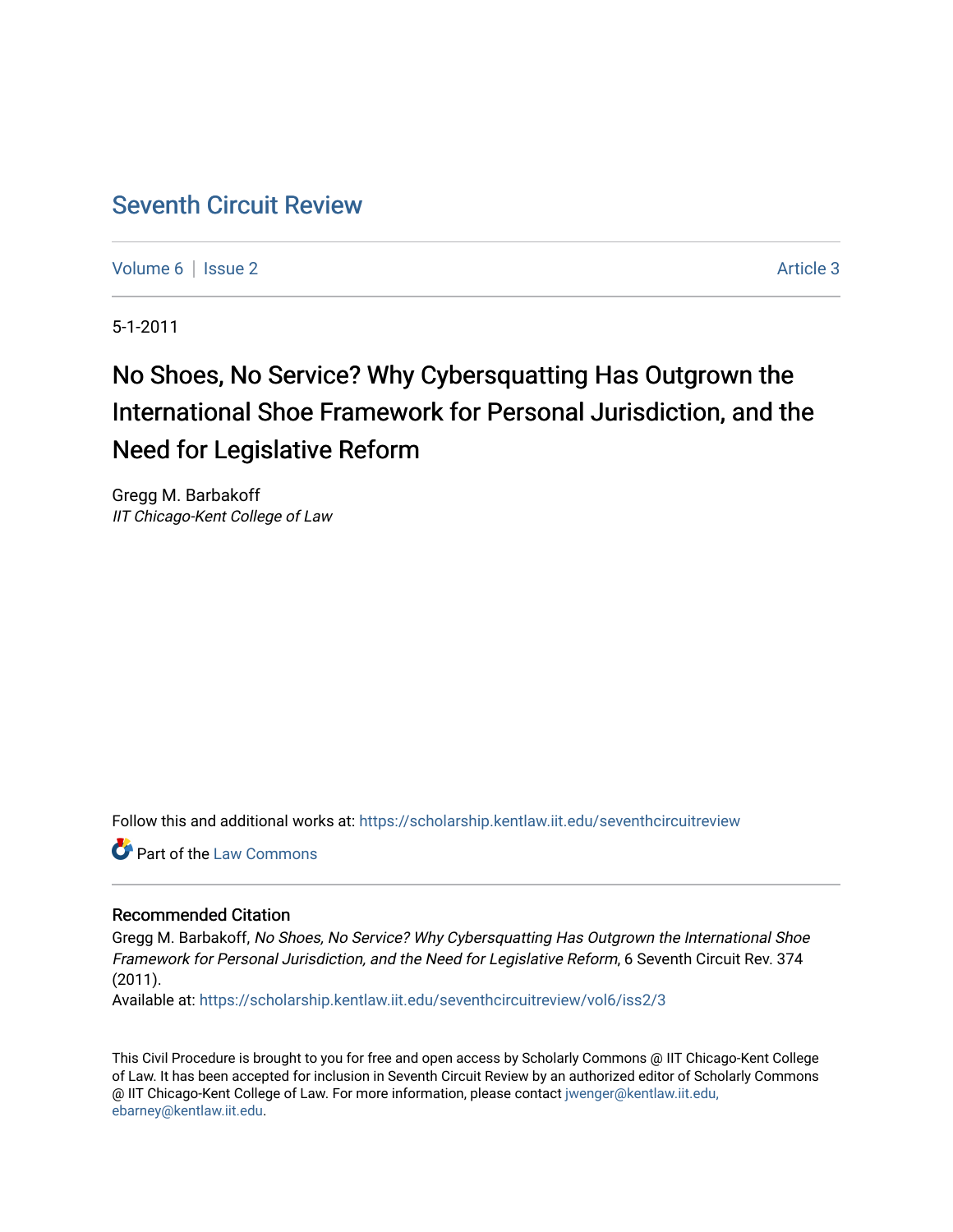SEVENTH CIRCUIT REVIEW Volume 6, Issue 2 Spring 2011

## **NO SHOES, NO SERVICE? WHY CYBERSQUATTING HAS OUTGROWN THE**  *INTERNATIONAL SHOE* **FRAMEWORK FOR PERSONAL JURISDICTION, AND THE NEED FOR LEGISLATIVE REFORM**

GREGG M. BARBAKOFF<sup>\*</sup>

Cite as: Gregg M. Barbakoff, *No Shoes, No Service? Why Cybersquatting Has Outgrown the* International Shoe *Framework for Personal Jurisdiction, and the Need for Legislative Reform*, 6 SEVENTH CIRCUIT REV. 374 (2011), *at*  http://www.kentlaw.edu/7cr/v6-2/barbakoff.pdf.

#### **INTRODUCTION**

At a time when "email" was simply a misspelled word, Chief Justice Warren's opinion in *Hanson v. Denckla* warned that advancements in communication and travel must not be read as signaling "the eventual demise of all restrictions on . . . personal jurisdiction."<sup>[1](#page-1-1)</sup> Throughout the history of the Court's jurisprudence, restrictions on personal jurisdiction have always centered upon geographic boundaries.<sup> $\hat{z}$ </sup> As a result, the lower federal courts have struggled to comply with Justice Warren's mandate while grappling

<u>.</u>

<span id="page-1-0"></span><sup>∗</sup> J.D. candidate, May 2011, Chicago-Kent College of Law, Illinois Institute of Technology. The author wishes to thank Adam Goldstein, Matthew Bolon, and Mariana Karampelas, for their assistance and advice on this topic. This Comment is dedicated to Alexis Geller for her encouragement and support.

 $^{1}$  357 U.S. 235, 251 (1958).

<span id="page-1-2"></span><span id="page-1-1"></span><sup>2</sup> Wendy Collins Perdue, *Sin, Scandal, and Substantive Due Process: Personal Jurisdiction and* Pennoyer *Reconsidered*, 62 WASH. L. REV. 479 (1987).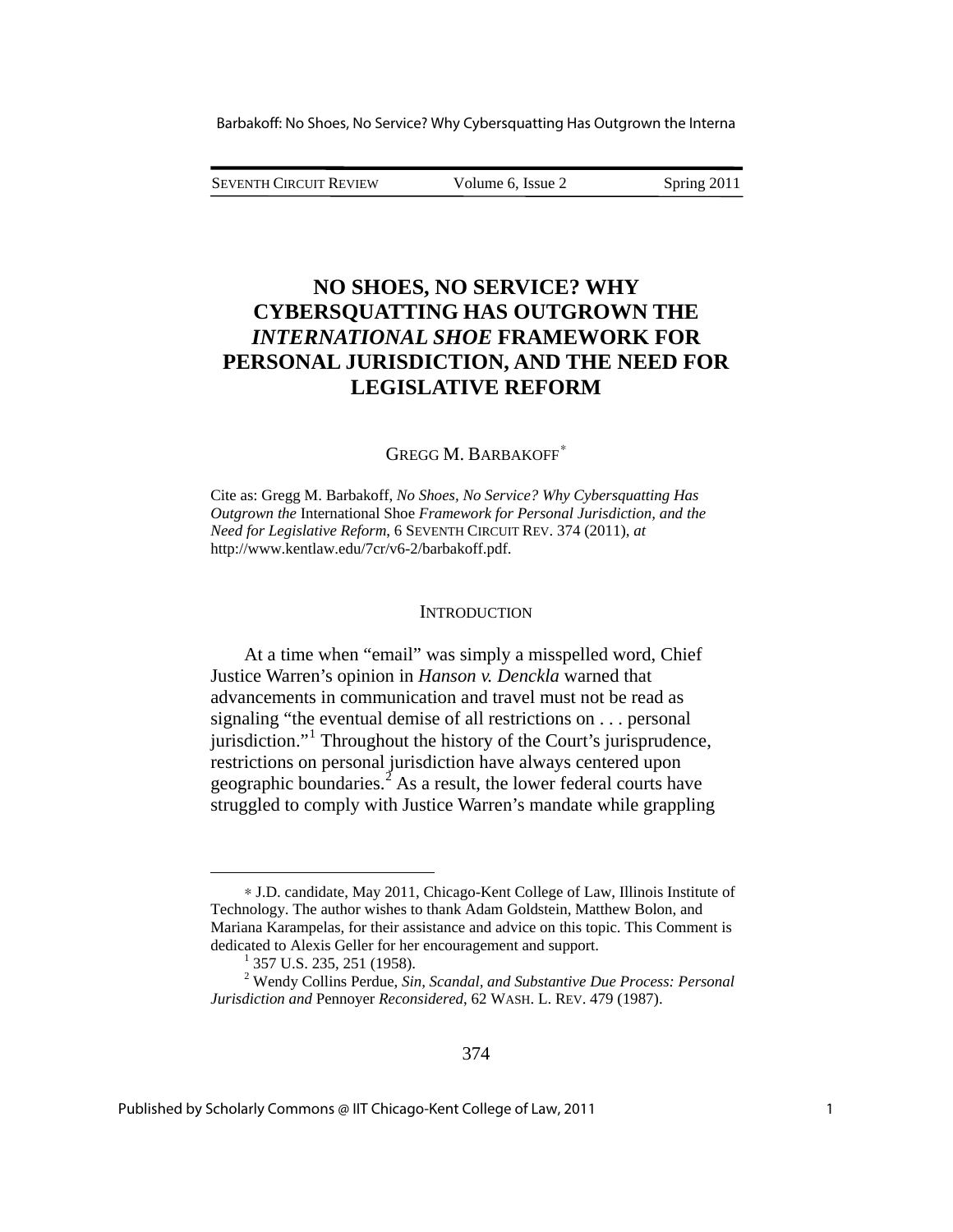| <b>SEVENTH CIRCUIT REVIEW</b> | Volume 6, Issue 2 | Spring 2011 |
|-------------------------------|-------------------|-------------|

with claims arising from the virtual realm of the Internet.<sup>[3](#page-2-0)</sup> Underscoring this challenge, one district court judge reasoned that "[t]here being no District Court of Cyberspace, the defendants' argument that laboring on the Internet defeats traditional personal jurisdiction is unpersuasive; Defendants will have to settle begrudgingly for the Western District of Virginia."[4](#page-2-1)

The jurisdictional problems posed by claims arising from cyberspace stem from the nature and origin of the Internet.<sup>[5](#page-2-2)</sup> Concerned with both the rising costs of centralized computing and the potential for Cold War hostilities, the progenitors of the Internet sought to create a decentralized communications network that co uld withstand a nuclear attack.<sup>[6](#page-2-3)</sup> These efforts resulted in the initial framework for the modern Internet—a diffuse "network of networks" everywhere and nowhere at once. $8$ without a centralized hub.<sup>[7](#page-2-4)</sup> As a result, the Internet defies traditional notions of geographic boundaries, as online actions occur both

Yet, out of all online activities, this Comment posits that cybersquatting poses the greatest obstacle to the territorial restrictions of personal jurisdiction. Cybersquatting occurs when an individual seeks to profit by registering a website address—known as a domain name—under another's well-established trademark.<sup>[9](#page-2-5)</sup> For example, cybersquatting occurs when an individual with no affiliation to Coca-

1

<span id="page-2-0"></span><sup>3</sup> Yasmin R. Tavakoli & David R Yohannan, *Personal Jurisdiction in Cyberspace: Where Does it Begin, and Where Does it End?*, 23 No. 1 INTELL. PROP. & TECH. L.J. 3, 3 (2011). 4

<span id="page-2-1"></span> $4$  Design88 Ltd. v. Power Uptik Productions, LLC, 133 F. Supp. 2d 873, 877 (W.D. Va. 2001).

<span id="page-2-3"></span><span id="page-2-2"></span><sup>&</sup>lt;sup>5</sup> John J. Schulze, Jr., *Caveat E-Emptor: Solutions to the Jurisdictional Problem of Internet Injury*, 29 AM. J. TRIAL ADVOC. 615, 618 (2006). 6 *Id.* 

 $^7$  *Id.* 

<span id="page-2-4"></span> $^8$  Digital Equip. Corp. v. AltaVista Tech., Inc., 960 F. Supp. 456, 462 (D. Mass. 1997).

<span id="page-2-5"></span><sup>&</sup>lt;sup>9</sup> *See* Panavision, Int'l, L.P. v. Toeppen, 141 F.3d 1316 (9th Cir. 1998). *Panavision* is one of the first—and certainly most heralded—cybersquatting cases, in which notorious cybersquatter Dennis Toeppen registered the domain name "panavision.com," and sought to extort a fee from the rightful trademark holder in exchange for surrendering the domain name.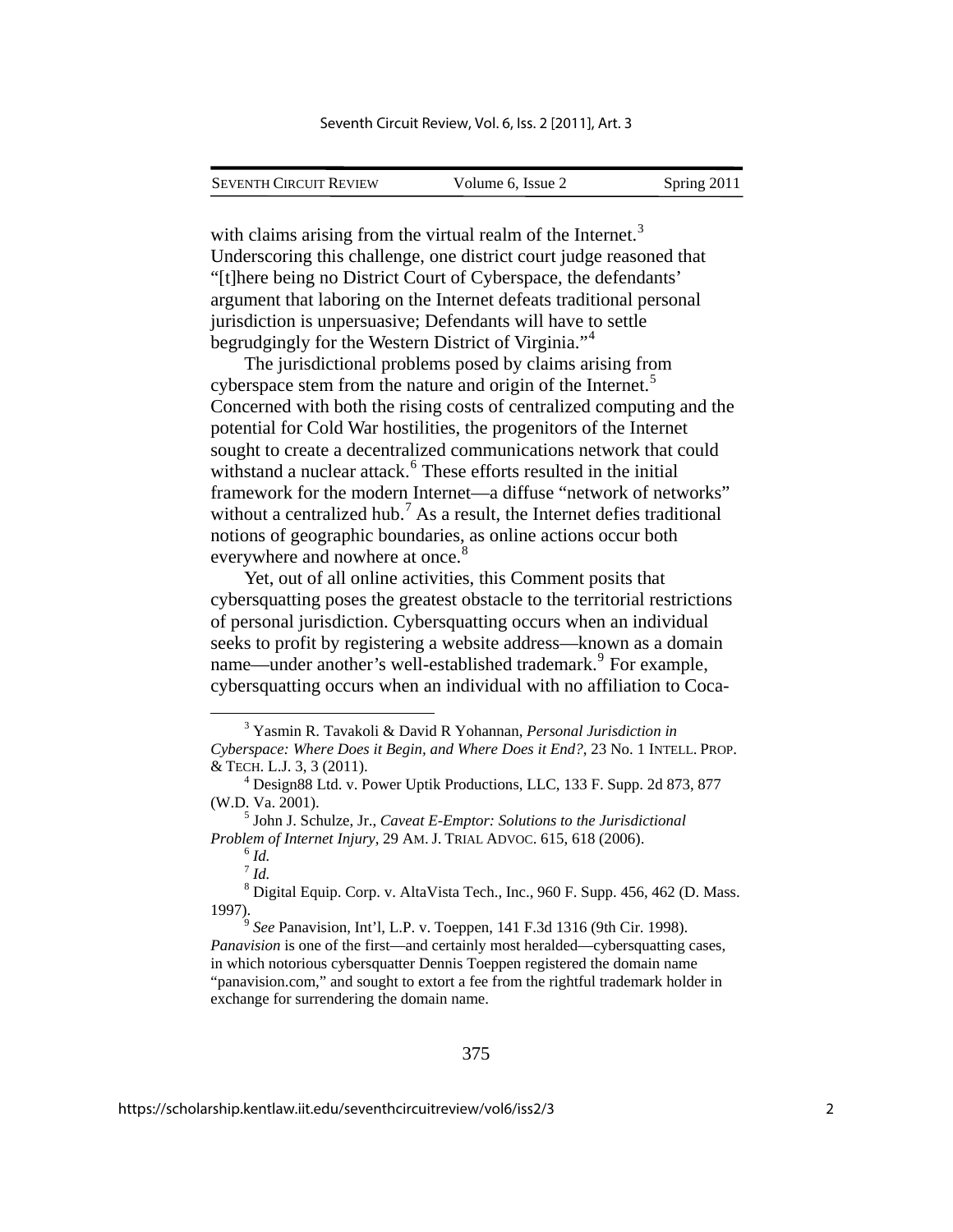| <b>SEVENTH CIRCUIT REVIEW</b> | Volume 6, Issue 2 | Spring 2011 |
|-------------------------------|-------------------|-------------|
|                               |                   |             |

Cola seeks to profit by registering the domain name "coca-cola.com." Because cybersquatting involves purely online activities, the lack of any geographic nexus created between this conduct and the forum state proves uniquely problematic for injured plaintiffs, as they bear the burden of establishing a "prima facie case for personal jurisdiction" over the defendant.<sup>[10](#page-3-0)</sup> Yet, this burden may have been lessened considerably due to a recent decision from the Seventh Circuit Court of Appeals.[11](#page-3-1) In a surprising ruling that is sure to become the darling of all future plaintiffs in cybersquatting disputes, the Seventh Circuit bent the traditional rules for personal jurisdicti on beyond their breaking point to uphold a cybersquatting claim filed against GoDaddy—the world's largest domain name provider. [12](#page-3-2)

In this Comment, I will argue that the Seventh Circuit's reasoning in *uBID, Inc. v. GoDaddy Group, Inc.* (*GoDaddy II*) demonstrates the fundamental disjunction between the *International Shoe* standard for personal jurisdiction and claims of cybersquatting filed under the Anticybersquatting Consumer Protection Act ("ACPA"). Part I of this Comment examines the growth and development of the Supreme Court's precedent regarding personal jurisdiction, highlighting the territorial restrictions imposed by the due process clauses of the Fourteenth and Fifth Amendments. Part II of this Comment provides a brief overview of cybersquatting and the ACPA. Part III of this Comment focuses on the Seventh Circuit's decision in *GoDaddy II*. In Part IV, I shall demonstrate how both the *GoDaddy II* majority and concurrence utilized reasoning that undermines existing Supreme Court jurisprudence, and how Congress can resolve these jurisdictional issues with the stroke of a pen.

1

<span id="page-3-2"></span><span id="page-3-1"></span><span id="page-3-0"></span><sup>10</sup> *E.g.*, uBID, Inc. v. GoDaddy Group, Inc. (*GoDaddy II*), 623 F.3d 421, 423 (7th Cir. 2010). 11 *Id.* <sup>12</sup> *See id.* at 433.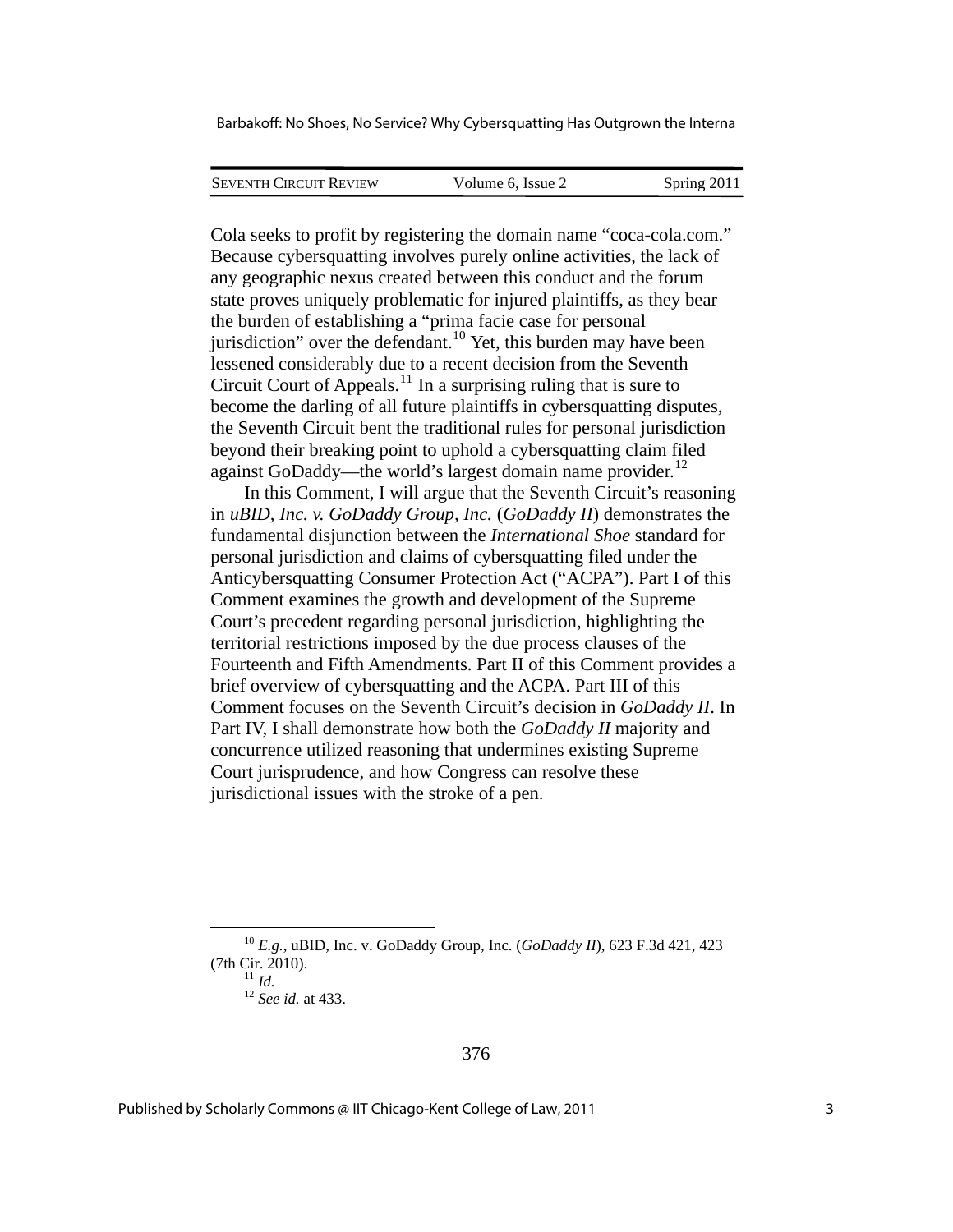| <b>SEVENTH CIRCUIT REVIEW</b> | Volume 6, Issue 2 | Spring 2011 |
|-------------------------------|-------------------|-------------|
|                               |                   |             |

I. The Origins And Development Of Personal Jurisdiction

*A. The Other Shoe Drops: The Shift to Minimum Contacts* 

The Supreme Court's opinions on personal jurisdiction deal primarily with the constitutional requirements of the Fourteenth Amendment's due process clause, which provides that: "[n]o State . . . shall deprive any person of life, liberty, and property, without due process of law.  $\ldots$ <sup>3</sup> Throughout the history of the Court's jurisprudence, the Due Process Clause has consistently required some physical connection between the defendant and the forum state.<sup>[14](#page-4-1)</sup> Historically, this requirement imposed a severe limitation: A court's power to exercise personal jurisdiction over a defendant depended entirely on her presence within the forum state.<sup>[15](#page-4-2)</sup> This "power theory," articulated by the Supreme Court's decision in *Pennoyer v. Neff*, was eventually cast aside in order to cope with the changing landscape of American commerce.<sup>[16](#page-4-3)</sup> As the reach of corporations began to extend across state lines, the Court recognized that the "presence" of these corporations could no longer be confined to their state of domicile.<sup>[17](#page-4-4)</sup> Laying the framework for what would soon become the touchstone for all Due Process inquiries into personal jurisdiction, the Court's landmark decision in *International Shoe v. Washington* crafted a new standard for determining the constitutional scope of personal jurisdiction."<sup>[18](#page-4-5)</sup>

In *International Shoe*, the Court considered whether Due Process permitted the exercise of personal jurisdiction over a non-resident corporation based upon the commercial activities of its employees

<span id="page-4-1"></span><span id="page-4-0"></span><sup>&</sup>lt;sup>13</sup> U.S. CONST. amend. XIV.  $14$  Perdue, *supra* note 2, at 509. The author explains that the Court's opinions evidence a belief that the requirements of personal jurisdiction serve a substantive interest tied to state boundaries. *Id.* This substantive interest flows from the requirement that the defendant must have sufficient contacts with the forum state. *Id*. 15 Pennoyer v. Neff, 95 U.S. 714, 733 (1877).

<span id="page-4-5"></span><span id="page-4-4"></span><span id="page-4-3"></span><span id="page-4-2"></span><sup>&</sup>lt;sup>16</sup> See International Shoe v. Washington, 326 U.S. 310, 316 (1945) (examining the expanding role of corporations in interstate commerce).  $\frac{17}{18}$  *Id.*  $\frac{18}{1d}$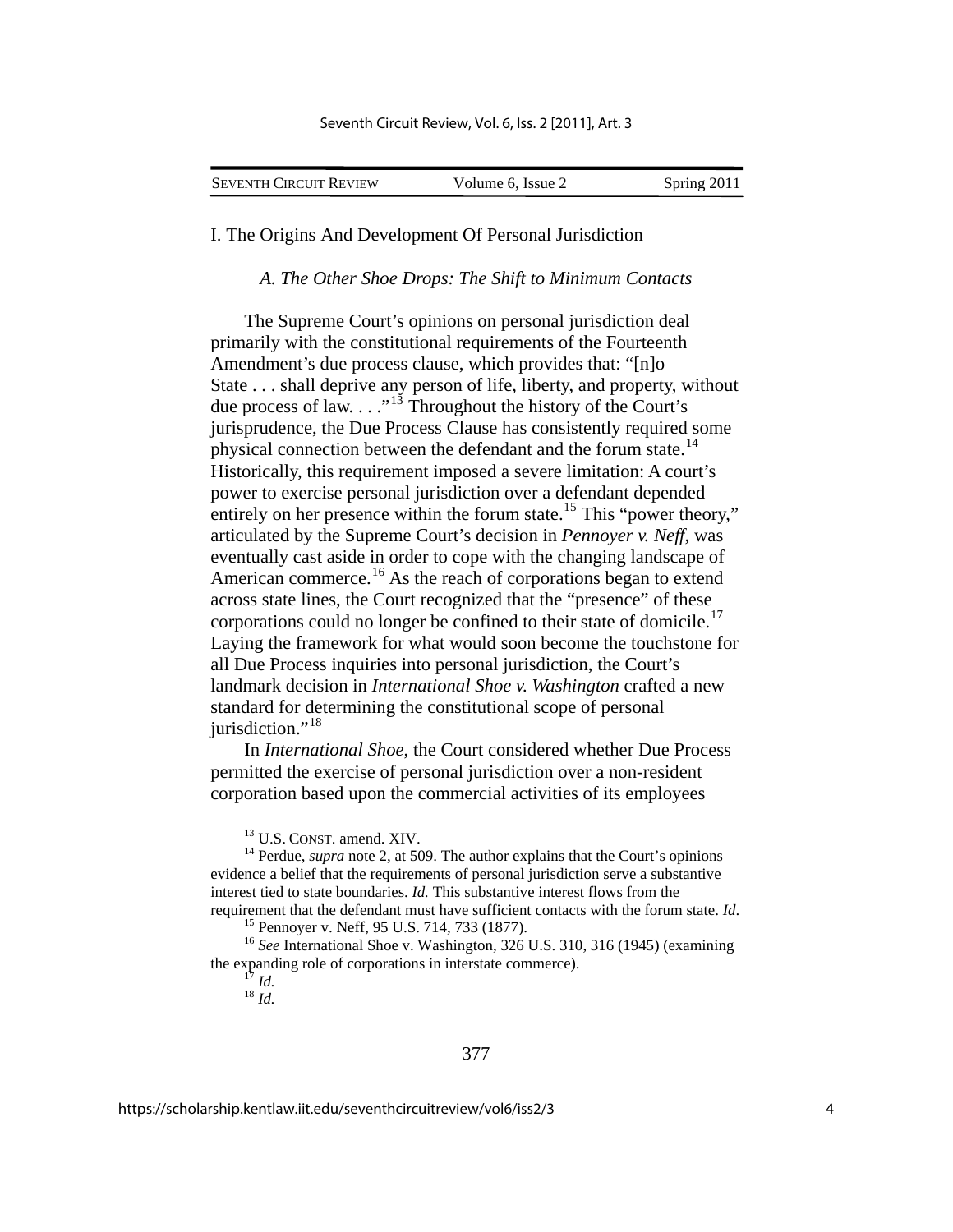| <b>SEVENTH CIRCUIT REVIEW</b> | Volume 6, Issue 2 | Spring 2011 |
|-------------------------------|-------------------|-------------|
|                               |                   |             |

within the forum state.<sup>[19](#page-5-0)</sup> Writing for the majority, Chief Justice Stone reasoned that a corporation's "continuous and systematic" commercial transactions within a state may well serve as a proxy for its presence within the forum.<sup>[20](#page-5-1)</sup> As the corporate entity itself is a constructive fiction, its "presence" may manifest itself through the commercial activities of its employees.[21](#page-5-2) Thus, a corporation that enjoys the benefit of conducting business within a state must also incur the costs and obligations arising from those transactions. $^{22}$  $^{22}$  $^{22}$ 

The reasoning from *International Shoe* demonstrated both equitable and practical considerations.[23](#page-5-4) Namely, the Court recognized that the rigid territorial restrictions on personal jurisdiction no longer remained practical in light of the decreasing costs of interstate commerce that allowed businesses to stretch their economic presence across state lines. $^{24}$  $^{24}$  $^{24}$  As such, conditioning the exercise on the territorial state boundaries was no longer sufficient to deal with vast expansion of interstate commerce.<sup>[25](#page-5-6)</sup> Instead, the Court declared that the exercise of personal jurisdiction remains constitutionally permissible so long as the defendant has "certain minimum contacts with it such that the maintenance of the suit does not offend traditional notions of fair play and substantial justice."<sup>[26](#page-5-7)</sup>

Although *International Shoe* heralded a new era in personal jurisdiction, the Court's newly minted jurisdictional framework test remained loyal to the traditional emphasis on the geographical nexus between the defendant and the forum.<sup>[27](#page-5-8)</sup> This notion underscores the

<span id="page-5-8"></span><span id="page-5-7"></span><span id="page-5-6"></span><span id="page-5-5"></span>within the forum state).

<span id="page-5-4"></span><span id="page-5-3"></span><span id="page-5-2"></span><span id="page-5-1"></span><span id="page-5-0"></span><sup>&</sup>lt;sup>19</sup> *Id.* at 311.<br><sup>20</sup> *Id.* at 316–17.<br><sup>21</sup> *Id.* 22 *Id.* at 319.<br><sup>23</sup> *See id.* at 317. Previously, a nonresident corporation could only be subject to jurisdiction if they provided an agent for the service of process. *Id.* The Court's decision recognized that a corporate "presence" could not be construed so narrowly. *Id.* at 316–18.<br><sup>25</sup> *Id.* <sup>25</sup> *Id.* at 316 (internal quotation marks omitted).<br><sup>26</sup> *Id.* at 316 (internal quotation marks omitted).<br><sup>27</sup> *See id.* (grounding the due process inquiry on the defendant's activities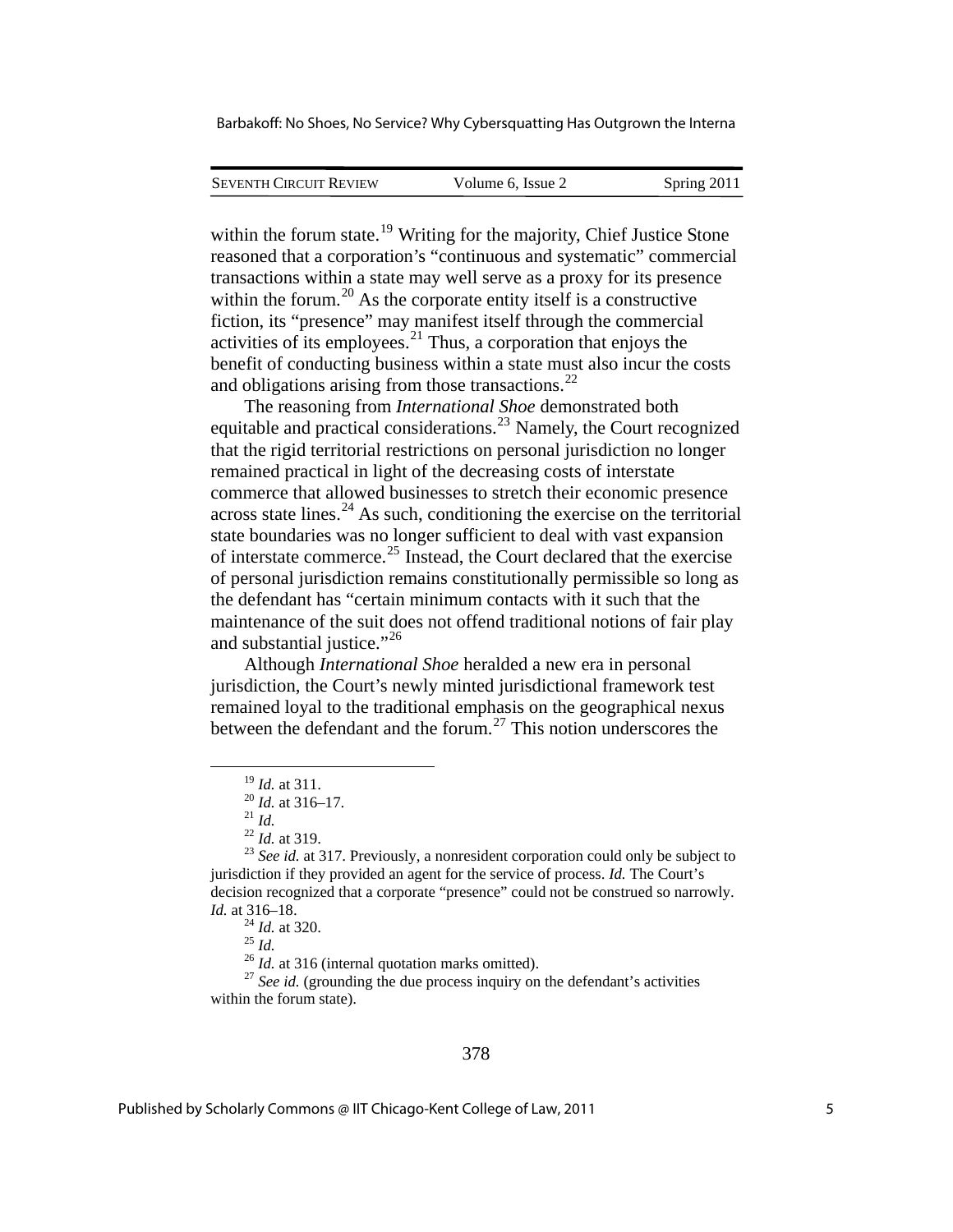| <b>SEVENTH CIRCUIT REVIEW</b> | Volume 6, Issue 2 | Spring 2011 |
|-------------------------------|-------------------|-------------|
|                               |                   |             |

distinction between general and specific jurisdiction, which is outlined in the following sections.

1. General Jurisdiction

The Court's decision in *Helicopteros Nacionales de Columbia, S.W. v. Hall*<sup>[28](#page-6-0)</sup> first articulated the distinction between general and specific jurisdiction.<sup>[29](#page-6-1)</sup> The concept of general jurisdiction is best conceptualized as personal jurisdiction over the defendant, as she must defend herself against any conceivable claim filed within the forum.<sup>[30](#page-6-2)</sup> For instance, imagine that A lives in Colorado but is subject to general jurisdiction in Iowa. While on vacation in Australia, A gets into a car accident with Z, who hails from Spain. If Z decides to file a personal injury lawsuit against A in Iowa, A must travel to the forum to defend against the suit—despite the fact that none of the parties, evidence, or injuries bear any relationship to A's activities within the forum.<sup>[31](#page-6-3)</sup> Indeed, one commentator argues that the concept of general jurisdiction "should be termed 'dispute-blind' because the exercise of jurisdiction does not depend on the nature of or the facts involved in the dispute."[32](#page-6-4) Instead, the exercise of general jurisdiction requires that the defendant's activities create a permanent proxy for her presence within the forum state. $33$ 

Although the general jurisdictional analysis only requires a single inquiry—the relationship between the defendant's activities and the forum state—the Court's opinion in *Helicopteros* demonstrates that

<span id="page-6-4"></span><span id="page-6-3"></span><sup>31</sup> *See Helicopteros*, 466 U.S. at 414.<br><sup>32</sup> Charles W. "Rocky" Rhodes, *Clarifying General Jurisdiction*, 34 SETON HALL L. REV. 807, 819 (2004) (*citing* Mary Twitchell, *The Myth of General* 

<span id="page-6-5"></span><sup>33</sup> See Rhodes, *supra* note 32, at 849–50 (noting that the contemporary doctrine of general jurisdiction hinges upon a "constructive presence").

 $28\,466\,$  U.S. 408 (1984).

<span id="page-6-1"></span><span id="page-6-0"></span> $^{29}$  *Id.* at 414, n.8. While this was the first opinion in which the Court actually referred to these concepts as such, these concepts were first expressed in

<span id="page-6-2"></span>*International Shoe. See 326 U.S. at 317–18.*<br><sup>30</sup> *See Helicopteros*, 466 U.S. at 414; *accord, e.g.*,*GoDaddy II*, 623 F.3d 421, 426 (7th Cir. 2010).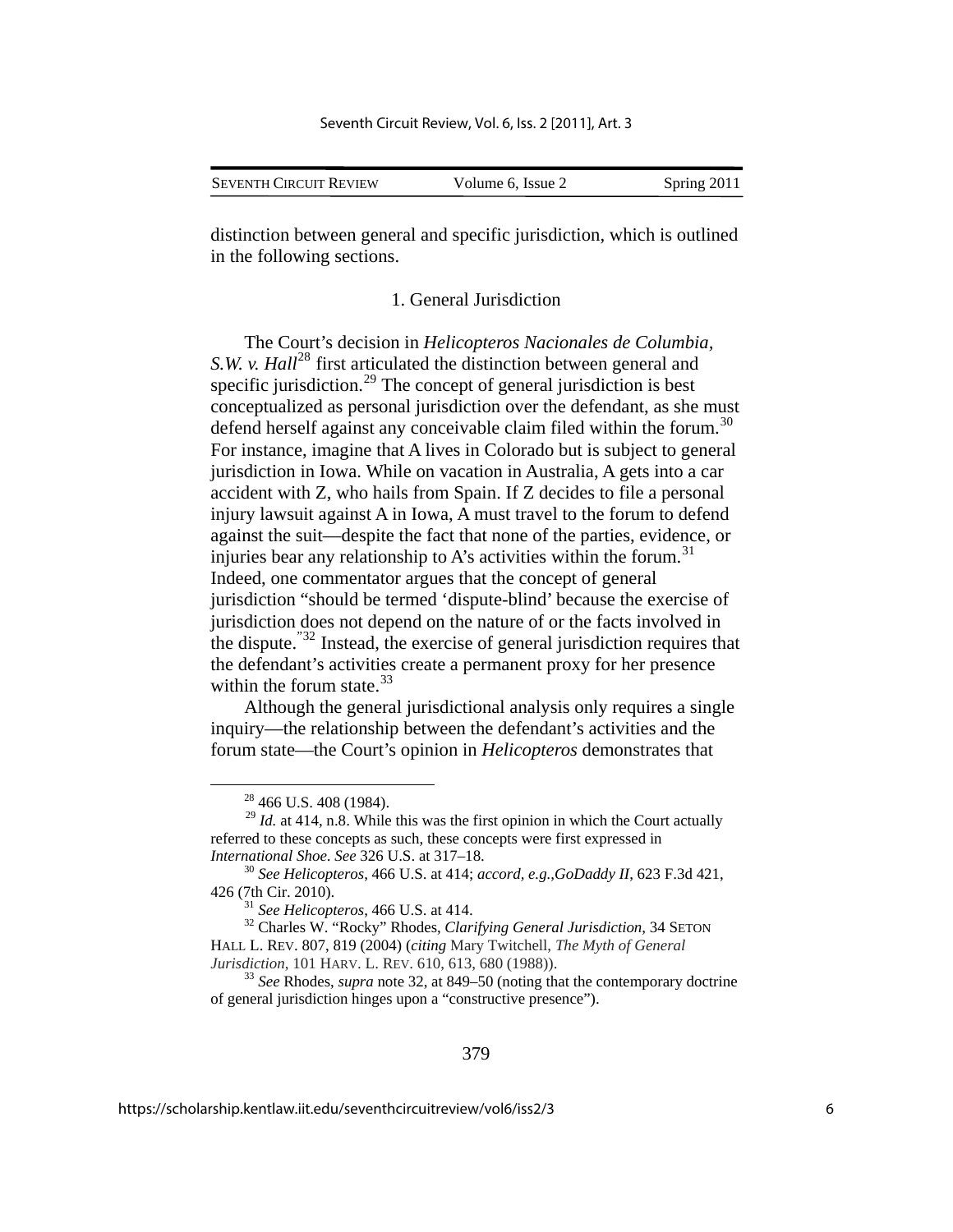SEVENTH CIRCUIT REVIEW Volume 6, Issue 2 Spring 2011

this analysis imposes an incredibly high threshold requirement.<sup>[34](#page-7-0)</sup> For instance, the *Helicopteros* plaintiffs brought a wrongful death action in Texas based upon a helicopter crash that occurred in Peru.<sup>[35](#page-7-1)</sup> The defendant corporation made numerous trips to forum, where it contracted for helicopter services and spent over \$4 million to purchase 80% of its helicopter fleet and related equipment.<sup>[36](#page-7-2)</sup> Additionally, the defendant sent its pilots, management, and maintenance personnel to Texas for related training.<sup>[37](#page-7-3)</sup> Nevertheless, the Court found these frequent trips and high volume purchases failed to create the forum contacts necessary to establish general jurisdiction.<sup>[38](#page-7-4)</sup> Rather, an earlier precedent demonstrates that this requirement can only be met when a defendant directs her continuous and systematic activities from a physical location within the forum state.<sup>[39](#page-7-5)</sup>

## 2. Specific Jurisdiction

Specific jurisdiction is best conceptualized as jurisdiction over the claim, rather than the defendant.<sup>[40](#page-7-6)</sup> Essentially, specific jurisdiction permits the court to adjudicate claims that "directly arise from or relate to" the defendant's contacts with the forum state. $4<sup>1</sup>$  The relevant analysis breaks down into two separate inquiries: (1) the defendant's contacts with the forum; and (2) the relationship between these

<span id="page-7-7"></span><span id="page-7-6"></span>Islands. *Id.*<sup>40</sup> *Cf.* Burger King v. Rudzewicz, 471 U.S. 462, 472–73 (1985). <sup>41</sup> *Id.*

#### 380

<span id="page-7-1"></span><span id="page-7-0"></span> <sup>34</sup> *See Helicopteros*, 466 U.S. at 417–18 (*citing* Rosenberg Bros. & Co. v. Curtis Brown Co., 260 U.S. 516, 518 (1923) (defendant that made frequent trips to forum to purchase majority of its inventory was insufficient to establish general jurisdiction). 35 *Helicopteros*, 466 U.S. at 410. 36 *Id.* at 410. 37 *Id.* <sup>38</sup> *Id.* at 415–16.

<span id="page-7-5"></span><span id="page-7-4"></span><span id="page-7-3"></span><span id="page-7-2"></span><sup>39</sup> *See id.* at 414–415. Specifically, the Court examined the earlier decision of *Perkins v. Benguet Consolidated Mining Co.*, 342 U.S. 437 (1952). In *Perkins*, general jurisdiction existed when a Philippine mining company established a temporary corporate office in Ohio due to the Japanese occupation of the Philippine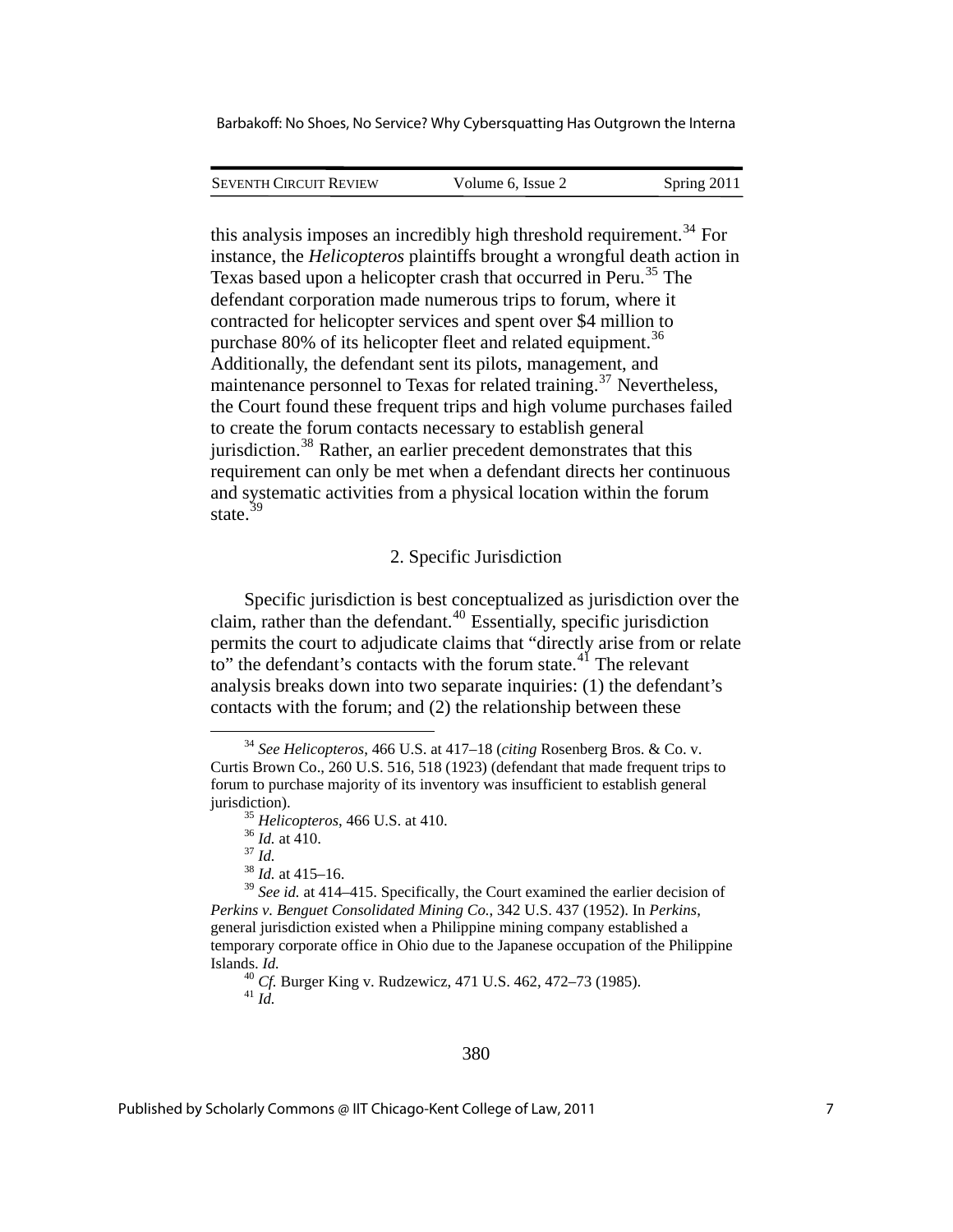| <b>SEVENTH CIRCUIT REVIEW</b> | Volume 6, Issue 2 | Spring 2011 |
|-------------------------------|-------------------|-------------|
|                               |                   |             |

contacts and the plaintiff's claim.<sup>[42](#page-8-0)</sup> These dual components serve a primary policy consideration of the *International Shoe* framework.<sup>[43](#page-8-1)</sup> Specifically the geographic nexus between the defendant's contacts, the forum, and the claim must allow the defendant to reasonably anticipate that her conduct will subject her to the judicial powers of the state.<sup>[44](#page-8-2)</sup>

The Court's decisions mandate that the defendant's intentional conduct must create the geographic nexus between contacts, claim, and forum.[45](#page-8-3) In light of this requirement, the plaintiff's contacts with the forum cannot subject the defendant to the state's judicial powers.<sup>[46](#page-8-4)</sup> For instance, a Florida state court lacked jurisdiction over a trustee whose only contact with the forum arose when the settlor of the trust subsequently moved from Delaware to Florida.<sup>[47](#page-8-5)</sup> Similarly, Oklahoma's exercise of specific jurisdiction over a New Jersey car dealership was held impermissible based solely upon the fact that the plaintiff sustained an injury while driving through the forum.<sup>[48](#page-8-6)</sup> These cases demonstrate a recurring theme that appears throughout the Court's decisions: "The unilateral activity of those who claim some relationship with a nonresident defendant cannot satisfy the requirement of contact with the forum State."<sup>[49](#page-8-7)</sup>Rather, what is critical to the exercise of personal jurisdiction is that the defendant "purposefully avails itself of the privilege of conducting activities within the forum state, thus invoking the benefits and protections of its  $\text{laws}$ ."[50](#page-8-8)

By focusing on the geographic nexus established through the substance of the defendant's contacts with the forum, the jurisdictional

<span id="page-8-0"></span> <sup>42</sup> *See, e.g.*, *GoDaddy II*, 623 F.3d 421, 427–42 (7th Cir. 2010) (analyzing components separately). 43 *Burger King*, 471 U.S. at 474. 44 *Id.*; *accord* World-Wide Volkswagen Corp. v. Woodson, 444 U.S. 286, 297

<span id="page-8-8"></span><span id="page-8-7"></span><span id="page-8-6"></span><span id="page-8-5"></span><span id="page-8-4"></span><span id="page-8-3"></span><span id="page-8-2"></span><span id="page-8-1"></span><sup>(1980). 45</sup> *See, e.g.*, Hanson v. Denckla, 357 U.S. 235, 253 (1958). 46 *Id.* <sup>47</sup> *Id.* at 252. 48 *World-Wide Volkswagen*, 444 U.S. 286.

<sup>49</sup> *Hanson*, 357 U.S. at 252. 50 *Id.*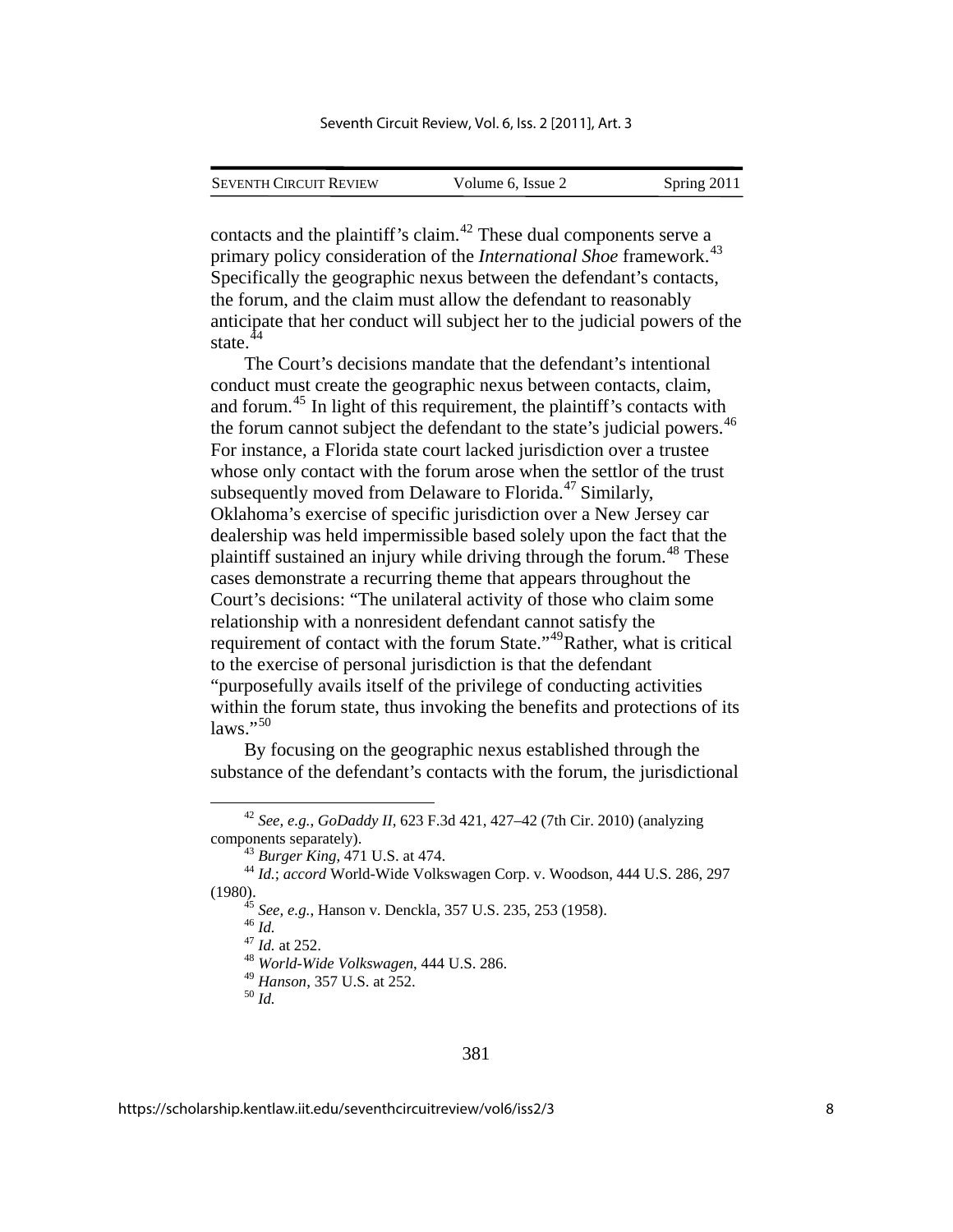| <b>SEVENTH CIRCUIT REVIEW</b> | Volume 6. Issue 2 | Spring 2011 |
|-------------------------------|-------------------|-------------|
|                               |                   |             |

analysis allows the defendant to reasonably anticipate the possibility of having to defend her actions in the forum.[51](#page-9-0) The Court's opinions take great pains to emphasize this requirement, often declaring that the basis for exerting specific jurisdiction cannot stem from the defendant's "random, fortuitous, or attenuated" connections with the forum that bear no relation to the substance of the plaintiff's claim.<sup>[52](#page-9-1)</sup> Thus, where the defendant lacks the necessary connections with the forum to assert general jurisdiction, the strong geographic connection among the defendant, the suit, and the forum required to exert specific jurisdiction serves two primary functions.<sup>[53](#page-9-2)</sup> First, it protects a non-resident defendant from the threat of litigation in a distant forum.<sup>[54](#page-9-3)</sup> Second—and more importantly—it ensures that the jurisdictional power of the respective states remain largely confined to acts occurring within their territorial borders.<sup>[55](#page-9-4)</sup>

## 3. The Relatedness Inquiry

The aspect of the *International Shoe* analysis that has proven particularly troubling for courts is determining the nexus between the defendant's forum contacts and the substance of the plaintiff's claim often referred to as the "relatedness inquiry."[56](#page-9-5) Although *Helicopteros* established that the exercise of specific jurisdiction over the plaintiff's claim must "arise from or relate to" the defendant's contacts with the forum,[57](#page-9-6) the Court's decisions have never set forth a standard to determine when this requirement is satisfied.<sup>[58](#page-9-7)</sup> As a result, this language from *Helicopteros* spawned a variety of disparate tests used to determine whether a defendant's contacts satisfy the "relatedness"

<span id="page-9-0"></span><sup>51</sup> World-Wide Volkswagen, 444 U.S. at 297.<br>
<sup>52</sup> Burger King v. Rudzewicz, 471 U.S. 462, 462 (1985).<br>
<sup>53</sup> Hanson, 357 U.S. at 251.<br>
<sup>55</sup> Id.<br>
<sup>56</sup> See, e.g., GoDaddy II, 623 F.3d 421, 429 (7th Cir. 2010).<br>
<sup>57</sup> 466 U.S

<span id="page-9-7"></span><span id="page-9-6"></span><span id="page-9-5"></span><span id="page-9-4"></span><span id="page-9-3"></span><span id="page-9-2"></span><span id="page-9-1"></span><sup>58</sup> Robert J. Condlin, *"Defendant Veto" or "Totality of the Circumstances"? It's Time for the Supreme Court to Straighten Out the Personal Jurisdiction Standard Once Again*, 54 CATH U. L. REV. 53, 126 (2004)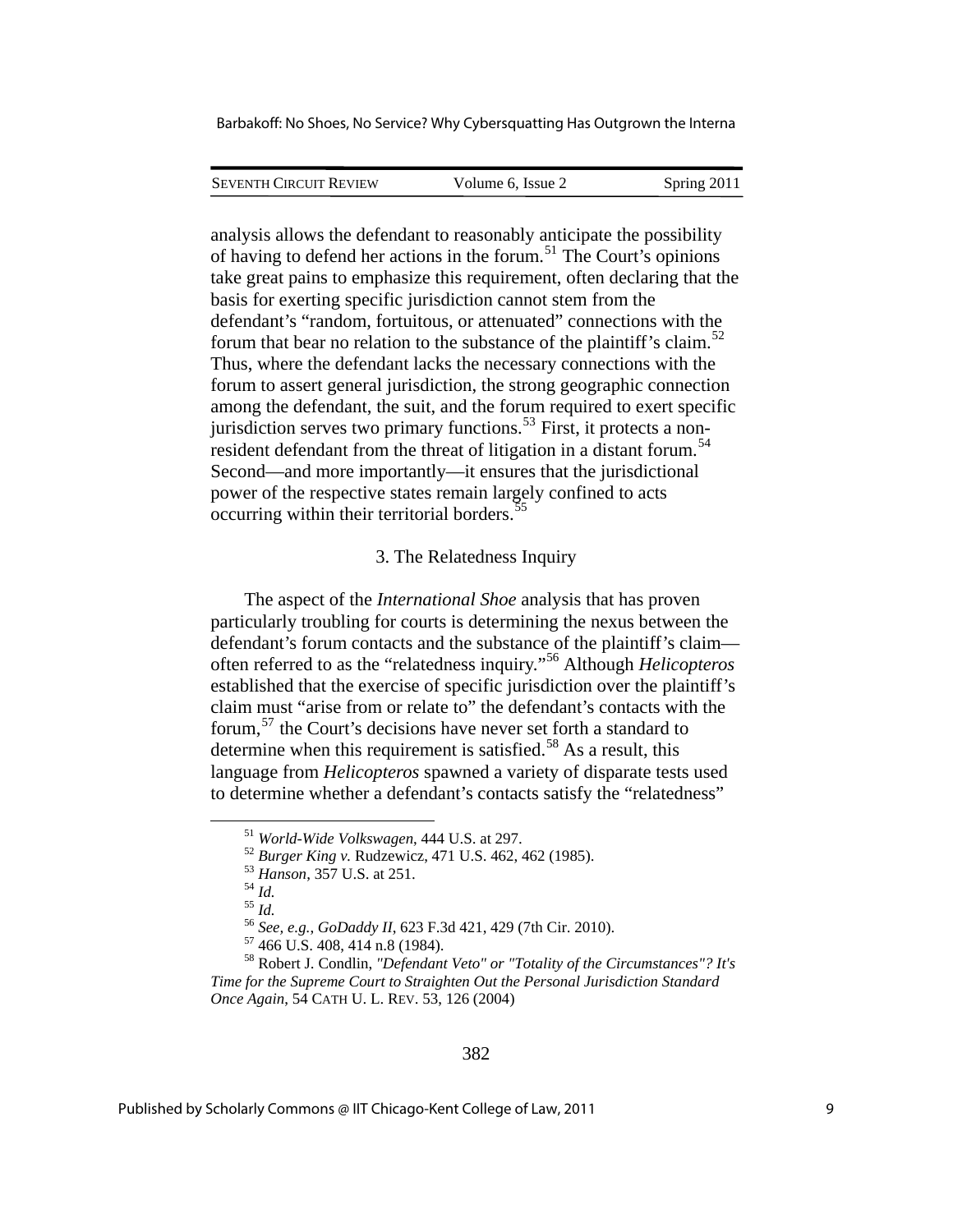| <b>SEVENTH CIRCUIT REVIEW</b> | Volume 6, Issue 2 | Spring 2011 |
|-------------------------------|-------------------|-------------|

component of the *International Shoe* standard.<sup>[59](#page-10-0)</sup> The two most commonly employed tests for this analysis derive from the tort-related concepts of but-for and proximate causation.<sup>[60](#page-10-1)</sup>

Under the but-for causation standard, the exercise of specific jurisdiction is often a foregone conclusion whenever the plaintiff can establish that the defendant has purposefully availed itself within the forum.[61](#page-10-2) Devoid of any limiting factor, the but-for standard closely scrutinizes each link in the causal chain to uncover any possible connection between a defendant's contacts and the plaintiff's claim.<sup>[62](#page-10-3)</sup> Armed with the benefit of hindsight, courts applying the but-for standard may exert specific jurisdiction so long as the plaintiff demonstrates that her injury would not have occurred in the absence of the defendant's forum contacts.<sup>[63](#page-10-4)</sup>

At the other end of the spectrum, courts employing the proximate cause standard impose a far greater threshold requirement for demonstrating the relatedness component of the specific jurisdictional inquiry.[64](#page-10-5) The "proximate cause" standard requires a showing that the defendant's forum contacts are the legal cause for the plaintiff's injury.[65](#page-10-6) Essentially, this analysis turns on whether any of the defendant's forum contacts are relevant to the facts underlying the plaintiff's complaint. $66$ 

One last standard for examining the relationship between contacts and the claim requires a closer examination, as this standard ultimately controlled the outcome of the Seventh Circuit majority's opinion in *GoDaddy II*. [67](#page-10-8) In *O'Connor v. Sandy Lane Hotel Co.*, the Third Circuit

 $67$  623 F.3d at 430.

<sup>&</sup>lt;sup>59</sup> *GoDaddy II*, 623 F.3d at 429.<br><sup>60</sup> *Id.* at 430.<br><sup>61</sup> Nowak v. Tak How Inv., Ltd., 94 F.3d 708, 715 (1st Cir. 1996).<br><sup>62</sup> *See id.* 

<span id="page-10-8"></span><span id="page-10-7"></span><span id="page-10-6"></span><span id="page-10-5"></span><span id="page-10-4"></span><span id="page-10-3"></span><span id="page-10-2"></span><span id="page-10-1"></span><span id="page-10-0"></span><sup>63</sup> *Id.*<br><sup>64</sup> *GoDaddy II*, 623 F.3d at 430.<br><sup>65</sup> *Id.* (*citing* Mass. Sch. of Law at Andover, Inc., v. Am. Bar Ass'n, 142 F.3d 26, 35 (1st Cir. 1998)). 66 O'Connor v. Sandy Lane Hotel Co., 496 F.3d 312, 319 (3d Cir. 2007).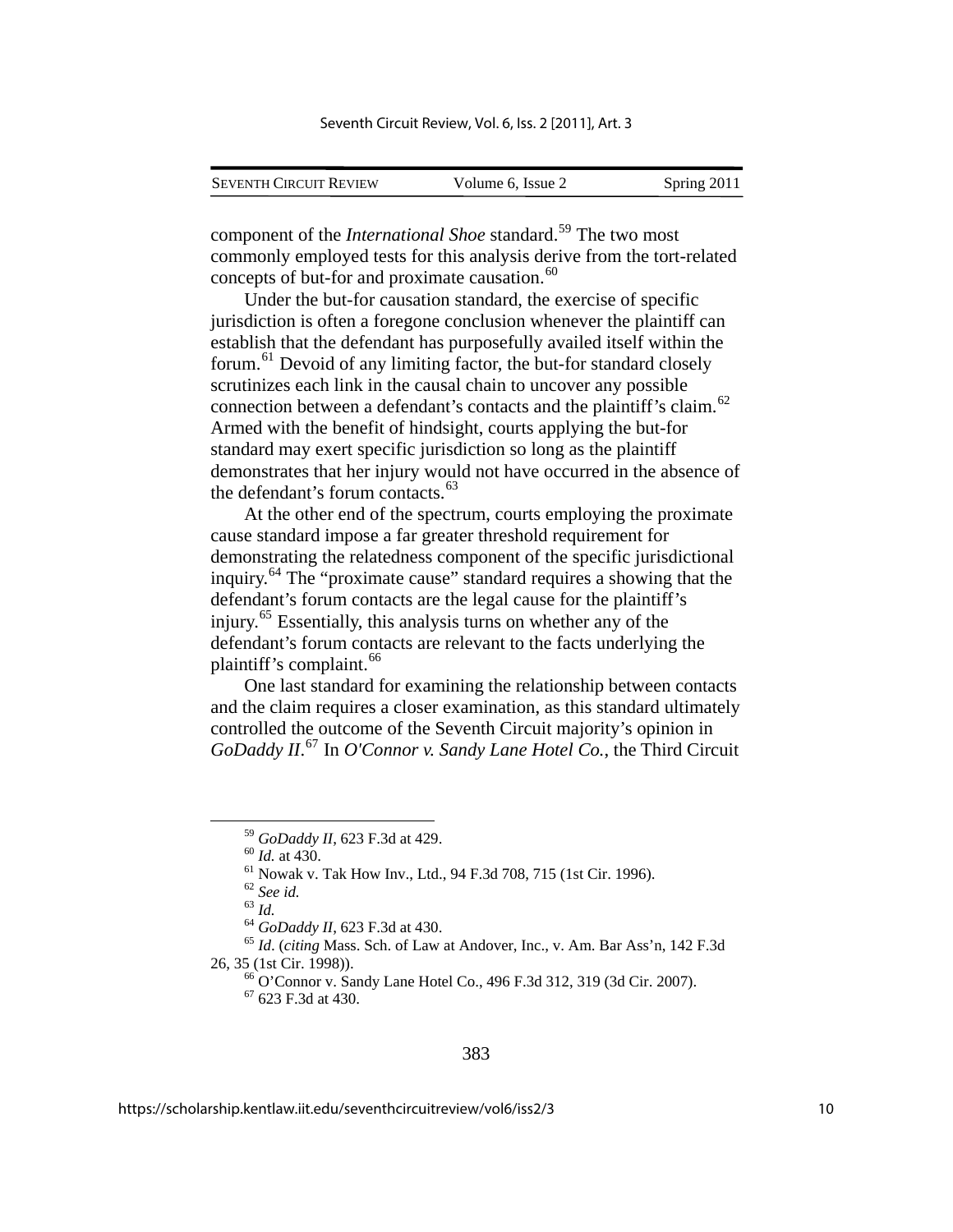| <b>SEVENTH CIRCUIT REVIEW</b> | Volume 6, Issue 2 |             |
|-------------------------------|-------------------|-------------|
|                               |                   | Spring 2011 |

fashioned its "quid-pro-quo" standard in response to a rather esoteric set of facts that gave rise to a negligence claim.<sup>[68](#page-11-0)</sup>

Following their vacation in Barbados, the plaintiff and his wife began receiving newsletters and solicitations from the hotel they stayed at during their trip.<sup>[69](#page-11-1)</sup> The following year, the plaintiff and his wife decided to return to Barbados, electing to stay at the same hotel they had booked on their earlier trip.<sup>[70](#page-11-2)</sup> After securing their reservations, the couple received a brochure from the hotel detailing the various services provided at its spa.<sup>[71](#page-11-3)</sup> Enticed by the brochure, the couple called the hotel to purchase a spa package for the upcoming trip.<sup>[72](#page-11-4)</sup> After receiving one of the massages included in this package, the plaintiff slipped in the shower and "tore his rotator cuff."<sup>[73](#page-11-5)</sup> Upon returning home to Pennsylvania, the plaintiff filed a negligence claim in federal court against the Barbadian resort.<sup>[74](#page-11-6)</sup>

Reasoning that the resort's continued solicitation of the plaintiff provided the forum contacts required by *International Shoe*, the Third Circuit considered whether the negligence claim at bar arose from or related to these contacts, finding that the resort's continued solicitation of the plaintiff provided the forum contacts required by *International Shoe*. [75](#page-11-7) Having rejected the proximate cause standard in an earlier precedent,[76](#page-11-8) the Third Circuit's opinion in *O'Connor* cast aside the but-for cause standard as too over-inclusive.<sup>[77](#page-11-9)</sup> In an attempt to strike a balance between these two extremes, the court carved out a new "quidpro-quo" standard for assessing the relationship between contacts and  $\frac{1}{c}$ laim.<sup>[78](#page-11-10)</sup>

<span id="page-11-10"></span><span id="page-11-9"></span><span id="page-11-8"></span><span id="page-11-7"></span><span id="page-11-6"></span><span id="page-11-5"></span><span id="page-11-4"></span><span id="page-11-3"></span><span id="page-11-2"></span><span id="page-11-1"></span><span id="page-11-0"></span> $^{68}$  496 F.3d at 315–16.<br> $^{69}$  *Id.* at 315. 69 *Id.* at 315. 70 *Id.* at 316. 71 *Id.* 72 *Id.* 73 *Id.* 74 *Id.* 75 *Id.* at 318. 76 *Id.* at 320. 77 *Id.* at 322. 78 *Id.* at 323.

384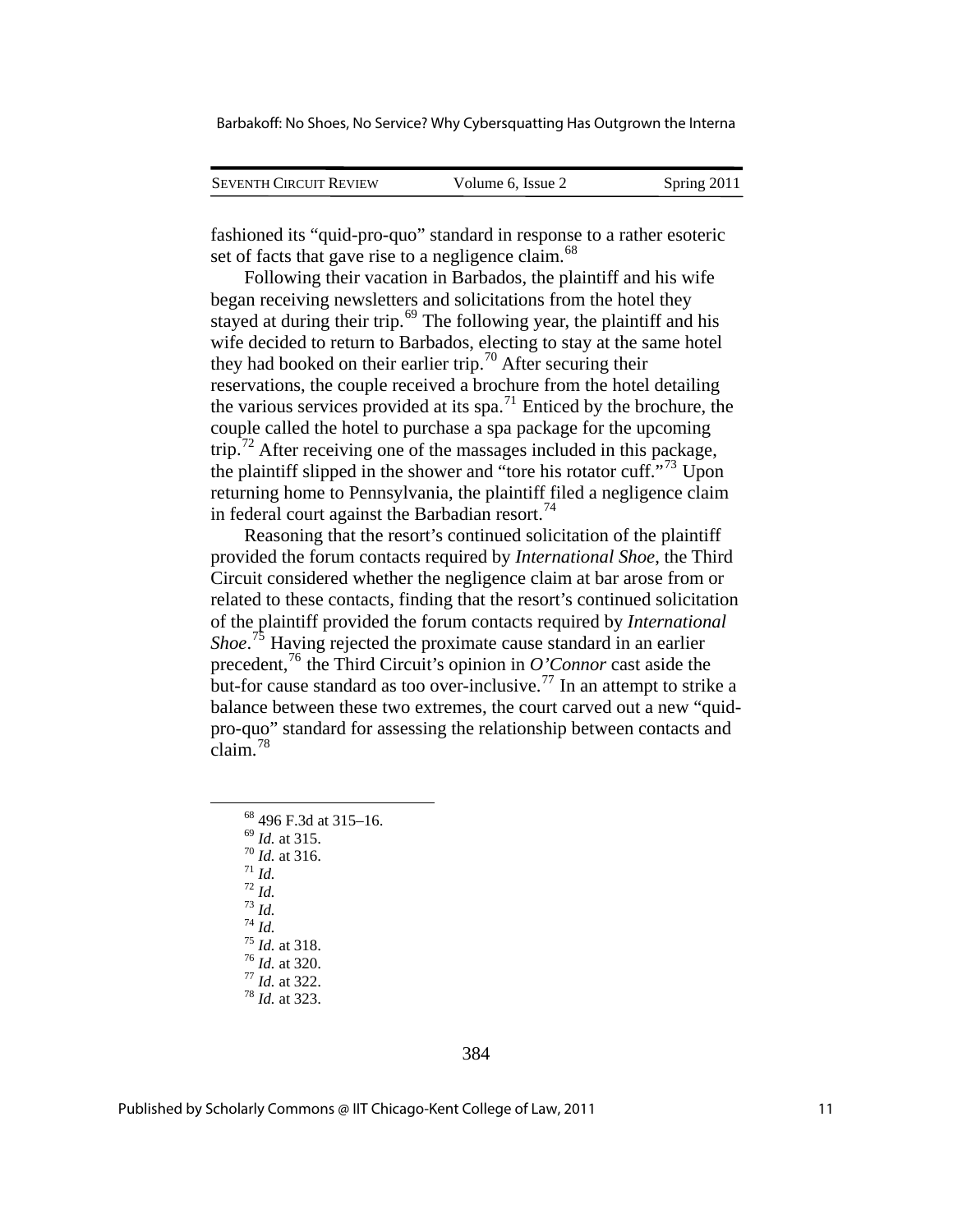The Third Circuit explained that the relatedness inquiry should focus on the "reciprocity principle" underlying the requirements of specific jurisdiction.<sup>[79](#page-12-0)</sup> Specifically, each economic or legal benefit derived from a defendant's forum contacts naturally gives rise to  $\alpha$  accompanying obligations.<sup>[80](#page-12-1)</sup> In light of this concept, the relatedness component of the *International Shoe* test must "maintain balance in this reciprocal exchange."[81](#page-12-2) Although conceding that this method is less stringent than the proximate cause standard employed by other courts, the Third Circuit reasoned that the relationship between the claim and contacts must be "intimate enough to keep the quid-pro-quo proportional and personal jurisdiction reasonably foreseeable."<sup>[82](#page-12-3)</sup>

Turning to the substance of the plaintiff's claim, the Third Circuit concluded that the relationship between the plaintiff's negligence claim and the resort's forum contacts was "intimate enough" to uphold specific jurisdiction over the plaintiff's claim.<sup>[83](#page-12-4)</sup> Essentially, the court reasoned that "through its mailings and phone calls," the resort had entered into a contractual obligation to provide the plaintiff's with spa services.<sup>[84](#page-12-5)</sup> The benefits that the hotel received from this contract gave rise to certain obligations—such as ensuring that it exercised due care in performing its services. $85$  Having failed to do so, the court concluded that the relationship between the plaintiff's claim and the hotel's various brochures and phone calls were intimately related enough to keep the quid-pro-quo balanced and reasonable.<sup>[86](#page-12-7)</sup>

Ironically, although the Third Circuit seemed quite enamored with its "new" standard for examining the relatedness component of the specific jurisdictional inquiry, this quid-pro-quo standard is little more than a repackaged version of the but-for causation standard that the court expressly rejected as too "over- inclusive."[87](#page-12-8) Indeed, the court's

<span id="page-12-8"></span><span id="page-12-7"></span><span id="page-12-6"></span><span id="page-12-5"></span><span id="page-12-4"></span><span id="page-12-3"></span><span id="page-12-2"></span><span id="page-12-1"></span><span id="page-12-0"></span>79 *Id*. 80 *Id*. 81 *Id.* 82 *Id.* 83 *Id.* 84 *Id.* 85 *Id.* 86 *Id.* 87 *See id.* at 322.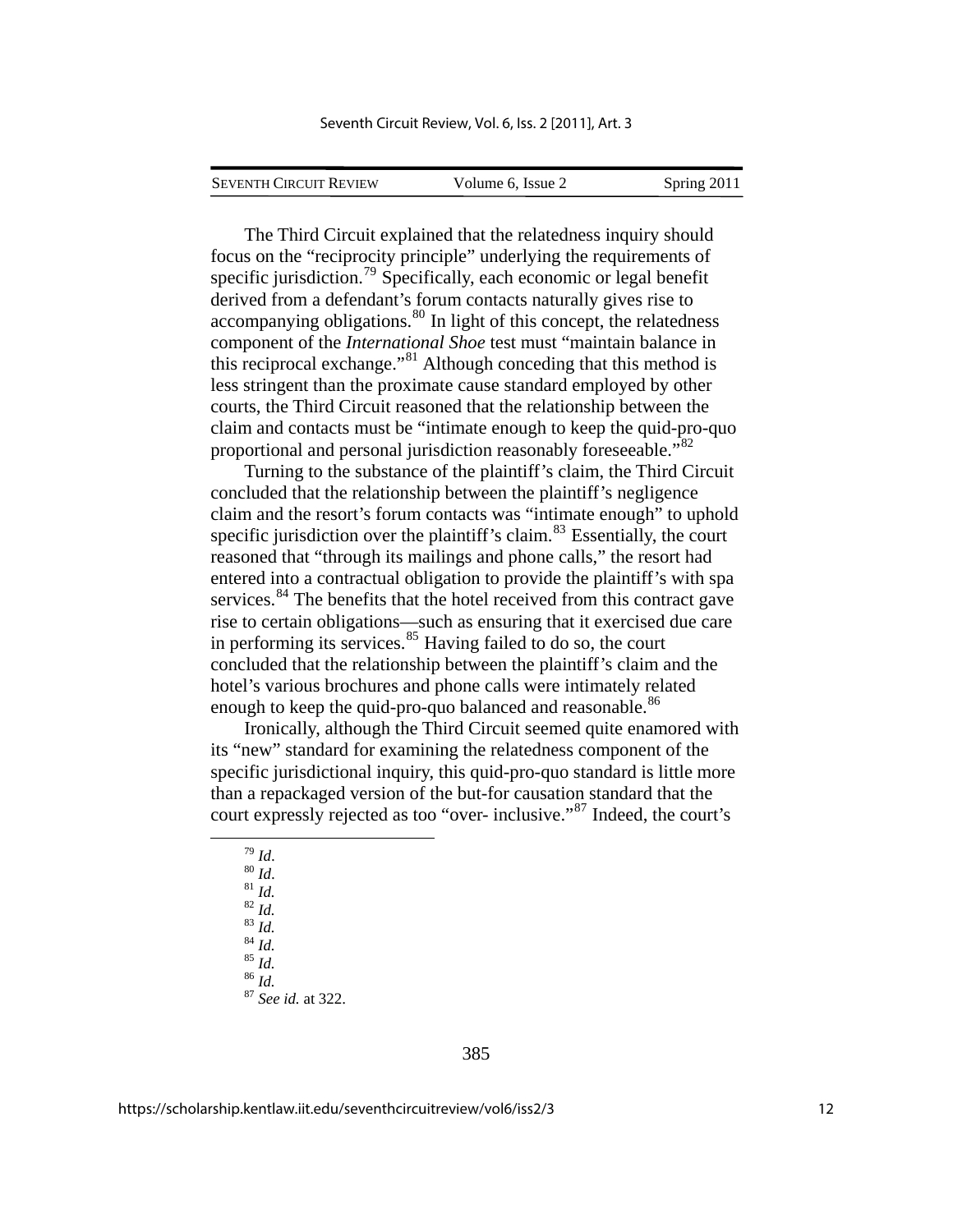| <b>SEVENTH CIRCUIT REVIEW</b> | Volume 6. Issue 2 | Spring 2011 |
|-------------------------------|-------------------|-------------|
|                               |                   |             |

explanation of the proportional relationship between economic benefits and obligations is primarily a rephrasing of the policy rationales underlying the *International Shoe* decision<sup>[88](#page-13-0)</sup>—not a formula for determining the relationship between contacts and claim. If anything, the ambiguous language of the *O'Connor* decision seemingly incorporates an ad-hoc cost-benefit analysis into the but-for standard for determining the relationship between contacts and claim.[89](#page-13-1) Under the Third Circuit's rationale, would this relationship between the plaintiff's injury and the hotel's contacts have ceased to exist if the hotel simply offered to provide the massage for only a dollar? What if the parties had waited to consummate the transaction until the plaintiff arrived in Barbados? These types of economic factors speak to whether the "nature and quality" of the defendant's contacts form the requisite geographic nexus with the forum, *not* the relationship between these contacts and the plaintiff's claim.<sup>[90](#page-13-2)</sup>

Although the Supreme Court has yet to endorse any of these standards, the proximate cause standard tracks closest with the guiding principles of the *International Shoe* framework—the defendant must be able to reasonably anticipate that her conduct will subject her to the state's judicial powers.<sup>[91](#page-13-3)</sup> Whereas the but-for standard threatens to trap an unwary defendant within the links of an attenuated causal chain, the proximate cause standard allows defendant to reasonably anticipate being subject to jurisdiction within the forum by requiring that her conduct forms the legal cause for the plaintiff's claim.<sup>[92](#page-13-4)</sup> Moreover, this requirement of legal causation avoids the quid-pro-quo standard's discretionary cost-benefit analysis detailed above.<sup>93</sup>

1

<span id="page-13-0"></span><sup>88</sup> *See* 326 U.S. 310, 319 (1945) (explaining that one who enjoys the benefits and protections of a forum's laws must bear the accompanying obligations).

<span id="page-13-1"></span><sup>&</sup>lt;sup>89</sup> The Third Circuit explained that the relatedness component must ensure a close fit between the scope of the benefits derived from the defendant's forum contacts and the accompanying obligations. *See* 496 F.3d at 423.

<sup>90</sup> *See International Shoe*, 326 U.S. at 318.

<span id="page-13-3"></span><span id="page-13-2"></span><sup>&</sup>lt;sup>91</sup> Burger King v. Rudzewicz, 471 U.S. 462, 474 (1985); Nowak v. Tak How Inv., Ltd., 94 F.3d 708, 715 (1st Cir. 1996).

<sup>92</sup> *Nowak*, 94 F.3d at 715.

<span id="page-13-4"></span><sup>93</sup> *See* O'Connor v. Sandy Lane Hotel Co., 496 F.3d 312, 323 (3d Cir. 2007) (balancing economic benefits against resulting legal obligations).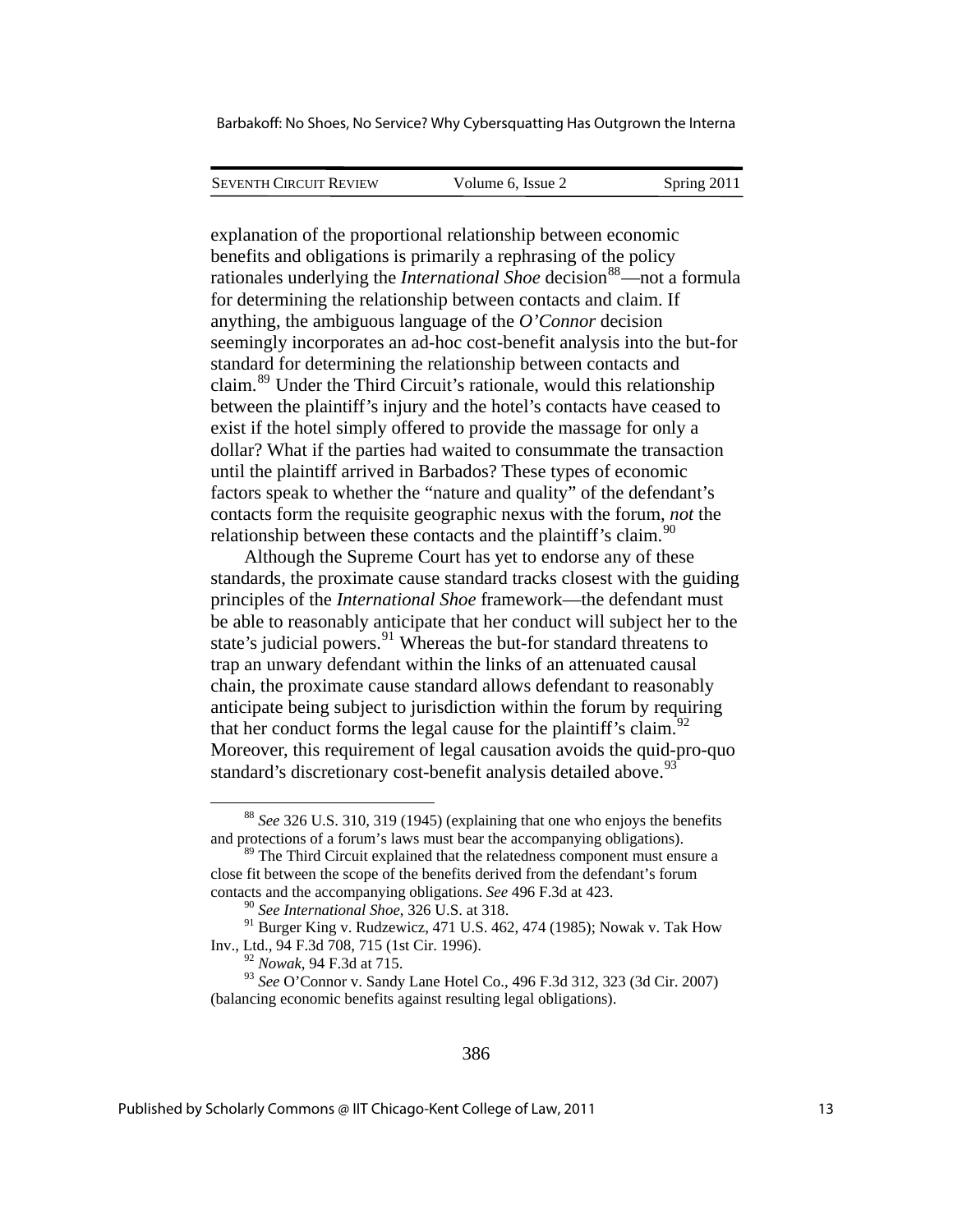| Seventh Circuit Review | Volume 6, Issue 2 | Spring 2011 |
|------------------------|-------------------|-------------|

4. The Reasonableness Inquiry

Once the plaintiff provides a prima facie case for personal jurisdiction over the defendant, a court must examine additional factors to determine the reasonableness of maintaining a suit within the forum.<sup>[94](#page-14-0)</sup> Such factors include "the burden on the defendant, the forum State's interest in adjudicating the dispute, the plaintiff's interest in obtaining convenient and effective relief, the interstate judicial system's interest in obtaining the most efficient resolution of controversies, and the shared interest of the several State's in furthering fundamental substantive social policies."<sup>[95](#page-14-1)</sup>

The Court's opinions steadfastly claim that this reasonableness inquiry forms a critical component of any jurisdictional inquiry; however, its treatment of the aforementioned factors remains little more than a token gesture.<sup>[96](#page-14-2)</sup> As the Court noted in *Burger King*, a defendant that "seeks to defeat jurisdiction . . . must present a compelling case that the presence of some other considerations would render jurisdiction unreasonable."[97](#page-14-3) As one commentator notes, the Court's opinions demonstrate that the final outcome rests almost exclusively on whether the defendant has created the requisite minimum contacts by "purposefully availing" herself of the benefits and protections of the forum state's laws.<sup>[98](#page-14-4)</sup>

## *B. Tabloids and Dirty Magazines: The Bases of Jurisdiction in GoDaddy II*

Before proceeding further, there are two particular Supreme Court precedents that require a closer examination in order to understand the

<sup>&</sup>lt;sup>94</sup> *Burger King*, 471 U.S. at 476.<br><sup>95</sup> *Id.* at 477 (internal quotation marks omitted).

<span id="page-14-4"></span><span id="page-14-3"></span><span id="page-14-2"></span><span id="page-14-1"></span><span id="page-14-0"></span><sup>&</sup>lt;sup>96</sup> William M. Richman, *Understanding Personal Jurisdiction*, 25 ARIZ. ST. L.J. 599, 634 (1993). 97 *Id.* (quoting *Burger King*, 471 U.S. at 477).

<sup>98</sup> *Id.*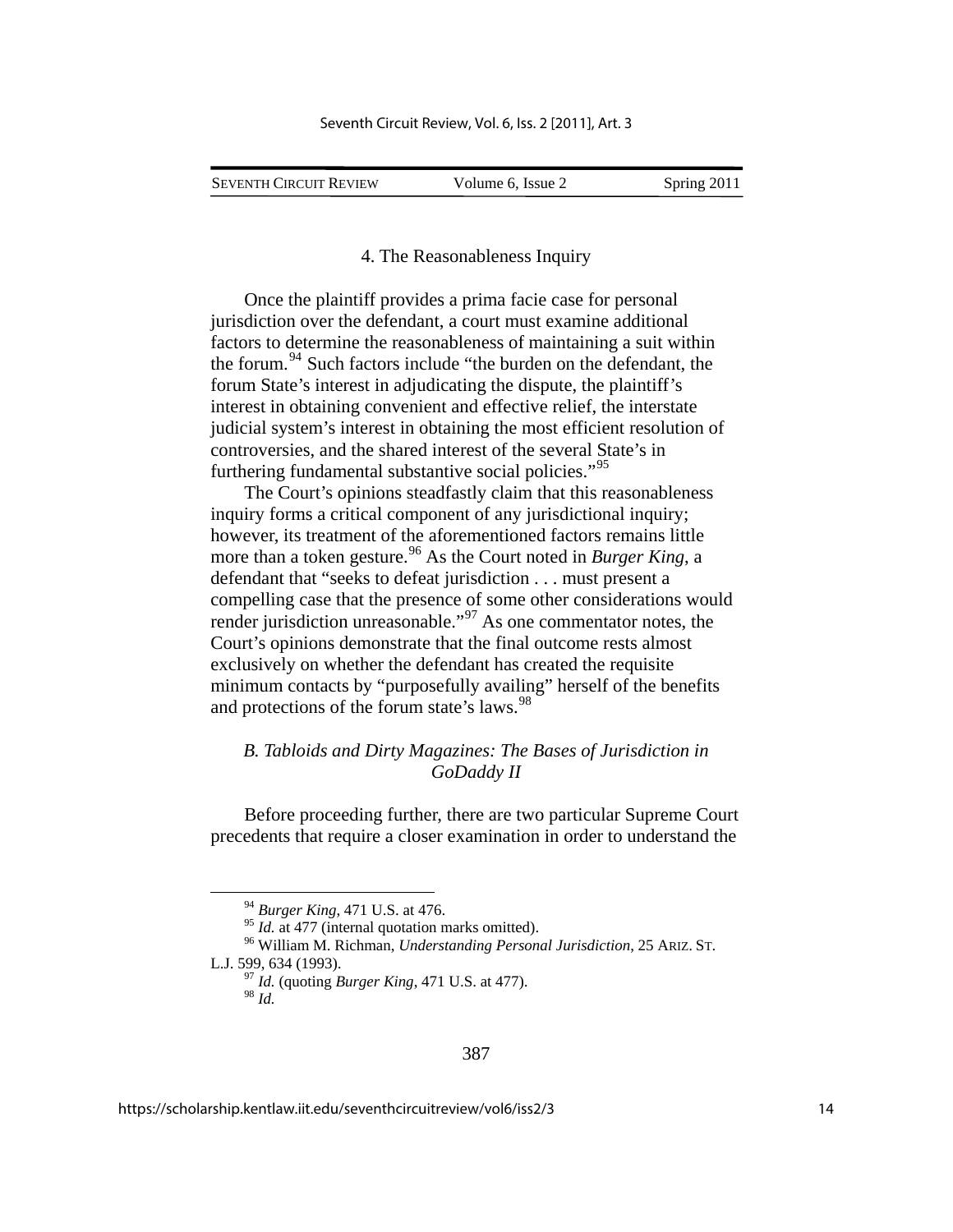Barbakoff: No Shoes, No Service? Why Cybersquatting Has Outgrown the Interna

| <b>SEVENTH CIRCUIT REVIEW</b> | Volume 6, Issue 2 | Spring 2011 |
|-------------------------------|-------------------|-------------|

Seventh Circuit's fractured decision in *GoDaddy II*: *Keeton v. Hustler Magazine*[99](#page-15-0) and *Calder v. Jones*. [100](#page-15-1)

1. The Keeton decision

The broadest proposition that emerges from *Keeton* is relatively straightforward: A plaintiff does not have to demonstrate that a defendant corporation specifically focused its business activities on the forum to demonstrate the purposeful availment requirement of *International Shoe.*<sup>[101](#page-15-2)</sup> Rather, a corporation purposefully avails itself in every forum where it conducts a substantial amount of business.<sup>[102](#page-15-3)</sup>

In *Keeton*, the plaintiff brought suit against Hustler Magazine in a New Hampshire State Court, alleging that the magazine printed libelous stories about her in five separate issues of its publication.<sup>[103](#page-15-4)</sup> Although the magazine company was incorporated in Ohio and held its principal place of business in California, it circulated approximately ten to fifteen thousand copies of its magazine throughout New Hampshire each month.<sup>[104](#page-15-5)</sup> As the Court explained in its analysis, the *Keeton* defendant purposefully directed its business activities at the forum through these regular monthly sales of its publication.<sup>[105](#page-15-6)</sup> Therefore, the Court declared that it was "unquestionable" that New Hampshire could exercise specific jurisdiction over any claims directly arising from this monthly circulation of the defendant's magazine.<sup>[106](#page-15-7)</sup> The tort of libel occurs wherever a publication is circulated, thus New Hampshire could clearly exercise jurisdiction over any claims arising from the circulation of the defendant's magazine within the forum.<sup>[107](#page-15-8)</sup> While this notion may seem fairly straightforward, a rather unique

388

 $^{99}$  465 U.S. 770 (1984).<br><sup>100</sup> 465 U.S. 783 (1984).

<span id="page-15-7"></span><span id="page-15-6"></span><span id="page-15-5"></span><span id="page-15-4"></span><span id="page-15-3"></span><span id="page-15-2"></span><span id="page-15-1"></span><span id="page-15-0"></span><sup>&</sup>lt;sup>101</sup> See Keeton, 465 U.S. at 779 (forum contacts were a limited part of defendant's general business).<br>
<sup>102</sup> *Id.* at 779–80.<br>
<sup>103</sup> *Id.* at 772.<br>
<sup>105</sup> *Id.* at 774.<br>
<sup>106</sup> *Id.* 107 *Id.* 

<span id="page-15-8"></span>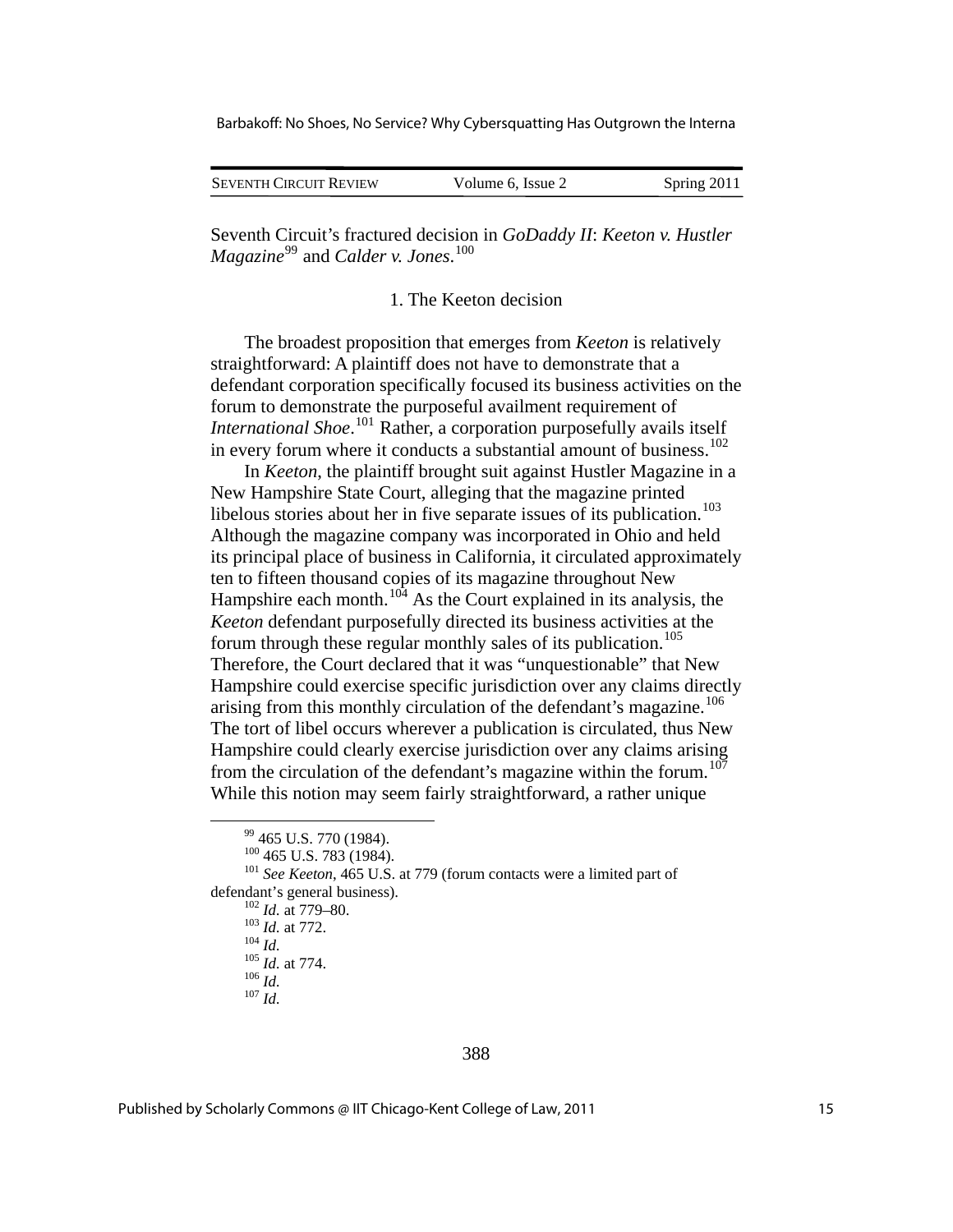| <b>SEVENTH CIRCUIT REVIEW</b> | Volume 6, Issue 2 | Spring 2011 |
|-------------------------------|-------------------|-------------|

aspect of the law of libel added a complicated twist to the *Keeton*  decision—the single publication rule.<sup>[108](#page-16-0)</sup>

The single publication rule is a limited exception to the general rules governing defamation.<sup>[109](#page-16-1)</sup> Generally, each identical, defamatory statement made by the same individual constitutes a separate cause of action.<sup>[110](#page-16-2)</sup> The single publication rule, however, allows plaintiffs to bring a single, multi-state libel claim for every allegedly libelous publication circulated through the entire country.<sup>[111](#page-16-3)</sup> Put another way, the *Keeton* plaintiff brought suit in New Hampshire for *every* copy of the magazine distributed throughout the United States—despite the fact that only a small portion of these magazines were actually circulated within the forum.<sup>[112](#page-16-4)</sup> As such, both the district and appellate courts below dismissed the claim for lack of personal jurisdiction, reasoning, "the New Hampshire tail is too small to wag so large an out-of-state dog."<sup>[113](#page-16-5)</sup>

Disagreeing with the reasoning of the courts below, the Supreme Court found that New Hampshire could properly exercise specific jurisdiction over plaintiff's multi-state libel claim.<sup>[114](#page-16-6)</sup> First, the Court explained that the defendant had "continuously and deliberately exploited the New Hampshire market" through its monthly circulation within the forum, and thus could "reasonably anticipate" being haled into the forum state to defend against libel claims directly arising from the contents of its magazine. $115$  Moreover, the defendant should anticipate that such suits would seek to recover damages for every publication circulated throughout the country, as the defendant "could be charged with knowledge of the single publication rule."[116](#page-16-8) Under this reasoning, the Court concluded that Due Process did not shield the

<span id="page-16-3"></span><span id="page-16-2"></span><span id="page-16-1"></span><span id="page-16-0"></span>109 *Id.* at 774 n.3 (*citing* Restatement (Second) of Torts § 577(A)(4) (1977)).<br>
110 *Id.*<br>
<sup>111</sup> *Id.* at 773.<br>
<sup>113</sup> *Id.*<br>
<sup>114</sup> *Id.* at 781.<br>
<sup>115</sup> *Id.*<br>
<sup>116</sup> *Id.*<br>
<sup>116</sup> *Id.* 

<span id="page-16-4"></span>

<span id="page-16-5"></span>

<span id="page-16-8"></span><span id="page-16-7"></span><span id="page-16-6"></span>

 <sup>108</sup> *See id.* at 773.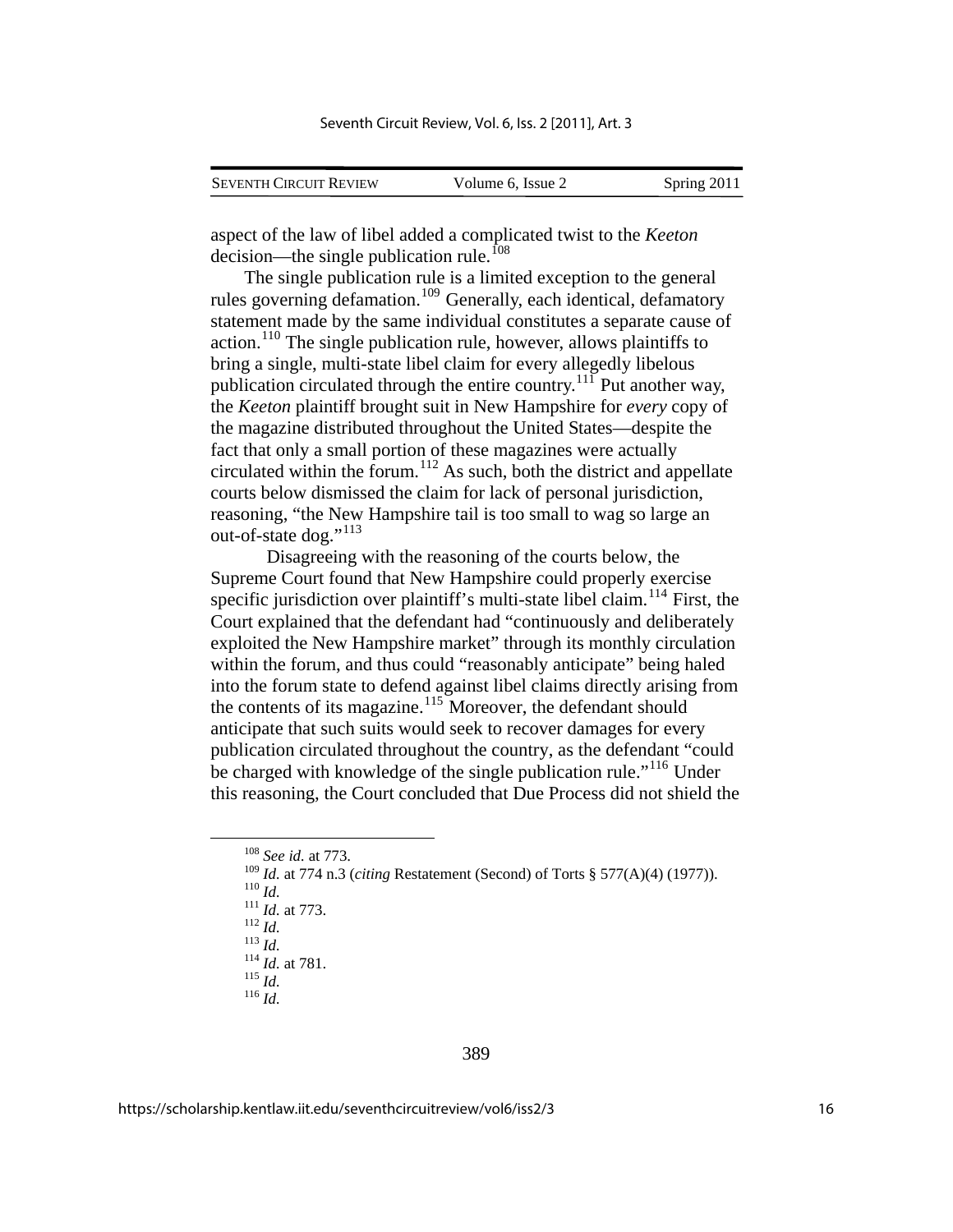Barbakoff: No Shoes, No Service? Why Cybersquatting Has Outgrown the Interna

| <b>SEVENTH CIRCUIT REVIEW</b> | Volume 6, Issue 2 | Spring 2011 |
|-------------------------------|-------------------|-------------|
|                               |                   |             |

defendant from being called upon to defend against a multi-state libel suit wherever it regularly sold and distributed its magazine.<sup>[117](#page-17-0)</sup>

## 2. The Effects Test: Creating a Geographic Nexus with the Forum Through the Commission of an Intentional Tort

Decided the same day as *Keeton*, the *Calder* opinion added an unexpected wrinkle into the minimum contacts test—providing a limited means for exerting personal jurisdiction based on acts committed outside the forum state.<sup>[118](#page-17-1)</sup> In *Calder*, the plaintiff filed suit for libel in California based on an article written and edited by the defendants.<sup>[119](#page-17-2)</sup> The defendants, however, arguably lacked any meaningful contacts with the forum that related to the plaintiff's claim.<sup>[120](#page-17-3)</sup> Both defendants lived and worked in Florida, where the allegedly libelous article was written and edited.<sup>[121](#page-17-4)</sup> Although the magazine had its highest circulation within the state of California, neither defendant had any control over the magazine's distribution, nor did they derive any direct economic benefit from its circulation within the forum. $122$ 

Notwithstanding the lack of any economic ties to the forum, the Court reasoned that the defendants had created the requisite minimum contacts to support specific jurisdiction through their article's effects within the forum.<sup>[123](#page-17-6)</sup> Emphasizing that the claim at issue did not arise from "untargeted negligence," the *Calder* opinion noted that the defendants had "expressly aimed" their conduct at the forum state through their allegedly libelous article.<sup>[124](#page-17-7)</sup> In reaching this conclusion, the Court carefully noted that the defendants culled the information

120 *Id.* at 785–86.<br>
121 *Id.*<br>
122 *Id.*<br>
124 *Id.* at 789–90.

<span id="page-17-5"></span>

<span id="page-17-7"></span><span id="page-17-6"></span>

<span id="page-17-4"></span><span id="page-17-3"></span><span id="page-17-2"></span><span id="page-17-1"></span><span id="page-17-0"></span><sup>117</sup> *Id.* <sup>118</sup> *See* Calder v. Jones, 465 U.S. 783, 789–90 (1984) (explaining how the defendant's allegedly tortious article—written entirely in Florida—created the contacts necessary to uphold personal jurisdiction in California).<br> $^{119}$  *Id.* at 784.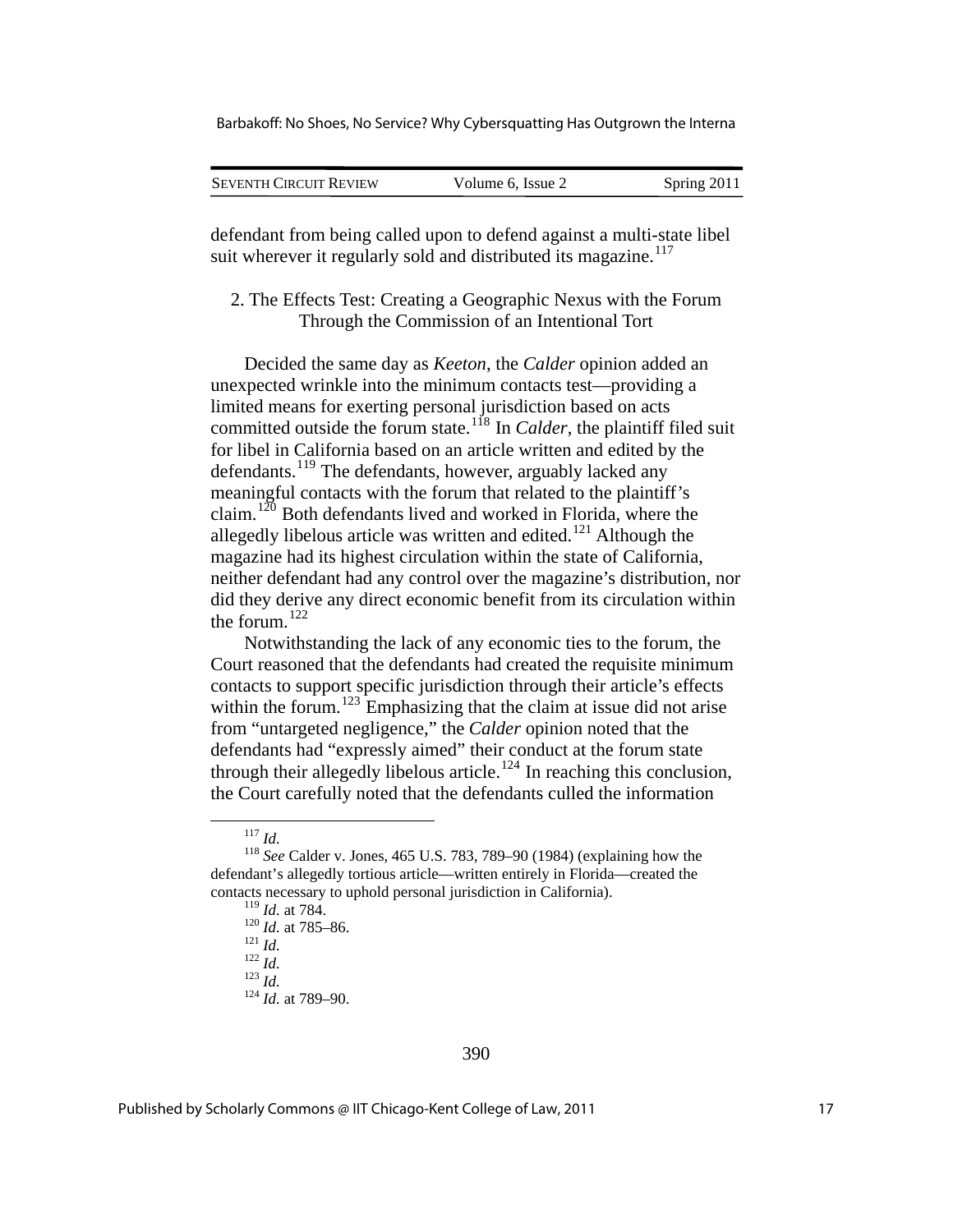| <b>SEVENTH CIRCUIT REVIEW</b> | Volume 6. Issue 2 | Spring 2011 |
|-------------------------------|-------------------|-------------|

used in their article exclusively from sources in California.<sup>[125](#page-18-0)</sup> The article focused entirely on the plaintiff's activities in California, where the plaintiff lived and worked in the entertainment industry.<sup>[126](#page-18-1)</sup> As such, the resulting harm created by the article would have its greatest effect in California, where the damage to the plaintiff's reputation would negatively impact her acting career.<sup>[127](#page-18-2)</sup> In light of these factors, the Court concluded that the defendants should have reasonably anticipated that they might be "hailed into court" based upon the harmful effects of their article.<sup>[128](#page-18-3)</sup>

The reasoning of *Calder* provided what is now commonly known as the three-pronged "effects test" for asserting jurisdiction based upon an intentional act committed outside of the forum state. The effects test requires that the defendant: (1) commit an intentional act; (2) recognize his conduct's harmful effect on the plaintiff; and (3) expressly aim his conduct toward the forum.<sup>[129](#page-18-4)</sup>

Notably, *Calder* does not provide an alternative to the *International Shoe* standard.<sup>[130](#page-18-5)</sup> This is why the Ninth Circuit once reasoned that characterizing *Calder*'s analytical framework as the "effects test" may place too much emphasis on the harmful effects prong.[131](#page-18-6) In particular, *Calder* "cannot stand for the broad proposition that a foreign act with foreseeable effects in the forum state will always give rise to specific jurisdiction."[132](#page-18-7) Had the Court intended such an expansive grant of personal jurisdiction, it would have clearly

<span id="page-18-5"></span><span id="page-18-4"></span><span id="page-18-3"></span><span id="page-18-2"></span><span id="page-18-1"></span><span id="page-18-0"></span><sup>130</sup> *See id.* (explaining that exercise of personal jurisdiction necessarily requires an examination of the defendant's contacts with the forum state).<br><sup>131</sup> Pebble Beach Co. v. Caddy, 453 F.3d 1151, 1156 (9th Cir. 2006)

<span id="page-18-6"></span>(something more is required than mere foreseeability of harmful effect felt within the forum). 132 *Pebble Beach*, 453 F.3d at 1156 (*quoting* Bancroft & Masters, Inc. v.

<span id="page-18-7"></span>Augusta Nat. Inc., 223 F.3d 1082, 1087(9th Cir. 2000)).

<sup>125</sup> *Id.* at 789.<br>
126 *Id.*<br>
127 *Id.*<br>
128 *Id.* at 790.<br>
129 *Id.*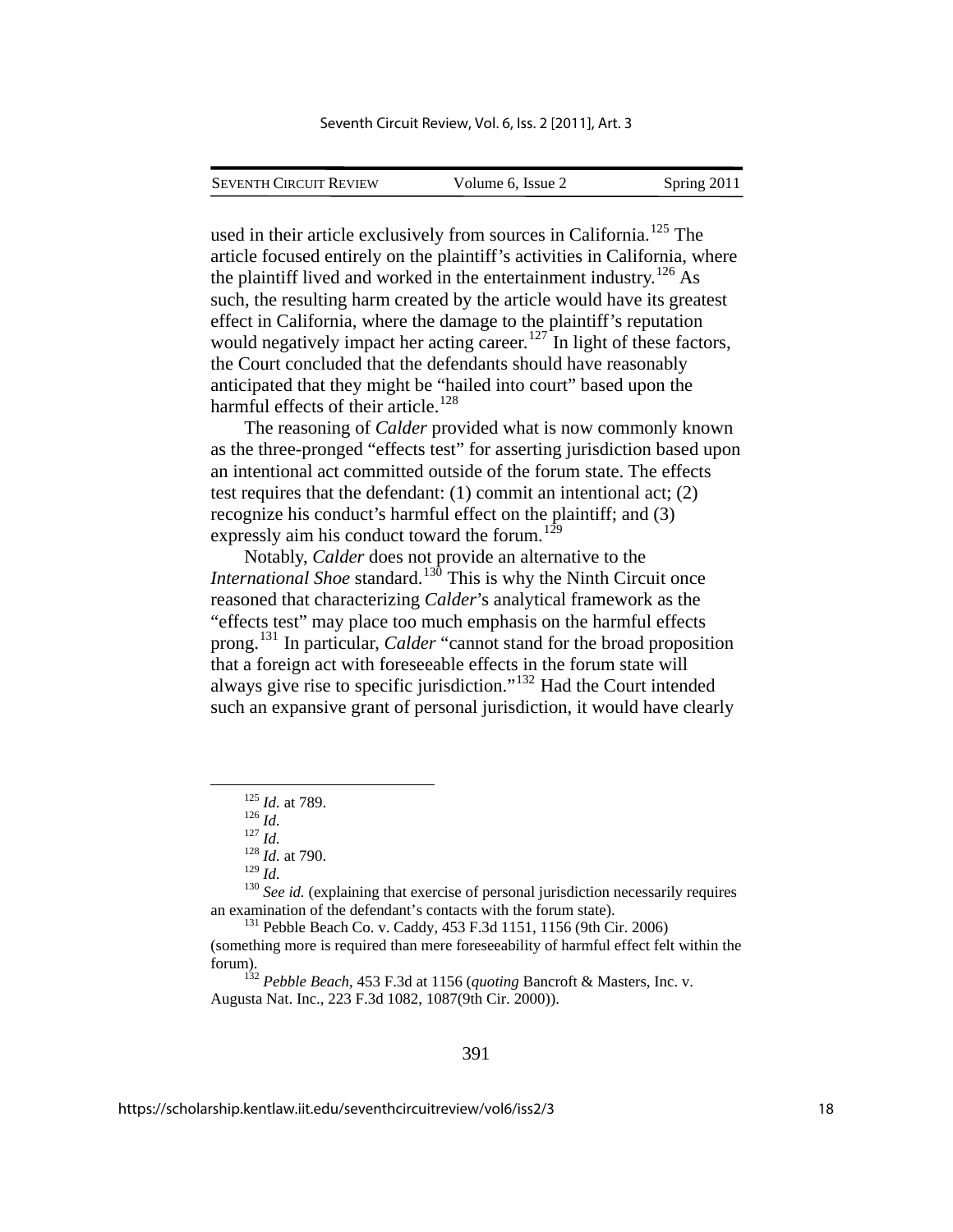| <b>SEVENTH CIRCUIT REVIEW</b> | Volume 6, Issue 2 | Spring 2011 |
|-------------------------------|-------------------|-------------|

stated as much in its opinion.<sup>[133](#page-19-0)</sup> Rather, *Calder*'s intensive fact-based analysis demonstrates that the express aiming component of the effects test actually provides the forum contacts necessary to exert personal jurisdiction.<sup>[134](#page-19-1)</sup>

#### *C. The Lighter Side of Jurisdiction: The* Zippo *Test*

As noted earlier, the *International Shoe* standard serves a critical role in ensuring that a state's jurisdictional powers remain confined within its territorial boundaries.<sup>[135](#page-19-2)</sup> Naturally, these territorial restrictions have proven particularly problematic in regards to Internetrelated claims because the allegedly harmful conduct occurs in a realm that defies all notions of geographic borders.[136](#page-19-3) Although the Supreme Court has yet to fashion a jurisdictional standard for Internet-related claims, the Western District of Pennsylvania attempted to fashion such a test in *Zippo Mfg. Co. v. Zippo Dot Com, Inc.*[137](#page-19-4)

This "Zippo test" provides three categories situated along a sliding-scale that determines the propriety of exercising personal jurisdiction based upon the interactivity of a defendant's website.<sup>[138](#page-19-5)</sup> At the "far end of this spectrum" are highly interactive websites that enable a defendant to conduct business over the Internet.<sup>[139](#page-19-6)</sup> If such websites allow the defendant to enter into contractual relationships with its customers, the exercise of personal jurisdiction is proper.<sup>[140](#page-19-7)</sup> At

<span id="page-19-0"></span> <sup>133</sup> *Contra* Calder v. Jones, 465 U.S. 783, 790 (1984) (reaffirming the notion that the exercise of jurisdiction requires a court to examine each individual defendant's contacts with the forum state). <sup>134</sup> *See, e.g.*, Tamburo v. Dworkin, 601 F.3d 693, 705–06 (7th Cir. 2010)

<span id="page-19-3"></span><span id="page-19-2"></span><span id="page-19-1"></span><sup>(</sup>exercising personal jurisdiction requires forum state injury and "something more" in the form of conduct expressly aimed at the forum state); *accord* Condlin, *supra* note 58, at 94. Here, the author explains that the *Calder* Court emphasized the express "targeting" of the forum to demonstrate why it was "fair to take jurisdiction over the defendants." Condlin, *supra* note 58, at 94.<br><sup>135</sup> *Hanson v. Denckla*, 357 U.S. 235, 252 (1958).<br><sup>136</sup> Tavakoli & Yohannan, *supra* note 3, at 3.<br><sup>137</sup> 952 F. Supp. 1119 (W.D. Pa. 1997)<br><sup>138</sup> *Id.* at 1124.<br><sup>139</sup> *Id.* 

<span id="page-19-5"></span><span id="page-19-4"></span>

<span id="page-19-7"></span><span id="page-19-6"></span> $140$  *Id.*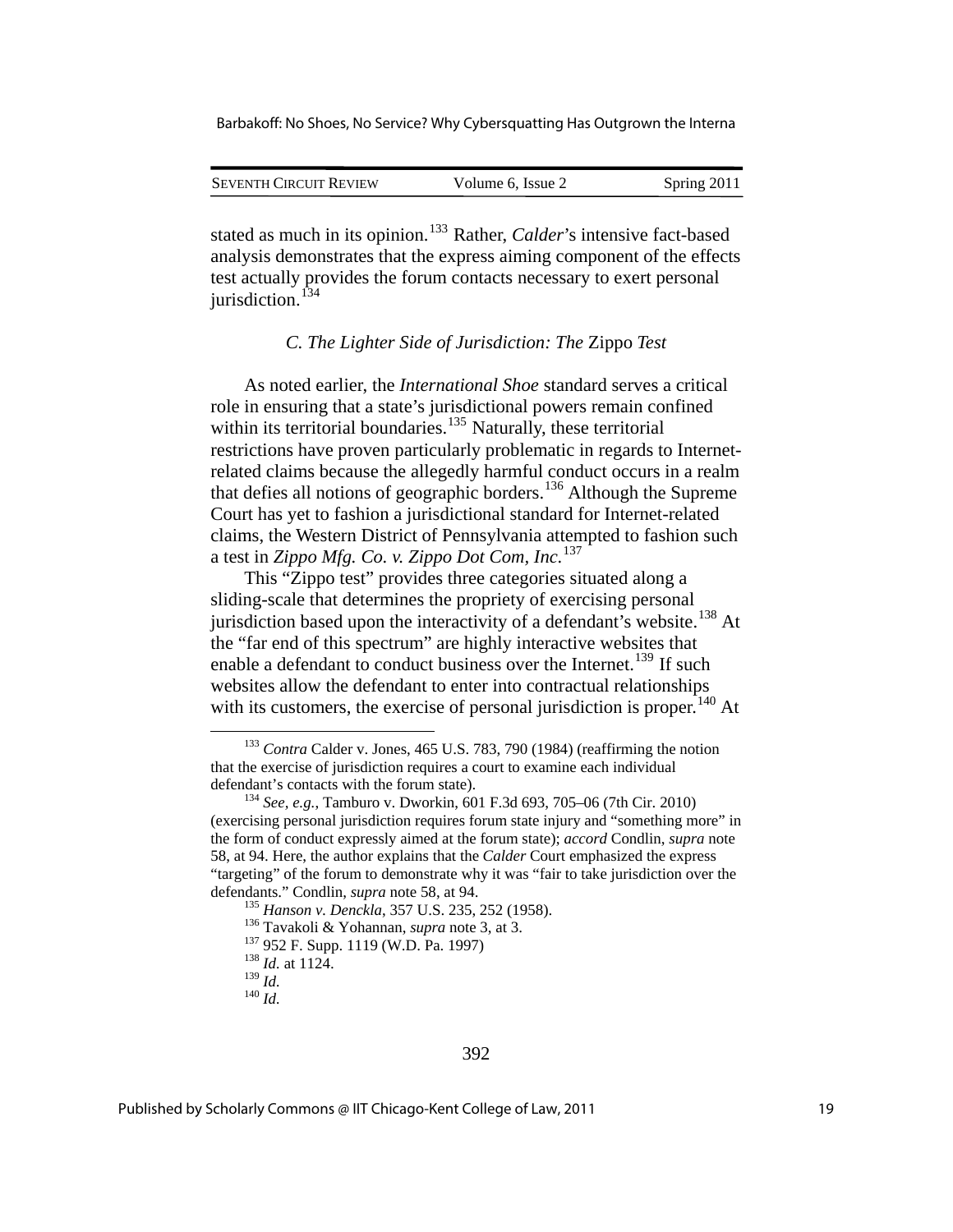SEVENTH CIRCUIT REVIEW Volume 6, Issue 2 Spring 2011

the other end of *Zippo*'s sliding-scale are strictly passive websites that "only make information available" to interested parties.<sup>[141](#page-20-0)</sup> Under the *Zippo* standard, these passive websites are insufficient to support the exercise of personal jurisdiction.<sup>[142](#page-20-1)</sup> Between these two poles lies a middle category, comprised of those websites that allow users to "exchange information" with the defendant's "host computer."<sup>[143](#page-20-2)</sup> Essentially, *Zippo*'s sliding-scale approach applies solely to this middle category, as the *Zippo* standard automatically confers or denies personal jurisdiction whenever a website is deemed either highlyinteractive or strictly passive.[144](#page-20-3) When websites fall into *Zippo*'s middle category, however, the issue of personal jurisdiction is resolved by closely scrutinizing "the level of interactivity and commercial nature of the exchange of information that occurs on the Web site."<sup>[145](#page-20-4)</sup>

While many courts initially seized upon *Zippo* as a useful guide for exerting personal jurisdiction over Internet-based claims, many commentators question the continued utility of this approach.<sup>[146](#page-20-5)</sup> This is because courts are perfectly capable of determining whether a defendant created the forum contacts necessary to uphold jurisdiction without regard to the interactivity of her website.<sup>[147](#page-20-6)</sup> Although modern companies may use more sophisticated electronic mediums for conducting business, the geographic connection created through their

<span id="page-20-5"></span><span id="page-20-4"></span><span id="page-20-3"></span><span id="page-20-2"></span><span id="page-20-1"></span><span id="page-20-0"></span><sup>141</sup> *Id.* <sup>142</sup> *Id.* <sup>143</sup> *Id.* <sup>144</sup> *See id.* <sup>145</sup> *Id.* <sup>146</sup> *See, e.g.*, Catherine Ross Dunham, *Zippo-ing the Wrong Way: How the Internet Has Misdirected the Federal Courts in Their Personal Jurisdiction Analysis*, 43 U.S.F. L. REV. 559 (2009); Dennis T. Yokoyama, *You Can't Always Use the Zippo Code: The Fallacy of a Uniform Theory of Internet Personal Jurisdiction*, 54 DEPAUL L. REV. 1147 (2005); Bunmi Awoyemi, *Zippo Is Dying, Should It Be Dead?: The Exercise of Personal Jurisdiction by U.S. Federal Courts over Non-Domiciliary Defendants in Trademark Infringement Lawsuits Arising Out of Cyberspace*, 9 MARQ. INTELL. PROP. L. REV. 37 (2005). <sup>147</sup> *See, e.g.*, Dunham, *supra* note 146, at 579–80. The author explains that the

<span id="page-20-6"></span>Court's development of the *International Shoe* framework sufficiently deals with remote interactions between the defendant and forum.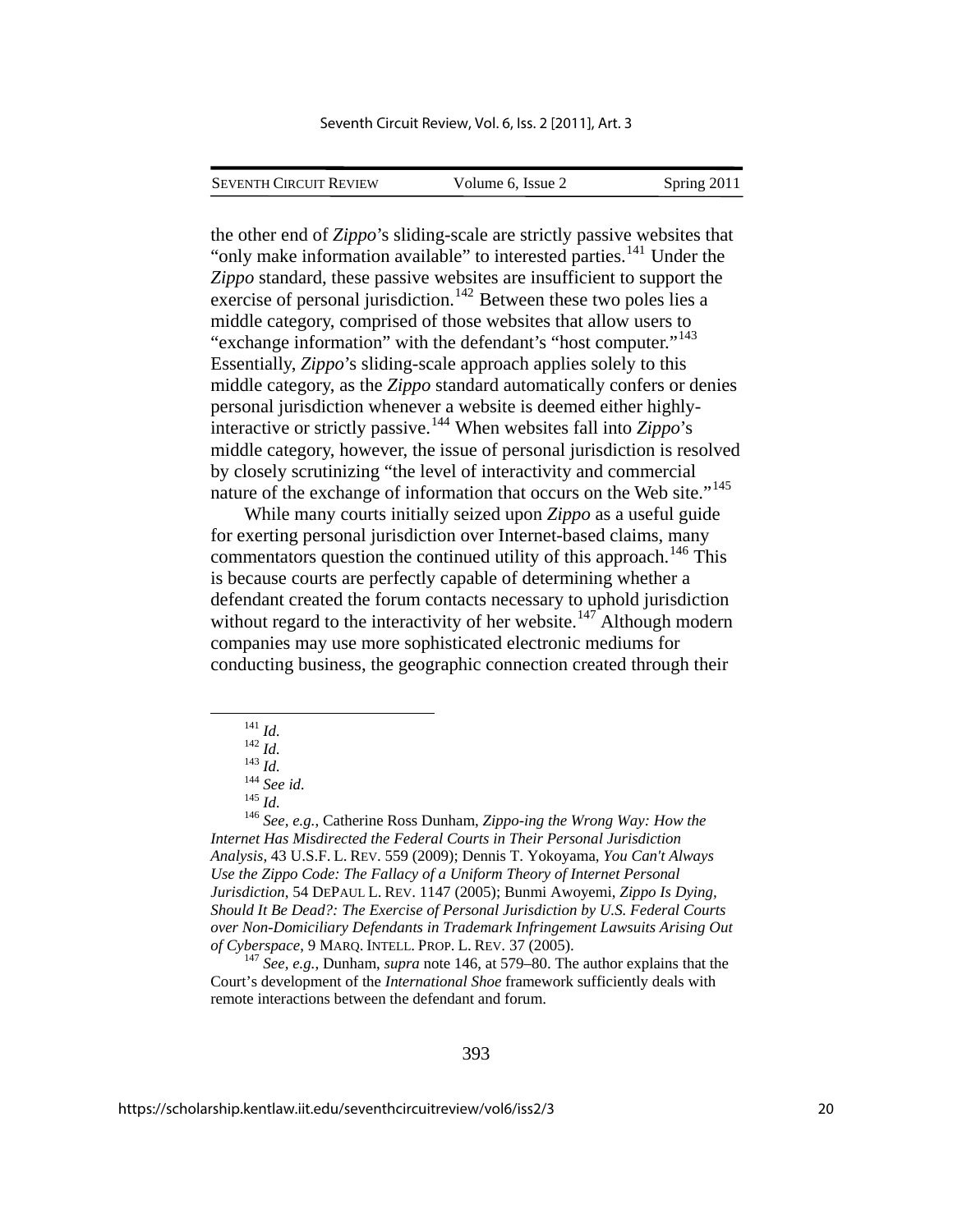| <b>SEVENTH CIRCUIT REVIEW</b> | Volume 6. Issue 2 | Spring 2011 |
|-------------------------------|-------------------|-------------|
|                               |                   |             |

forum contacts remains the same.<sup>[148](#page-21-0)</sup> For instance, if a company regularly sells and ships its products to customers in a particular forum, it makes little difference whether the company locates its customers through telephone solicitation, targeted catalogue mailings, or an interactive website.[149](#page-21-1) As one commentator explains, the *Zippo* test adds nothing substantive to the *International Shoe* standard for personal jurisdiction.[150](#page-21-2)

#### *D. Personal Jurisdiction in the Federal Courts*

The requirements for personal jurisdiction in the federal courts differ fundamentally from personal jurisdiction in state courts.<sup>[151](#page-21-3)</sup> The various personal jurisdiction requirements detailed above all pertain to the *International Shoe* framework, which embodies the due process clause of the Fourteenth Amendment.<sup>[152](#page-21-4)</sup> Notably, the federal judiciary is not always bound by the due process clause of the Fourteenth Amendment, which acts as a limiting factor on state judiciaries.<sup>[153](#page-21-5)</sup> When a federal court adjudicates state law claims between parties of different states, it exercises the judicial powers of the state in which it sits.<sup>[154](#page-21-6)</sup> Conversely, when a federal court considers claims arising under federal law it wields the judicial powers of the United States as a whole, rather than the powers of a particular state.<sup>[155](#page-21-7)</sup> In this context, the Fourteenth Amendment imposes no limitations on the powers of

<span id="page-21-0"></span>1

<span id="page-21-5"></span>AND PROCEDURE § 1068.1 (3d ed. 2010) (federal court is only bound by *International Shoe* when considering state law claims in diversity jurisdiction).<br><sup>154</sup> Erichson, *supra* note 151, at 1140.<br><sup>155</sup> *Id.* The federal courts possess limited subject matter jurisdiction, which

<span id="page-21-7"></span><span id="page-21-6"></span>means that they can only hear certain types of disputes. *Cf.* WRIGHT & MILLER, *supra* note 153. There are two forms of subject matter jurisdiction, being: (1) diversity jurisdiction; and (2) subject matter jurisdiction. *See id.*

<sup>&</sup>lt;sup>148</sup> *Id.* at 580.<br><sup>149</sup> *Id.* at 580.

<span id="page-21-3"></span><span id="page-21-2"></span><span id="page-21-1"></span><sup>&</sup>lt;sup>150</sup> *Id.* at 581.<br><sup>151</sup> Howard M. Erichson, *Nationwide Personal Jurisdiction in All Federal Question Cases: A New Rule 4, 64 N.Y.U. L. REV.* 1117 (1989)

<span id="page-21-4"></span><sup>&</sup>lt;sup>152</sup> *See* International Shoe Co. v. Washington, 326 U.S. 310, 311(1945) (examining personal jurisdiction requirements of Fourteenth Amendment). 153 *See* CHARLES ALAN WRIGHT & ARTHUR R. MILLER, FEDERAL PRACTICE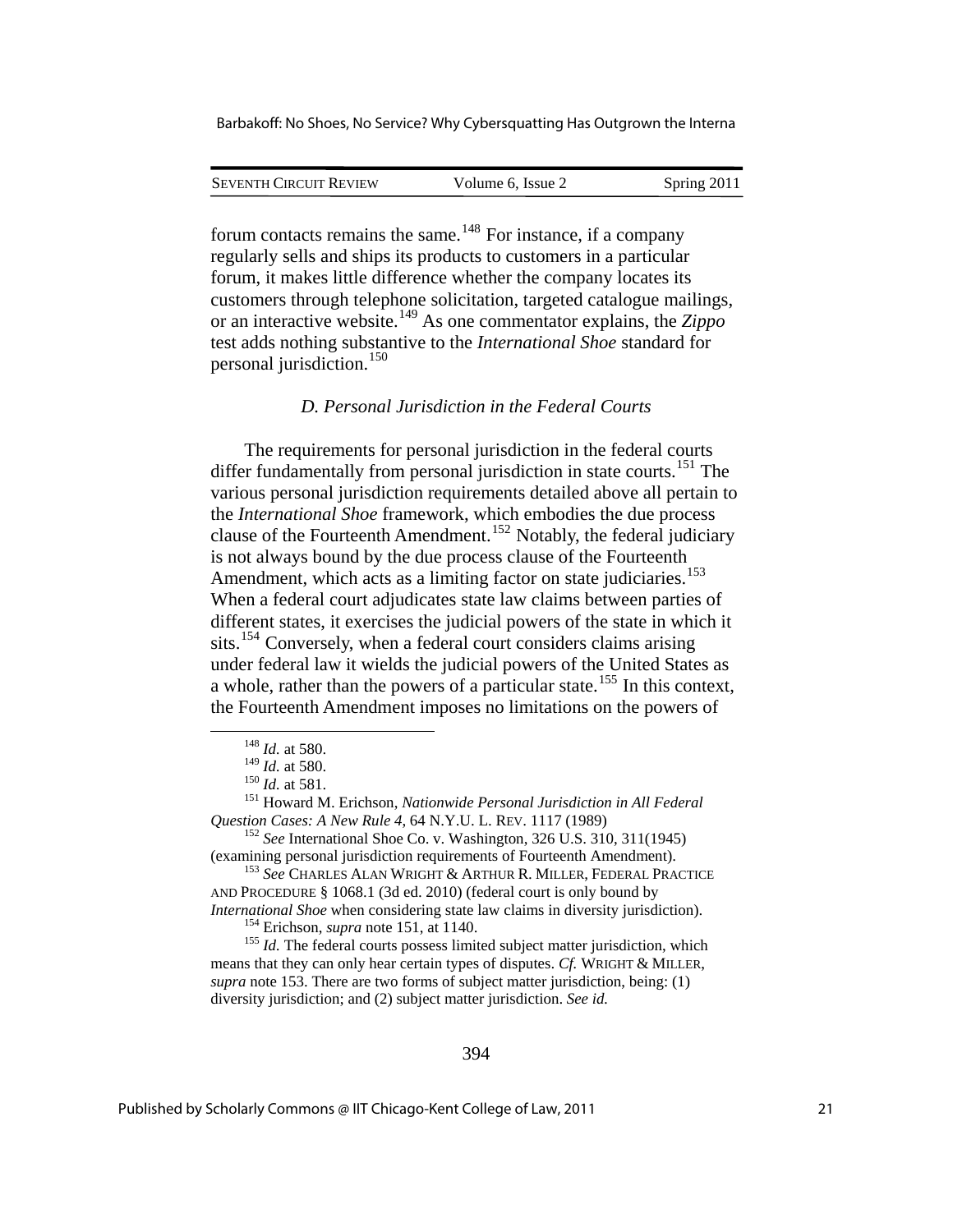| <b>SEVENTH CIRCUIT REVIEW</b> | Volume 6. Issue 2 | Spring 2011 |
|-------------------------------|-------------------|-------------|

the federal government.<sup>[156](#page-22-0)</sup> Instead, the due process clause of the Fifth Amendment limits the federal court's exercise of personal jurisdiction.<sup>[157](#page-22-1)</sup>

The language of the Fifth Amendment's due process clause mirrors that of the Fourteenth Amendment's, <sup>[158](#page-22-2)</sup> however, the Fifth Amendment imposes a far lower threshold requirement for the exercise of personal jurisdiction.<sup>[159](#page-22-3)</sup> While the due process clauses of the Fifth and Fourteenth Amendment condition the exercise of personal jurisdiction on the defendant's contacts with the forum, the critical distinction is the nature of the applicable forum.<sup>[160](#page-22-4)</sup> Specifically, when a federal court examines an issue of federal law, the applicable forum is the United States as a whole.<sup>[161](#page-22-5)</sup> As a result, the Fifth Amendment's threshold requirement for personal jurisdiction is whether the defendant has minimum contacts with the United States as a whole.<sup>[162](#page-22-6)</sup> Although many federal courts require that the exercise of personal jurisdiction must also comport with the fairness component of the *International Shoe* rubric, the majority of these circuits concede that these concerns are sufficiently protected through the venue and transfer provisions in the Federal Rules of Civil Procedure.<sup>[163](#page-22-7)</sup> The national contacts approach, however, is only one limitation on a federal court's ability to exercise personal jurisdiction in cases arising

<span id="page-22-0"></span> <sup>156</sup> WRIGHT & MILLER, *supra* note 153. By its terms, the Fourteenth Amendment only applies to the states. *Id.* 157 WRIGHT & MILLER, *supra* note 153. 158 The due process clauses of the Fifth and Fourteenth Amendment both

<span id="page-22-2"></span><span id="page-22-1"></span>provide that "no person shall be . . . deprived of life, liberty, or property, without due process of law." U.S. Const Amend. V.; U.S. Const. Amend. XIV.

<span id="page-22-3"></span><sup>159</sup> Note, *Alien Corporations and Aggregate Contacts: A Genuinely Federal Jurisdictional Standard*, 95 HARV. L. REV. 470, 484–85 (1981); *cf.* United States v.

<span id="page-22-7"></span><span id="page-22-6"></span><span id="page-22-5"></span><span id="page-22-4"></span>De Ortiz, 910 F.2d 376, 381 (7th Cir. 1990).<br><sup>160</sup> *See* Erichson, *supra* note 151, at 1141.<br><sup>161</sup> *Id.* While the Supreme Court has declined to expressly adopt this approach,<br><sup>162</sup> *Id.* While the Supreme Court has decli the federal courts generally apply this standard in claims arising under federal law. WRIGHT & MILLER, *supra* note 153.<br><sup>163</sup> WRIGHT & MILLER, *supra* note 153, at n.34 (collecting cases).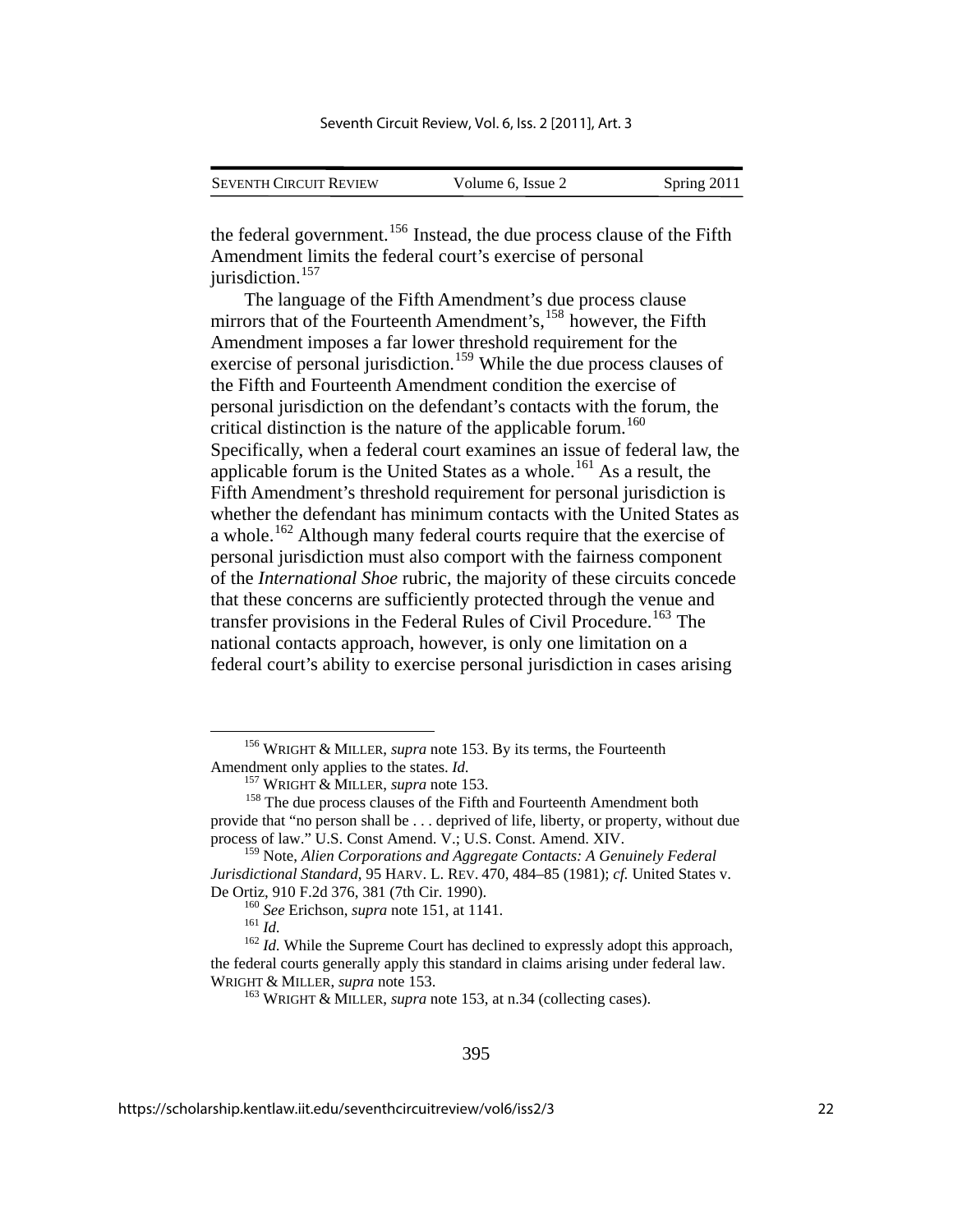| <b>SEVENTH CIRCUIT REVIEW</b> | Volume 6, Issue 2 | Spring 2011 |
|-------------------------------|-------------------|-------------|
|                               |                   |             |

under federal law; the defendant must also be amenable to service of process.[164](#page-23-0)

Given the low threshold requirement of the national contacts test, the federal court's ability to exercise personal jurisdiction over a defendant essentially hinges on the service of process.<sup>[165](#page-23-1)</sup> When the federal law at issue provides for nationwide service of process, the service of a summons confers personal jurisdiction over any defendant in the United States so long as she has sufficient national contacts.<sup>[166](#page-23-2)</sup> However, when the federal law lacks a provision that allows for nationwide service of process, a federal court's exercise of personal jurisdiction becomes analogous to that of the local state judiciary both must comply with the requirements of *International Shoe*. [167](#page-23-3)

#### II. TYPOSQUATTING, CYBERSQUATTING, AND THE ACPA

## *A. But Are You Still Master of Your Domain? The Rise of Cybersquatting*

Dennis Toeppen may never fully appreciate how his business ventures at the end of the twentieth century thrust the issue of cybersquatting into the national spotlight.<sup>[168](#page-23-4)</sup> During the mid-nineties, Toeppen registered hundreds of names incorporating widely recognized trademarks, such as EddieBauer.com, YankeeStadium.com, and NorthwestAirlines.com.<sup>[169](#page-23-5)</sup> His claim to fame, however, derived from his registration of the domain name Panavision.com, which he used to create a rudimentary website that depicted aerial photographs

<span id="page-23-1"></span><span id="page-23-0"></span><sup>164</sup> *See* WRIGHT & MILLER, *supra* note 154. 165 *See* Lisak v. Mercantile Bancorp, Inc., 834 F.2d 668, 671 (7th Cir. 1987) ("Service of process is how a court gets jurisdiction over the person.") 166 WRIGHT & MILLER, *supra* note 154; *See* FED. R. CIV. P. 4(k)(1)(C) (stating

<span id="page-23-2"></span>that service of a summons confers personal jurisdiction over the defendant if authorized by federal law).<br><sup>167</sup> *See* FED. R. CIV. P. 4(k)(1)(C).<br><sup>168</sup> Ray Everett-Church, *Domain Names*, *in* THE INTERNET ENCYCLOPEDIA,

<span id="page-23-5"></span><span id="page-23-4"></span><span id="page-23-3"></span>VOLUME 1, 455 (Hossein Bigdoli ed., 2003).

<sup>169</sup> *Id.*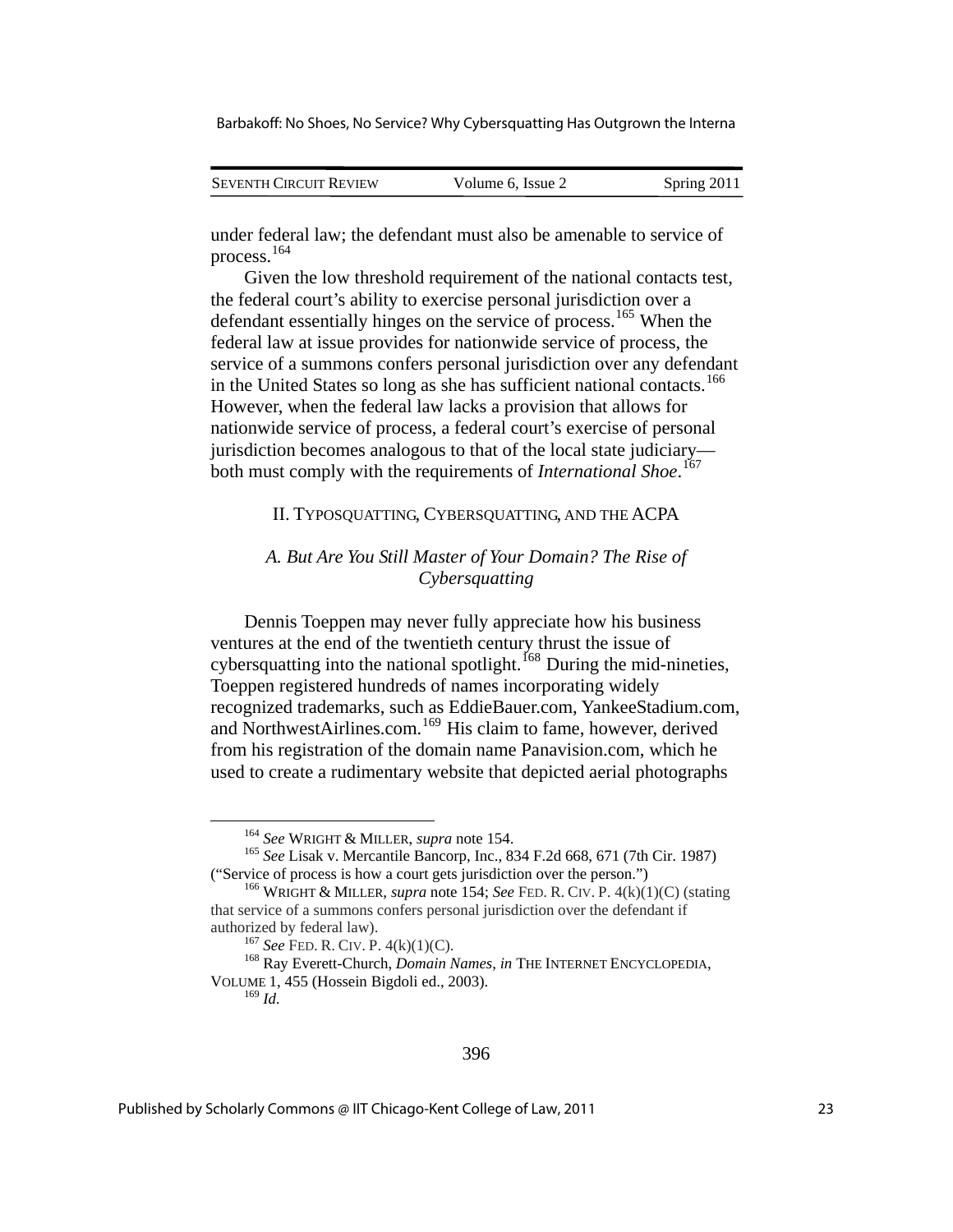| <b>SEVENTH CIRCUIT REVIEW</b> | Volume 6, Issue 2 | Spring 2011 |
|-------------------------------|-------------------|-------------|
|                               |                   |             |

of Panna, Illinois.[170](#page-24-0) When Panavision International, holder of the registered trademark "Panavision," learned of these events, it demanded that Toeppen refrain from using both its trademark and the Panavison.com domain name. $171$  In response, Toeppen sent a letter to Panavision offering to "settle the matter" for the price of \$13,000, and inquired why Panavision would "want to fund [its] attorney's purchase of a new boat" when it could obtain the domain name "cheaply and simply instead?"<sup>[172](#page-24-2)</sup> Rather than succumbing to these demands, Panavision filed suit against Toeppen for the dilution of its trademark.[173](#page-24-3) Toeppen instantly became what one commentator refers to as "the poster child for the crusade against cybersquatting."[174](#page-24-4)

Early cybersquatters, such as Toeppen, utilized cybersquatting as a technology-driven form of extortion.<sup>[175](#page-24-5)</sup> Before it became commonplace for large corporations to develop their own websites, early cybersquatters would preemptively register a domain name under a well-known corporate trademark, hoping to sell the infringing domain name to the rightful trademark holder for a negotiated price.<sup>[176](#page-24-6)</sup> Yet, even those technologically savvy trademark holders that managed to outrun potential cybersquatters in the race to the registrar quickly learned of another danger lurking along the information superhighway—Typosquatters.<sup>[177](#page-24-7)</sup>

As the growth of new industries often leads to specialization, a stylized breed of cybersquatters referred to as "typosquatters" began blazing their own path into the burgeoning online world. Understanding that the domain name game provided countless roads to

<span id="page-24-0"></span> <sup>170</sup> Suzanna Sherry, *Haste Makes Waste: Congress and the Common Law in Cyberspace*, 55 VAND. L. REV. 309, 322 (2002) (chronicling the background and controversy surrounding *Panavision, Int'l, L.P. v. Toeppen*, 141 F.3d 1316 (9th Cir.

<span id="page-24-5"></span><span id="page-24-4"></span><span id="page-24-3"></span><span id="page-24-2"></span><span id="page-24-1"></span><sup>1998)).&</sup>lt;br>
<sup>171</sup> Panavision, 141 F.3d 1316, 1319 (9th Cir. 1998).<br>
<sup>172</sup> Id.<br>
<sup>174</sup> Sherry, *supra* note 170, at 322.<br>
<sup>174</sup> Sherry, *supra* note 170, at 322.<br>
<sup>175</sup> Mark A. Rush, Jeffrey M. Gitchel, and Wade J. Savoy, *Pro Seas: Fighting Cyberpiracy*, 5 No. 1 CYBERSPACE LAW. 1, 18 (2000). <sup>176</sup> *Id.* <sup>177</sup> *Id.*

<span id="page-24-7"></span><span id="page-24-6"></span>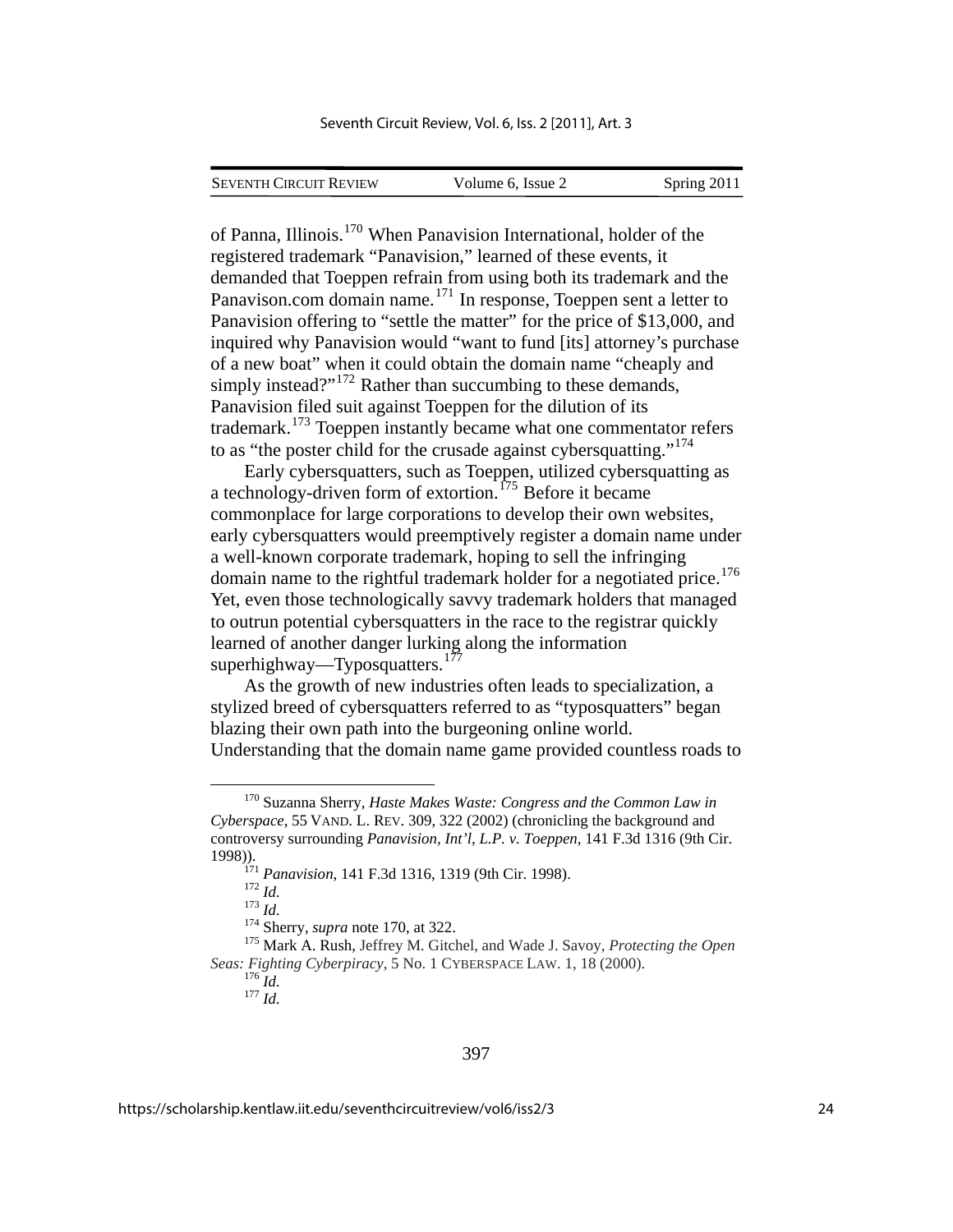| <b>SEVENTH CIRCUIT REVIEW</b> | Volume 6. Issue 2 | Spring 2011 |
|-------------------------------|-------------------|-------------|
|                               |                   |             |

riches, typosquatters set about incorporating misspelled—but strikingly similar—trademarks into domain names as an alternative to cybersquatting.[178](#page-25-0) By registering domain names under various iterations of a well-known trademark—such as YooTube.com or UTube.com—the typosquatter seeks to reap the profits from the careless spelling of unwary Internet users.<sup>[179](#page-25-1)</sup> The hasty web-surfer that enters "wwwebay.com" (notice the missing period after "www") into her Internet browser may unintentionally fill the coffers of a clever typosquatter through a variety of means.<sup>[180](#page-25-2)</sup> She may find a website offering similar products or advertising for a business rival of the rightful trademark holder.<sup>[181](#page-25-3)</sup> Alternatively, she may find herself "mousetrapped" upon her arrival at the misspelled page, unable to exit due to infinite pop-up ads that provide a stream of revenue with each click of the mouse.[182](#page-25-4)

The innovative typosquatter can also exponentially increase her ill-gotten proceeds by registering countless variations of infringing websites.<sup>[183](#page-25-5)</sup> After all, statistical studies demonstrate that between ten and twenty percent of all manually entered domain names contain typographical errors, creating upwards of 20 million "wrong numbers" each day.[184](#page-25-6) These staggering statistics demonstrate how typosquatting legend John Zuccarini profited to the tune of \$1 million dollars—each year—through his 3000 infringing domain names.<sup>[185](#page-25-7)</sup> To be fair, Mr. Zuccarini's motivations weren't *solely* profit-driven.[186](#page-25-8) Zuccarini gained his notoriety by mixing business with pleasure, registering numerous domain names that resembled children's websites, such as

<span id="page-25-8"></span>

 <sup>178</sup> *Id.*

<span id="page-25-7"></span><span id="page-25-6"></span><span id="page-25-5"></span><span id="page-25-4"></span><span id="page-25-3"></span><span id="page-25-2"></span><span id="page-25-1"></span><span id="page-25-0"></span><sup>179</sup> Paul Boutin, *The Typo Millionaires*, SLATE, Feb. 11, 2005, *available at*  http://www.slate.com/id/2113397.<br>
<sup>180</sup> *Id.*<br>
<sup>181</sup> *Id.*<br>
<sup>182</sup> *Id.*<br>
<sup>183</sup> *Id.*<br>
<sup>184</sup> *Id.*<br>
<sup>186</sup> *Id.*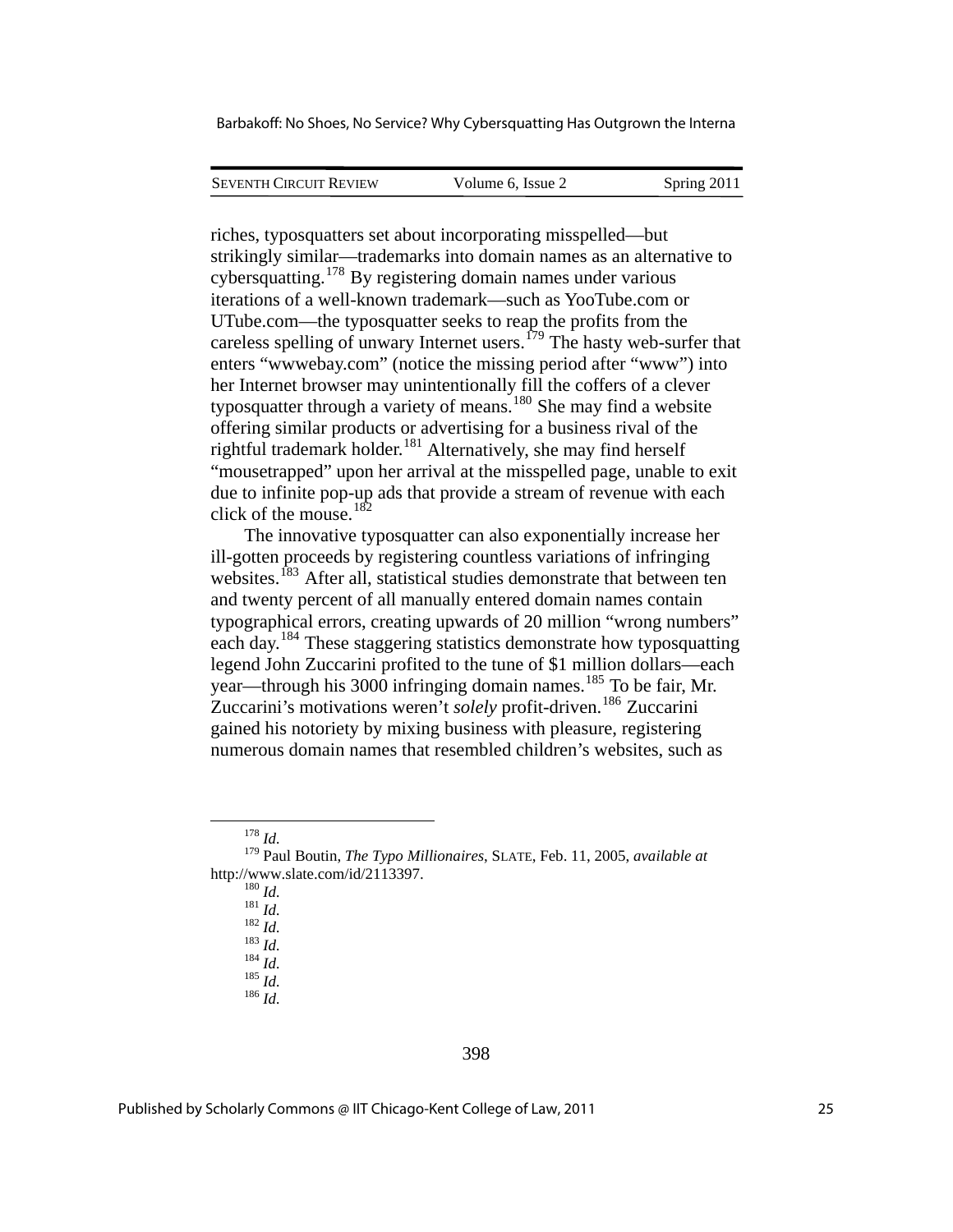| <b>SEVENTH CIRCUIT REVIEW</b> | Volume 6, Issue 2 | Spring 2011 |
|-------------------------------|-------------------|-------------|

"Dinseyland.com."[187](#page-26-0) However, these innocuous looking domain names actually guided youthful web-surfers to an entirely different form of entertainment—hardcore pornography.[188](#page-26-1)

Although trademark holders prevailed in a few notable battles in the early days of online trademark disputes, the cybersquatters soon gained the upper-hand in this ongoing war by navigating through the loopholes in existing trademark dilution laws.<sup>[189](#page-26-2)</sup> Specifically, these laws required plaintiffs to demonstrate that the putative defendant engaged in the commercial use of the infringing domain name.<sup>[190](#page-26-3)</sup> Many cybersquatters, however, merely "warehoused" infringing domain names and waited for the rightful trademark-holder to contact them with a lucrative purchase offer.<sup>[191](#page-26-4)</sup> This created substantial difficulties for trademark holders that preferred to put their resources toward legal remedies, as this "passive" cybersquatting failed to satisfy the required element of commercial use.<sup>[192](#page-26-5)</sup> As cybersquatters grew adept at avoiding legal sanctions, the need for new legislation became increasingly clear.<sup>[193](#page-26-6)</sup>

#### *B. There's a new sheriff in town: The Congressional enactment of the ACPA*

In 1999, Congress responded to the growing problem of cybersquatting by passing the Anticybersquatting Consumer Protection Act ("ACPA").<sup>[194](#page-26-7)</sup> The ACPA provides civil liability for one who

 $^{190}$  *Id.* 

<sup>191</sup> *Id.*

<sup>192</sup> *Id.*

<sup>193</sup> *Id.*

<span id="page-26-0"></span> <sup>187</sup> Roy Mark, *Notorious URL Scammer Pleads Guilty*, ESECURITY PLANET, Dec. 11, 2003,

<span id="page-26-1"></span>http://www.esecurityplanet.com/trends/article.php/3287981/Notorious-URL-Scammer-Pleads-Guilty.htm. 188 *Id.*

<span id="page-26-3"></span><span id="page-26-2"></span><sup>189</sup> Jonathon H. Anschell & John Lucas, *What's in a Name: Dealing with Cybersquatters*, 21 ENT. & SPORTS LAW. 3, 3 (2003).

<span id="page-26-7"></span><span id="page-26-6"></span><span id="page-26-5"></span><span id="page-26-4"></span><sup>&</sup>lt;sup>194</sup> 15 U.S.C. § 1125(d) (2011). The ACPA was incorporated into the Federal Trademark Code commonly referred to as the Lantham Act. Joseph J. Weissman,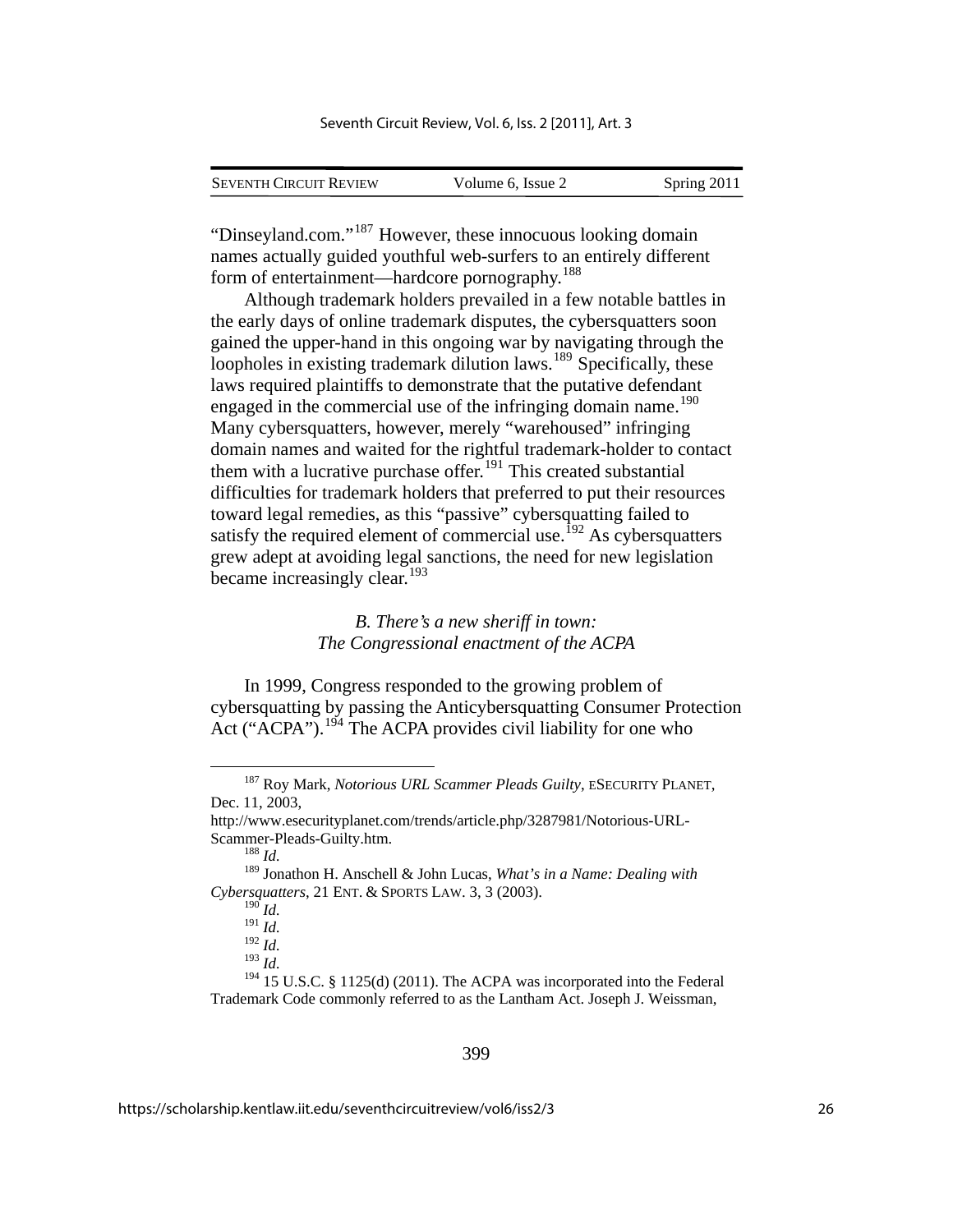| <b>SEVENTH CIRCUIT REVIEW</b> | Volume 6, Issue 2 | Spring 2011 |
|-------------------------------|-------------------|-------------|
|                               |                   |             |

"registers, traffics in, or uses" an infringing domain name, "without regards to the goods or services" offered by either litigant.<sup>[195](#page-27-0)</sup> Rather than requiring commercial use of the domain name, the ACPA only requires the plaintiff to demonstrate the cybersquatter's "bad-faith intent to profit" from the appropriated trademark.<sup>[196](#page-27-1)</sup> To further alleviate the burden on plaintiffs, the ACPA provides a non-exhaustive list of means of demonstrating the necessary bad-faith intent to profit, such as:

(I) the trademark or other intellectual property rights of the person, if any, in the domain name;

(II) the extent to which the domain name consists of the legal name of the person or a name that is otherwise commonly used to identify that person;

(III) the person's prior use, if any, of the domain name in connection with the bona fide offering of any goods or services;

(IV) the person's bona fide noncommercial or fair use of the mark in a site accessible under the domain name;

(V) the person's intent to divert consumers from the mark owner's online location to a site accessible under the domain name that could harm the goodwill represented by the mark, either for commercial gain or with the intent to tarnish or disparage the mark, by creating a likelihood of confusion as to the source, sponsorship, affiliation, or endorsement of the site;

(VI) the person's offer to transfer, sell, or otherwise assign the domain name to the mark owner or any third party for financial gain without having used, or having an intent to use, the domain name in the bona fide offering of any goods or services, or the person's prior conduct indicating a pattern of such conduct;

1

<span id="page-27-1"></span><span id="page-27-0"></span>*The Anticybersquatting Consumer Protection Act: Developments Through Its First Six Years*, 95 TRADEMARK REP. 1058, 1058 (2005).

<sup>195</sup> *See* 15 U.S.C.*.* § 1125(d)(1)(a).

<sup>196</sup> *See id.*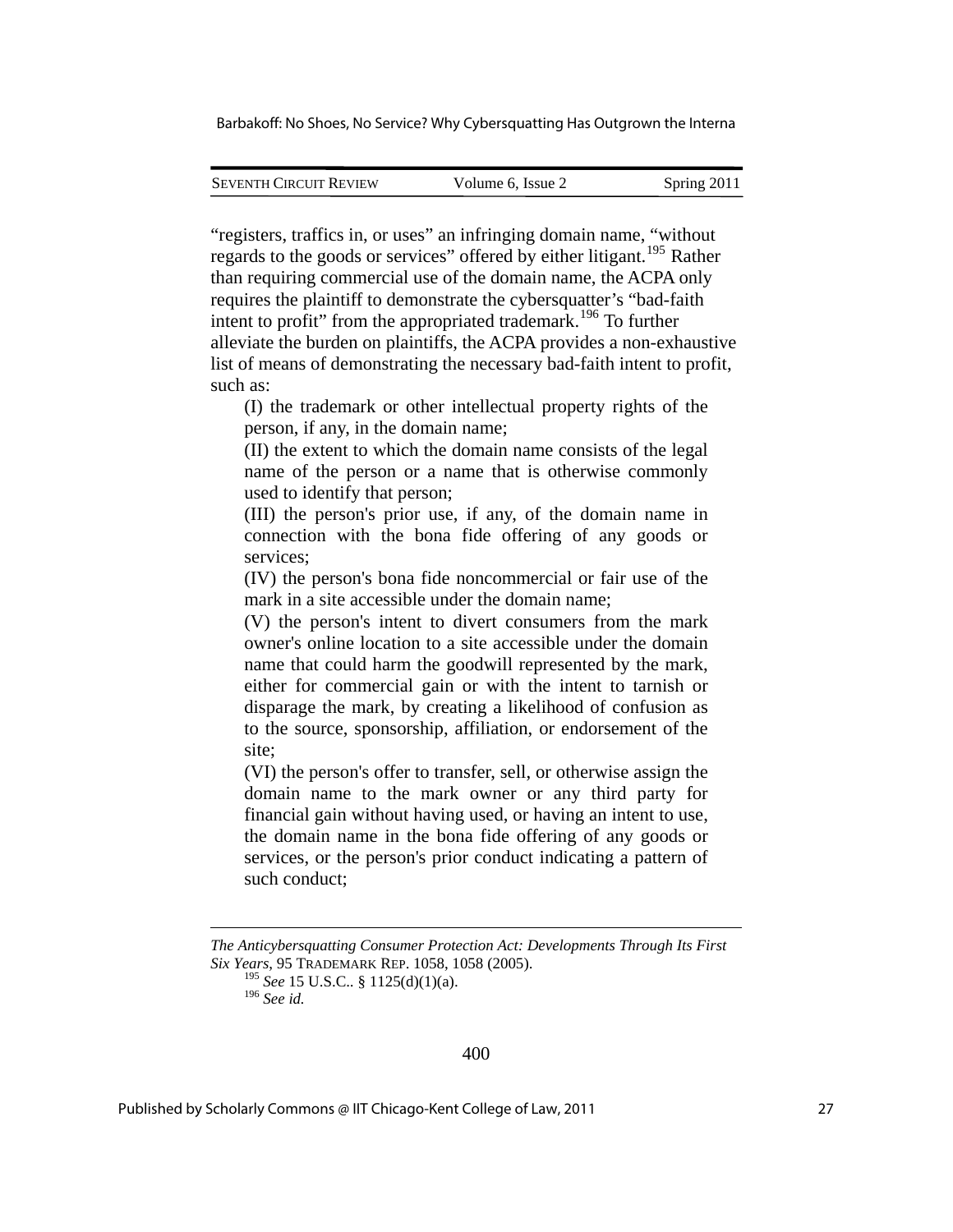(VII) the person's provision of material and misleading false contact information when applying for the registration of the domain name, the person's intentional failure to maintain accurate contact information, or the person's prior conduct indicating a pattern of such conduct;

(VIII) the person's registration or acquisition of multiple domain names which the person knows are identical or confusingly similar to marks of others that are distinctive at the time of registration of such domain names, or dilutive of famous marks of others that are famous at the time of registration of such domain names, without regard to the goods or services of the parties; and

(IX) the extent to which the mark incorporated in the person's domain name registration is or is not distinctive and famous.<sup>[197](#page-28-0)</sup>

Notably, Congress expressly provided a safe harbor provision for domain name registrars to shelter them from liability for their customers' acts of cybersquatting.<sup>[198](#page-28-1)</sup> This provision expressly exempts a registrar from liability for merely registering an infringing domain name "absent a showing of bad faith intent to profit from such registration or maintenance of the domain name."<sup>[199](#page-28-2)</sup>

Although the ACPA clearly provides a targeted remedy to address the harm caused by cybersquatting, trademark holders often faced an uphill battle in bringing a cause of action for this form of online trademark infringement.[200](#page-28-3) While both cybersquatting and typosquatting may form the basis of a claim under the  $ACPA$ ,  $^{201}$  $^{201}$  $^{201}$  the fact remains that the wrongful conduct takes place entirely online.

<sup>&</sup>lt;sup>197</sup> *Id.* at §§ 1125(d)(1)(B)(i)(I)–(IX).

 $^{198}$  *Id.* at § 1114 (2)(D)(iii).<br><sup>199</sup> *Id* 

<span id="page-28-3"></span><span id="page-28-2"></span><span id="page-28-1"></span><span id="page-28-0"></span><sup>199</sup> *Id.* <sup>200</sup> *See, e.g.*, Subsalve USA Corp. v. Watson Mfg., Inc., 392 F. Supp. 2d 221, 223–24 (D.R.I. 2005) (dismissing for lack of personal jurisdiction upon finding that act of cybersquatting was not aimed at forum state). 201 *See* 15 U.S.C. § 1125 (d)(1)(A)(ii)(I) (proscribing the registration of an

<span id="page-28-4"></span>domain name that is identical or strikingly similar to another's previously registered trademark).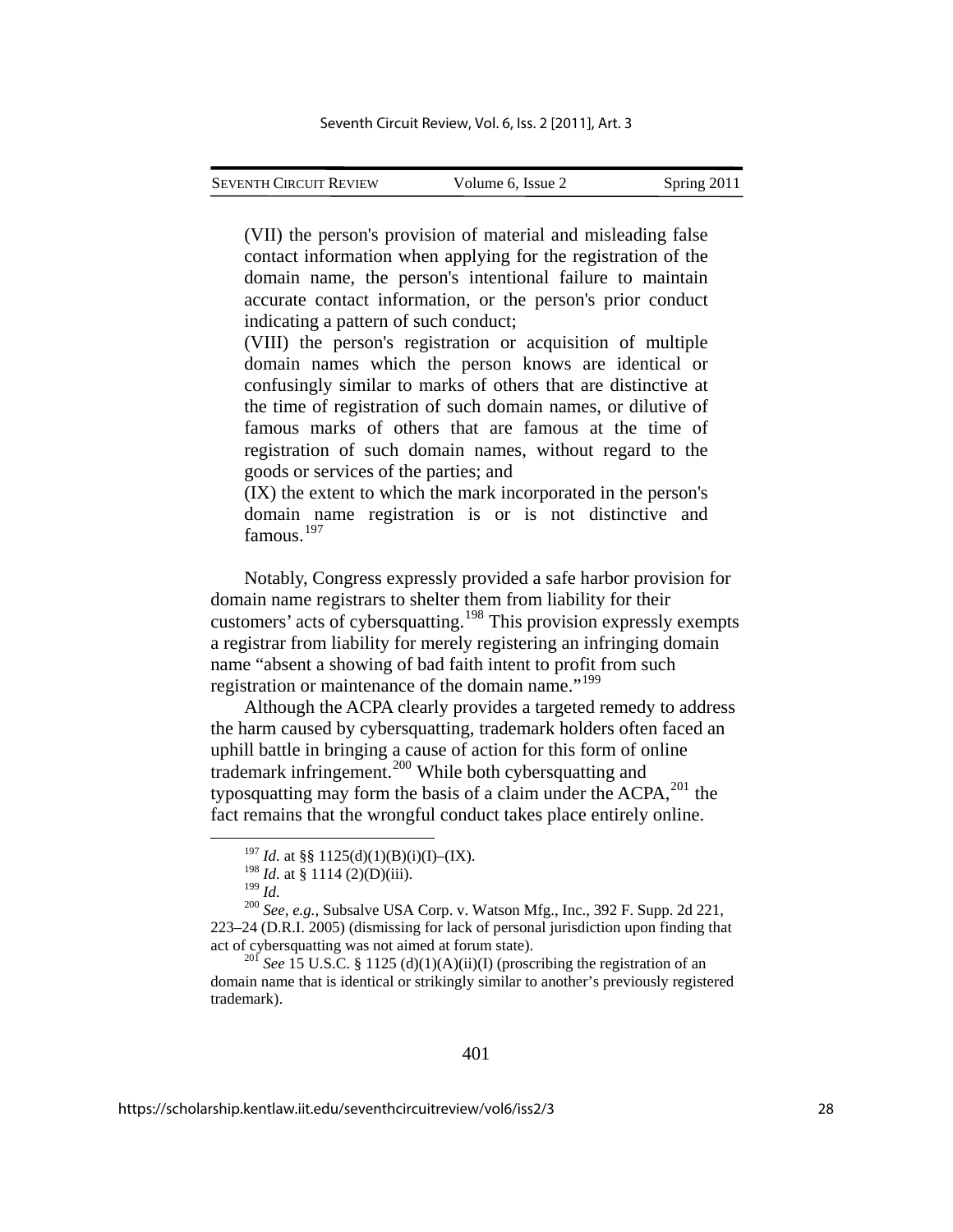SEVENTH CIRCUIT REVIEW Volume 6, Issue 2 Spring 2011

Whereas cybersquatting pioneers such as Dennis Toeppen resorted to outright extortion in order to profit from their trade,  $2^{02}$  this species of early cybersquatting has almost entirely vanished into antiquity.<sup>[203](#page-29-1)</sup> Modern cybersquatters have no need to ransom out their infringing domain names to the rightful trademark holders.<sup>[204](#page-29-2)</sup> Instead, the safer road to riches is lined with pay-per-click advertising and the poor typing skills of the masses.<sup>[205](#page-29-3)</sup> And though the ACPA is strictly a creature of federal law, the statute itself does not contain any provision for nationwide service of process.<sup>[206](#page-29-4)</sup> Thus, in claims filed under the ACPA, a federal court's exercise of personal jurisdiction must comport with the geographic nexus requirements of *International Shoe*. [207](#page-29-5) However, the Seventh Circuit's fractured analysis in *GoDaddy II* indicates that cybersquatting has outgrown the limitations of *International Shoe*.

## III. UBID, INC, V. GODADDY GROUP, INC.

From its headquarters in Arizona, GoDaddy provides domain name registration and website hosting for customers located across the country.[208](#page-29-6) Arguably, the company's rapid growth is largely attributable to its aggressive advertising campaign.[209](#page-29-7) Its frequentlyrun television commercials featuring the "GoDaddy Girls" have become somewhat of a staple during the past several Super Bowls.<sup>[210](#page-29-8)</sup>

<span id="page-29-0"></span> <sup>202</sup> *See supra* Part II.A. As discussed earlier in this Comment, Toeppen is best known for registering a domain name under Panavision's well-known trademark. He attempted to profit from his actions by offering to release the domain name in exchange for a bribe. 203 Patrick Thibodeau, *Cybersquatting Can Yield Pay-Per-Click Bounties*,

<span id="page-29-3"></span><span id="page-29-2"></span><span id="page-29-1"></span>COMPUTERWORLD, Apr. 16, 2007, http://www.computerworld.com/s/article/289576.<br>
<sup>204</sup> *Id.*<br>
<sup>205</sup> *Id.*<br>
<sup>206</sup> *GoDaddy II*, 623 F.3d 421, 425 (7th Cir. 2010).<br>
<sup>207</sup> *Id.*<br>
<sup>208</sup> uBID Inc. v. GoDaddy Group, Inc. (*GoDaddy* 

<span id="page-29-8"></span><span id="page-29-7"></span><span id="page-29-6"></span><span id="page-29-5"></span><span id="page-29-4"></span><sup>(</sup>N.D. Ill. 2009), *rev'd* 623 F.3d 421 (7th Cir. 2010).

<sup>&</sup>lt;sup>209</sup> *GoDaddy II*, 623 F.3d at 424.<br><sup>210</sup> *Id*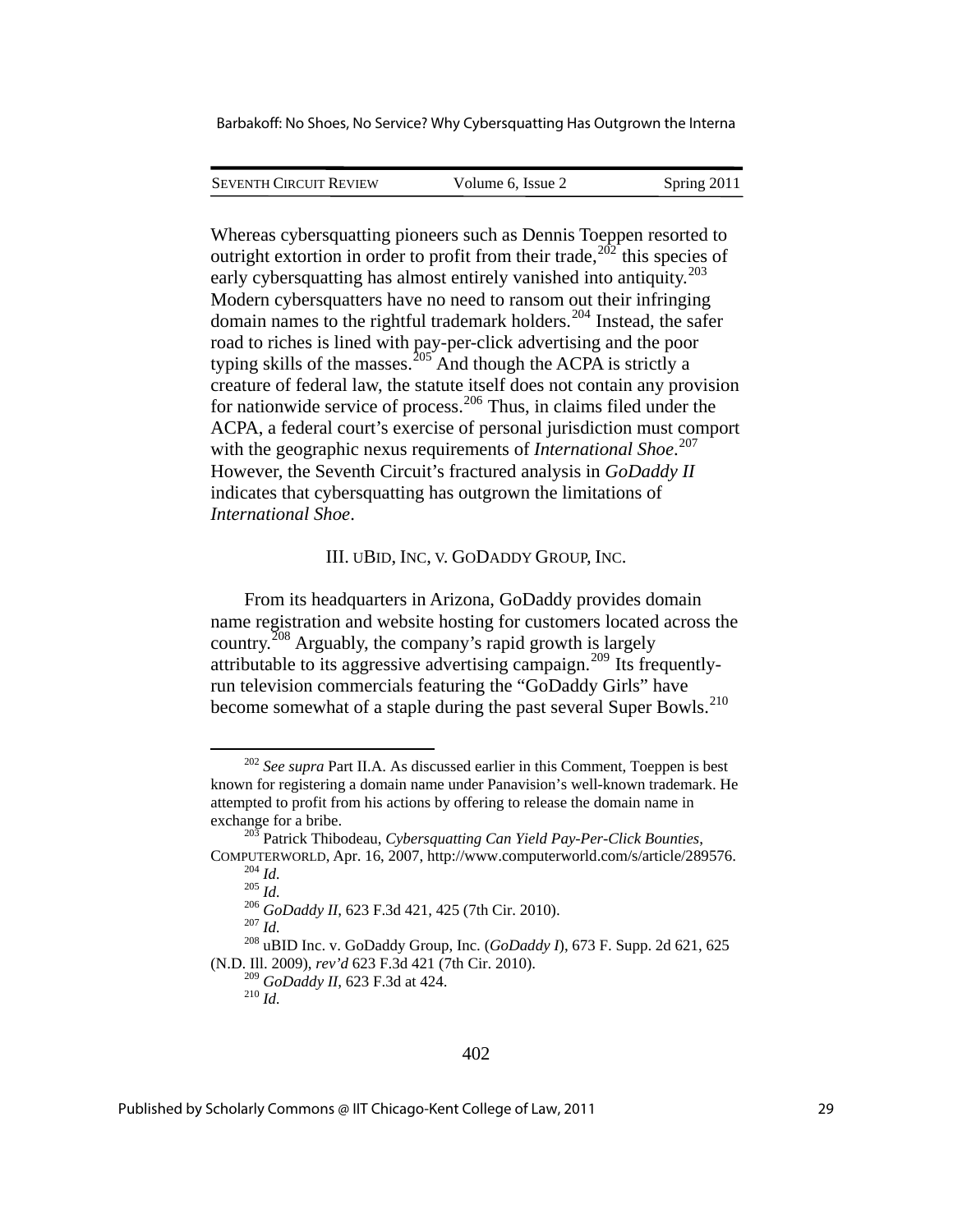| <b>SEVENTH CIRCUIT REVIEW</b> |                   |             |
|-------------------------------|-------------------|-------------|
|                               | Volume 6, Issue 2 | Spring 2011 |

For those that prefer stadium seating to the comforts of home, GoDaddy's billboards and advertisements appear at sporting arenas throughout the country.<sup>[211](#page-30-0)</sup> Additionally, fans of Indycar racing may recognize GoDaddy's logo from driver Danica Patrick's car, while golf aficionados can glimpse it emblazoned on Anna Rawlson's hat.[212](#page-30-1) As a result of its efforts, GoDaddy has emerged as one of the largest domain name registrars in the country. $213$ 

Despite its national client-base, GoDaddy's operations are limited almost entirely to its home state of Arizona.<sup>[214](#page-30-3)</sup> Indeed, the company has few offices or employees outside of its home state.<sup>[215](#page-30-4)</sup> GoDaddy provides the majority of its services on an automated basis; customers throughout the world can access GoDaddy's services remotely through its website.<sup>[216](#page-30-5)</sup> Moreover, the company handles its domain name registration and maintenance through its computer servers in Scottsdale, Arizona.<sup>[217](#page-30-6)</sup>

GoDaddy's business model provides customers with two different methods of registering domain names.<sup>[218](#page-30-7)</sup> First, GoDaddy's aptly named "free parking" service allows its customers to register domain names at no-charge. GoDaddy creates a rudimentary website under its customers' domain names and monetizes the sites through "pay-per-click" advertising.<sup>[219](#page-30-8)</sup> As an alternative to its free parking services, GoDaddy sells a "cash parking" service, which allows its customer to share in the pay-per-click advertising revenue in exchange for a small monthly fee.

<span id="page-30-2"></span><span id="page-30-1"></span><span id="page-30-0"></span><sup>&</sup>lt;sup>211</sup> See id. at 428. Notably, the opinion only refers to GoDaddy's billboards in Illinois stadiums. *Id.* Nevertheless, the fact that GoDaddy referred to Illinois as only a part of its national advertising campaign indicates that these billboards and signs appear at sports stadiums throughout the country. *Id.*<br>
<sup>212</sup> *Id.* at 424.<br>
<sup>213</sup> *GoDaddy I*, 673 F. Supp. 2d at 625.<br>
<sup>214</sup> *GoDaddy II*, 623 F.3d at 424.<br>
<sup>215</sup> *Id.*<br>
<sup>216</sup> *Id.*<br>
<sup>217</sup> *Id.*<br>
<sup>217</sup> *Id.* 

<span id="page-30-8"></span><span id="page-30-7"></span><span id="page-30-6"></span><span id="page-30-5"></span><span id="page-30-4"></span><span id="page-30-3"></span><sup>219</sup> *See* Complaint at ¶ 8, *GoDaddy I*, 673 F. Supp. 2d 621 (N.D.Ill. 2009) (No. 09 cv 02123), 2009 WL 1109520.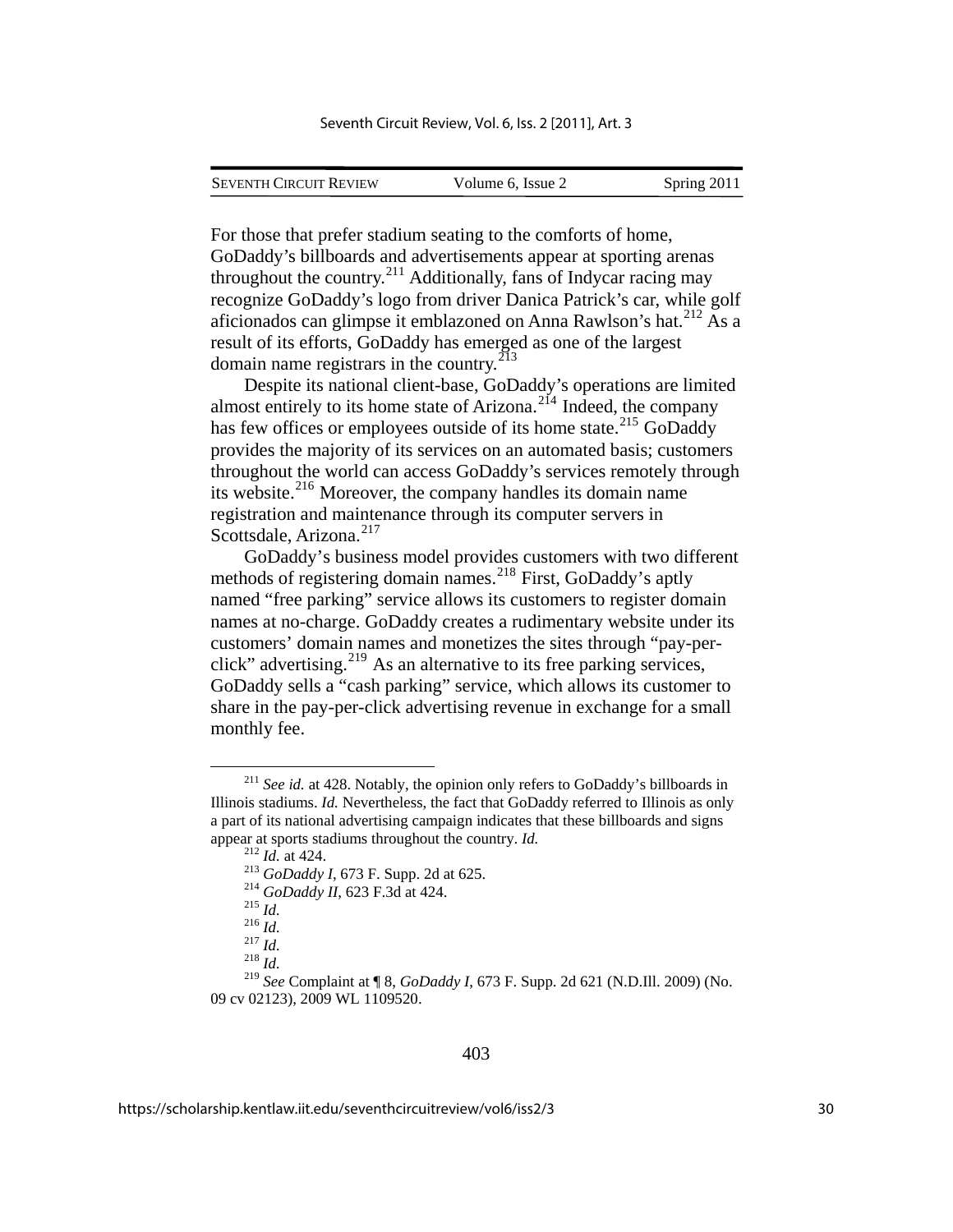| <b>SEVENTH CIRCUIT REVIEW</b> | Volume 6. Issue 2 | Spring 2011 |
|-------------------------------|-------------------|-------------|
|                               |                   |             |

Like GoDaddy, uBID's revenue stream flows from the electronic currents of cyberspace.<sup>[220](#page-31-0)</sup> Headquartered in Chicago, uBID runs an online auction service that deals primarily with excess inventory of electronics manufacturers through its website, uBID.com.<sup>[221](#page-31-1)</sup> In 2009, uBID discovered that numerous individuals had registered 171 domain names that bore a substantial similarity to uBID.com through GoDaddy's cash parking and free parking services.<sup>[222](#page-31-2)</sup> Yet rather than pursuing the various individuals, uBID named a single defendant in its complaint—GoDaddy, the Internet-based registrar that provided the infringing domain names.<sup>[223](#page-31-3)</sup>

Perhaps anticipating the difficulties created by the ACPA's safe harbor provision for registrars, uBID's allegations focused entirely on the manner in which GoDaddy manifested a bad-faith intent to profit from the parked pages created under the infringing domain names.[224](#page-31-4) First, GoDaddy trafficked in these infringing domain names despite its knowledge that they were "identical or confusingly similar" to uBID's well-known trademarks.<sup>[225](#page-31-5)</sup> Second, GoDaddy offered to sell these infringing domain-names for "financial gain."[226](#page-31-6) Third, GoDaddy used pay-per-click advertising links that diverted customers to the websites of uBID's competitors.<sup>[227](#page-31-7)</sup>

In response to uBID's complaint, GoDaddy filed a motion to dismiss for lack of personal jurisdiction, or, in the alternative, to transfer the case to its home state of Arizona.<sup>[228](#page-31-8)</sup>

1

<span id="page-31-8"></span><span id="page-31-7"></span><span id="page-31-6"></span><span id="page-31-5"></span><span id="page-31-4"></span>acts of cybersquatting).<br>
<sup>225</sup> *Id.* at ¶ 43.<br>
<sup>226</sup> *Id.* at ¶ 41.<br>
<sup>228</sup> *GoDaddy I*, 673 F. Supp. 2d 621, 626 (N.D.III. 2009).

#### 404

<span id="page-31-2"></span><span id="page-31-1"></span><span id="page-31-0"></span><sup>&</sup>lt;sup>220</sup> *GoDaddy II*, 623 F.3d at 423.<br><sup>221</sup> *Id.* 222 Defendant's Memorandum of Law in Support of their Motion to Dismiss, or, in the Alternative, to Transfer Venue, at 5, *GoDaddy I*, 673 F. Supp. 2d 621 (N.D.Ill. 2009) *rev'd* 623 F.3d (No. 109CV02123), 2009 WL 2236587 [hereinafter

<span id="page-31-3"></span>*GoDadddy's Motion to Dismiss*]. 223 *Id.* <sup>224</sup> *See* Complaint, *supra* note 219, at ¶ 41–43 (detailing GoDaddy's alleged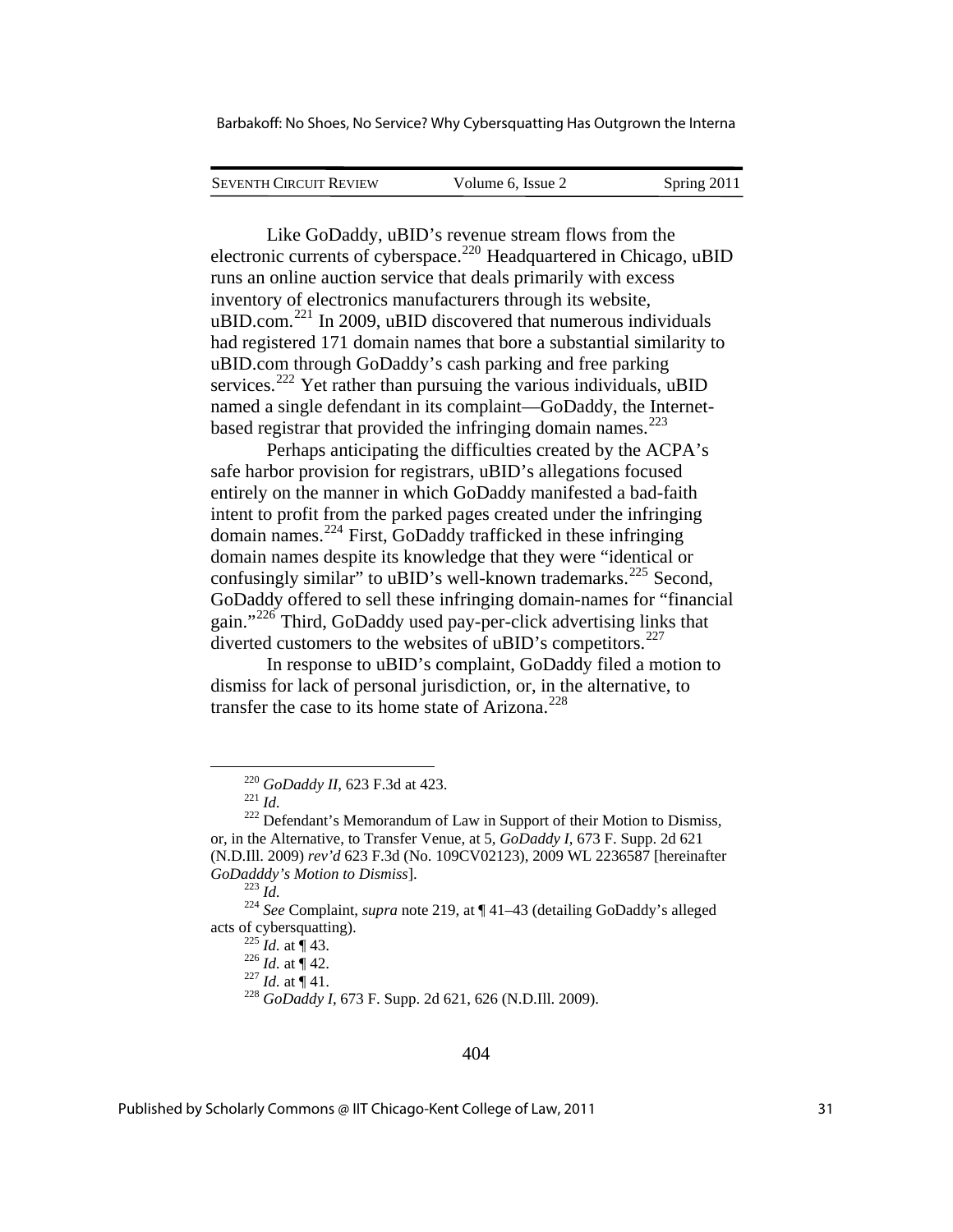| <b>SEVENTH CIRCUIT REVIEW</b> | Volume 6, Issue 2 | Spring 2011 |
|-------------------------------|-------------------|-------------|
|                               |                   |             |

#### *A. The District Court's Dismissal for Lack of Personal Jurisdiction*

Penning the opinion for the district court, Judge Charles Kocoras began by dismissing the notion that GoDaddy's advertising and sales within the state of Illinois established the "continuous and systematic" contacts necessary to support general jurisdiction.<sup>[229](#page-32-0)</sup> Next, Judge Kocoras focused on whether uBID met its burden in establishing a prima facie case for specific jurisdiction over its claim.<sup>[230](#page-32-1)</sup> Notably, Judge Korcoras excluded GoDaddy's advertisements and the majority of its sales within the forum from the specific jurisdiction analysis.<sup>[231](#page-32-2)</sup> Although uBID contended that both of these factors should weigh heavily in its favor, Judge Korcoras explained that the only relevant facts in the inquiry were those that directly pertained to the litigation between the parties or the "operative facts of the dispute."<sup>[232](#page-32-3)</sup> As a result, the opinion's specific jurisdiction analysis was confined to whether the two infringing domain names registered by Illinois residents established the minimum contacts needed to support specific jurisdiction.<sup>[233](#page-32-4)</sup>

To uBID's dismay, Judge Korcoras answered this question in the negative.<sup>[234](#page-32-5)</sup> Presuming that GoDaddy had only established two Illinois contacts that pertained to the litigation at hand, Judge Kocoras determined that GoDaddy's business model precluded any determination that the domain name registrar had purposefully availed itself such that it should "reasonably expect to be subject to jurisdiction in Illinois." $^{235}$  $^{235}$  $^{235}$  Specifically, GoDaddy had purposefully established a website that allowed its customers to register domain names on an automated basis.<sup>[236](#page-32-7)</sup> From anywhere in the world, a

<span id="page-32-5"></span><span id="page-32-4"></span><span id="page-32-3"></span><span id="page-32-2"></span><span id="page-32-1"></span><span id="page-32-0"></span><sup>229</sup> *Id.* at 627–28. 230 *See id.* at 628. 231 *See id.* at 628–29. 232 *Id.* at 628 (*citing* GCIU-Emp'r Ret. Fund v. Goldfarb Corp., 565 F.3d 1018, 1024 (7th Cir. 2009)) (internal quotation marks omitted).<br><sup>233</sup> *GoDaddy I*, 673 F. Supp. at 628.<br><sup>234</sup> *Id.* at 628–29.<br><sup>235</sup> *Id.* at 629.<br><sup>236</sup> *Id* 

<span id="page-32-6"></span>

<span id="page-32-7"></span>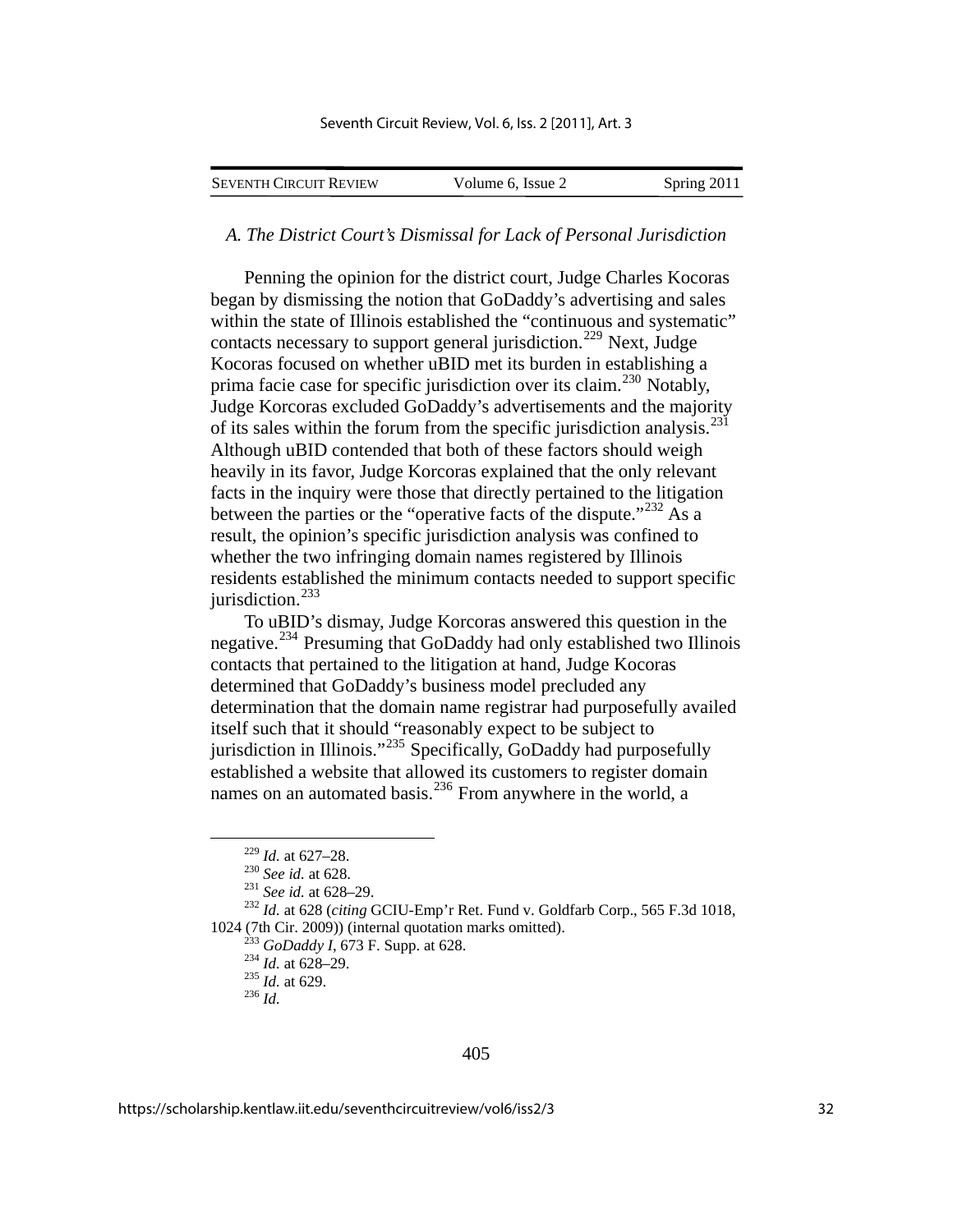| <b>SEVENTH CIRCUIT REVIEW</b> | Volume 6, Issue 2 | Spring 2011 |
|-------------------------------|-------------------|-------------|
|                               |                   |             |

customer could register, purchase, and obtain a desired domain name without ever interacting with a GoDaddy employee. $^{237}$  $^{237}$  $^{237}$ 

Viewed from this standpoint, Judge Kocoras determined that GoDaddy's customers, rather than GoDaddy itself, initiated the only contacts relevant to the litigation—the infringing websites registered by two Illinois residents.<sup>[238](#page-33-1)</sup> Reasoning that these registrations were "the unilateral activity of . . . third [parties]," Judge Korcoras explained that GoDaddy could not reasonably anticipate being haled into court based solely upon these contacts.<sup> $239$ </sup> Accordingly, the District Court dismissed uBID's complaint for lack of personal jurisdiction.<sup>[240](#page-33-3)</sup>

#### *B. The Seventh Circuit Majority's Opinion*

Unwilling to accept defeat quite so easily, uBID subsequently appealed the district court's ruling to the Court of Appeals for the Seventh Circuit, $^{241}$  $^{241}$  $^{241}$  and the majority's opinion demonstrated that uBID would be rewarded for its perseverance.<sup>[242](#page-33-5)</sup> While agreeing with the lower court's determination that GoDaddy's sales and marketing efforts in Illinois failed to support general jurisdiction, the majority left no doubt that its specific jurisdiction analysis would follow a different line of reasoning than that of the court below.<sup>[243](#page-33-6)</sup>

Drawing support from the Supreme Court's decision in *Keeton v. Hustler Magazine*, the court reasoned that the domain name registrar had purposefully availed itself within the forum as a result of its national business presence.<sup>[244](#page-33-7)</sup> GoDaddy, just like the defendant in *Keeton*, intentionally solicited business from every state through its

<sup>237</sup> *Id.* <sup>238</sup> *Id.*

<span id="page-33-7"></span><span id="page-33-6"></span><span id="page-33-5"></span><span id="page-33-4"></span><span id="page-33-3"></span><span id="page-33-2"></span><span id="page-33-1"></span><span id="page-33-0"></span><sup>&</sup>lt;sup>240</sup>*Id.* at 630.<br><sup>241</sup> *GoDaddy II*, 623 F.3d 421, 433 (7th Cir. 2010) (reversing the decision below). 242 *See id.* at 423. 243 *Id.* at 423, 426. 244 *Id.*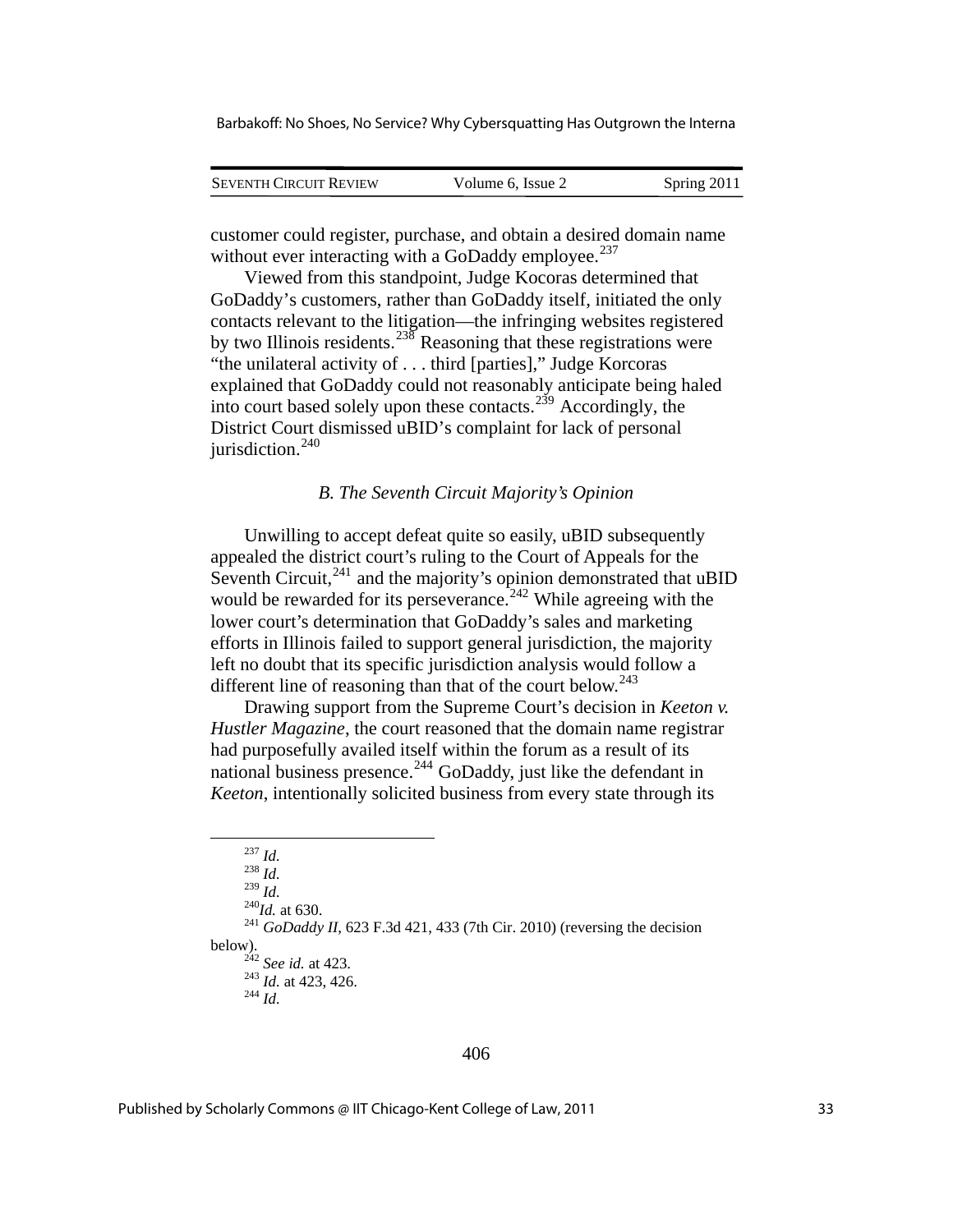| <b>SEVENTH CIRCUIT REVIEW</b> | Volume 6. Issue 2 | Spring 2011 |
|-------------------------------|-------------------|-------------|
|                               |                   |             |

national advertising campaign—including the forum at issue.<sup>[245](#page-34-0)</sup> As a reward for its efforts, GoDaddy successfully drew business from thousands of Illinois residents.<sup>[246](#page-34-1)</sup> And while these customers contributed a relatively small portion of GoDaddy's overall revenue, the company nevertheless received millions from its business within the forum.[247](#page-34-2)

In light of this substantial revenue stream flowing from Illinois to GoDaddy's corporate headquarters in Arizona, the majority opinion quickly pierced through the company's attempt to shield itself behind its automated processing system.<sup>[248](#page-34-3)</sup> While the majority of its customers secure the company's services without any human interaction, GoDaddy intentionally structured its business in this fashion.[249](#page-34-4) Citing to its own previous decisions, the majority reasoned that GoDaddy's attempt to paint these Internet transactions as "the unilateral activities of third parties" was misleading in light of the significant steps that the company took before and after each transaction.<sup>[250](#page-34-5)</sup> As such, the court declared that "[GoDaddy] cannot now point to its hundreds of thousands of customers in Illinois and tell us, 'It was all their idea." $251$ 

Next, the court turned its attention to whether the conduct underlying the complaint at bar arose from or related to GoDaddy's contacts with the forum.[252](#page-34-7) Noting that the Seventh Circuit's previous opinions had not expressly adopted a particular means of addressing this question, the court majority briefly addressed the proximate causation and but-for causation standards employed by the majority of federal courts.[253](#page-34-8) The Seventh Circuit majority found the but-for

<span id="page-34-6"></span><span id="page-34-5"></span><span id="page-34-4"></span><span id="page-34-3"></span><span id="page-34-2"></span><span id="page-34-1"></span><span id="page-34-0"></span><sup>249</sup> *Id.* <sup>250</sup> *Id.* (*citing* Illinois v. Hemi Group, LLC., 622 F.3d 754, 758–59 (7th Cir. 2010)).<br><sup>251</sup> *GoDaddy II*, 623 F.3d at 428.<br><sup>252</sup> *Id.* <sup>253</sup> *See id.* at 430. While some may read the Seventh Circuit's reasoning as

<span id="page-34-8"></span><span id="page-34-7"></span>expressly rejecting both standards, the court majority carefully couched its language

 <sup>245</sup> *Id.* 246 *Id.* 247 *Id.* 248 *Id.*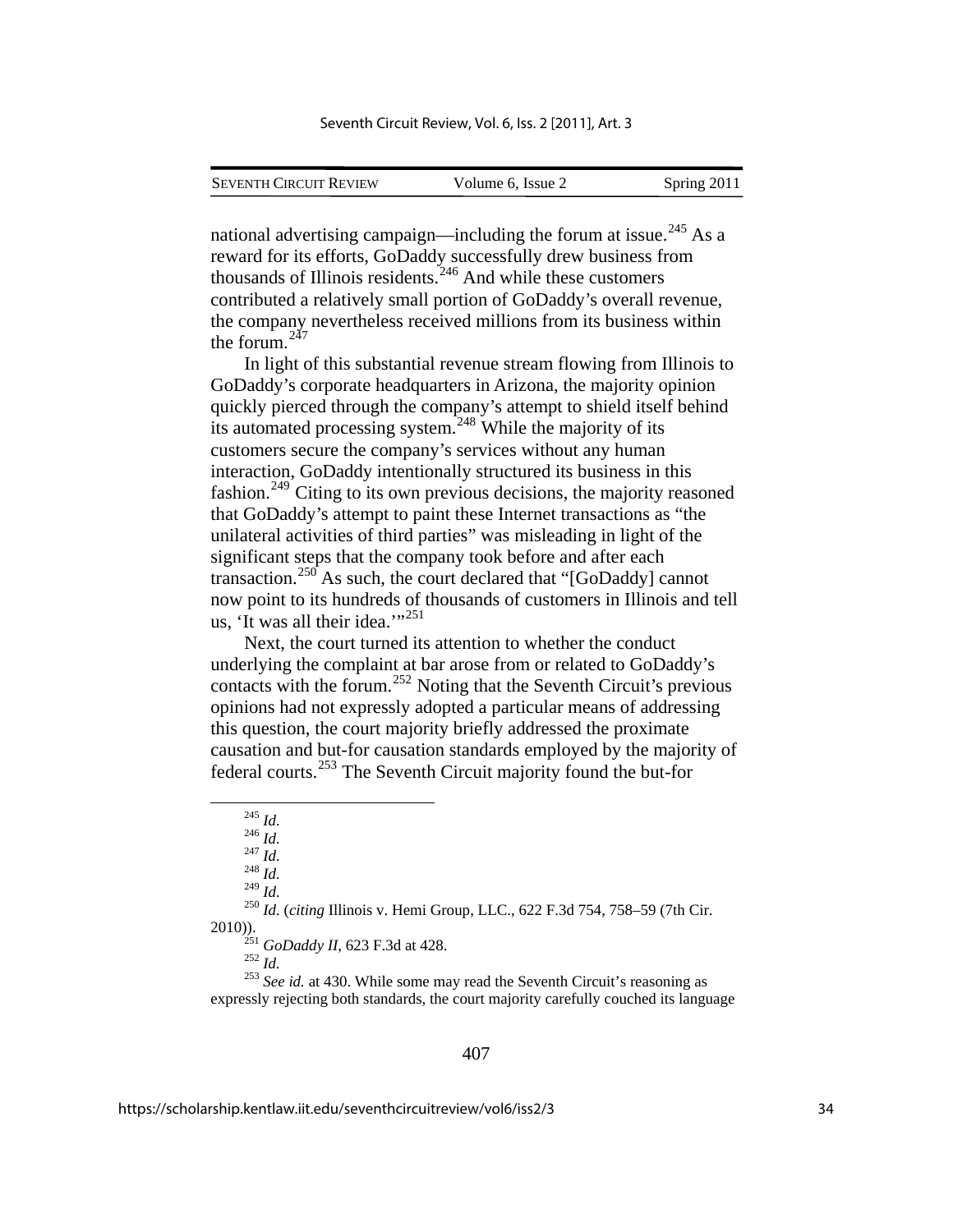| <b>SEVENTH CIRCUIT REVIEW</b> | Volume 6, Issue 2 | Spring 2011 |
|-------------------------------|-------------------|-------------|
|                               |                   |             |

causation standard to be problematically over-inclusive, whereas the proximate cause standard was troublingly under-inclusive.[254](#page-35-0) Declining to follow either approach, the majority settled upon the "quid pro quo" standard recently created by the Third Circuit.<sup>[255](#page-35-1)</sup> Outlining the contours of this approach, the Seventh Circuit explained that the "the precise causal connection" between a defendant's contacts and the plaintiff's claim is unimportant; instead, the dispositive issue was whether the relationship between the two is "intimate enough to keep the quid pro quo proportional and personal jurisdiction reasonably foreseeable."<sup>[256](#page-35-2)</sup>

Returning to the issue at bar, the majority found the relationship between GoDaddy's contacts with Illinois and uBID's complaint "close enough" to satisfy the relatedness inquiry.<sup>[257](#page-35-3)</sup> As to  $\overline{GoD}$  addy's contacts, the majority explained that GoDaddy successfully solicited business from hundreds of thousands of Illinois residents through its advertising efforts, evidenced by the company's substantial profits derived from Illinois.<sup>[258](#page-35-4)</sup> Moreover, according to the allegations in uBID's complaint, GoDaddy facilitated these sales by providing "free parking" for its customer's domain names.<sup>[259](#page-35-5)</sup> As to the substance of uBID's complaint, it alleged that GoDaddy, in bad-faith, trafficked in the domain names registered under its free parking service to garner profits from uBID's registered trademarks.<sup>[260](#page-35-6)</sup> As such, the court majority declared that the substantive relationship between GoDaddy's contacts and uBID's complaint were so "intimately related" that the domain name registrar could hardly be surprised to find itself haled into an Illinois court to defend its actions. $^{261}$  $^{261}$  $^{261}$ 

1

<span id="page-35-7"></span><span id="page-35-6"></span><span id="page-35-5"></span><span id="page-35-4"></span><span id="page-35-3"></span><span id="page-35-2"></span><sup>259</sup> *Id.* (*quoting* Complaint, *supra* note 219, at ¶ 20 (internal quotation marks omitted)). 260 *Id.* <sup>261</sup> *Id.*

<span id="page-35-1"></span><span id="page-35-0"></span>to avoid this conclusion. Specifically, the *GoDaddy* majority stated that "[w]e have not previously endorsed either approach, and we decline to do so now. *Id.* 254 *Id.* 255 *Id.* 256 *Id.* 257 *Id.* at 431–32. 258 *Id.* at 431.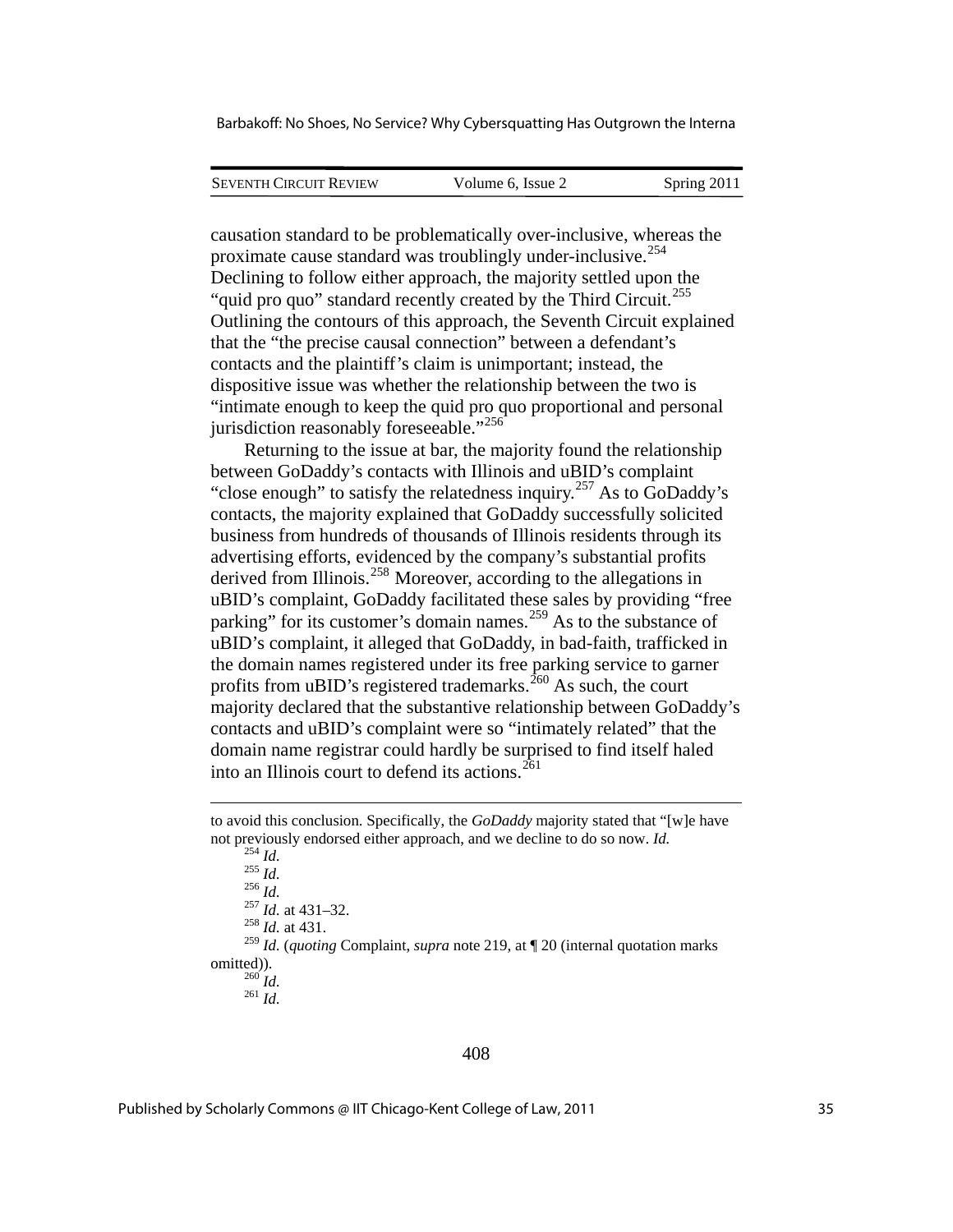SEVENTH CIRCUIT REVIEW Volume 6, Issue 2 Spring 2011

Although GoDaddy asserted that the alleged injuries occurred in Arizona, where the company incorporated its customers' domain names into the parked page service, these arguments fell upon deaf ears.<sup>[262](#page-36-0)</sup> Reasoning that GoDaddy was contractually obligated to provide the registration services paid for by its customers, the court majority declared that "[w]here GoDaddy chooses to locate the servers that complete the task is irrelevant."<sup>[263](#page-36-1)</sup> Nor did the majority place great emphasis on the fact that uBID would have the same claim against GoDaddy regardless of whether the customers who registered the infringing domain names "did so from Illinois, from Wyoming, or from China."<sup>[264](#page-36-2)</sup> Rather, the majority simply explained that "the concept of a geographic nexus" is difficult to apply where the alleged wrongdoing can be described as occurring "wherever the Internet is accessible."<sup>[265](#page-36-3)</sup> Notably, the majority's opinion reasoned that the geographic nexus is "simply less important" where the alleged harm takes place online, as this is merely "one facet of the constitutional inquiry."The plaintiff still must establish the defendant's contacts with the forum, as well as their temporal and substantive relationship to its claim.[266](#page-36-4)

#### *C. Justice Manion's Concurrence*

While he agreed with the result reached by the majority, Justice Manion declared that the jurisdictional issue was controlled by an entirely different method—the *Calder* effects test.<sup>[267](#page-36-5)</sup> Formulating the effects test as requiring: "(1) intentional conduct; (2) expressly aimed at the forum state; (3) with the defendant's knowledge that the plaintiff would be injured in the forum state," the concurrence held that uBID's

<span id="page-36-4"></span><span id="page-36-3"></span><span id="page-36-2"></span><span id="page-36-1"></span><span id="page-36-0"></span>

<span id="page-36-5"></span>

<sup>262</sup> *Id.* at 432.<br>
<sup>263</sup> *Id.* at 431.<br>
<sup>265</sup> *Id.* 266 *Id.*<br>
<sup>267</sup> *Id.* at 434 (Manion, J., concurring).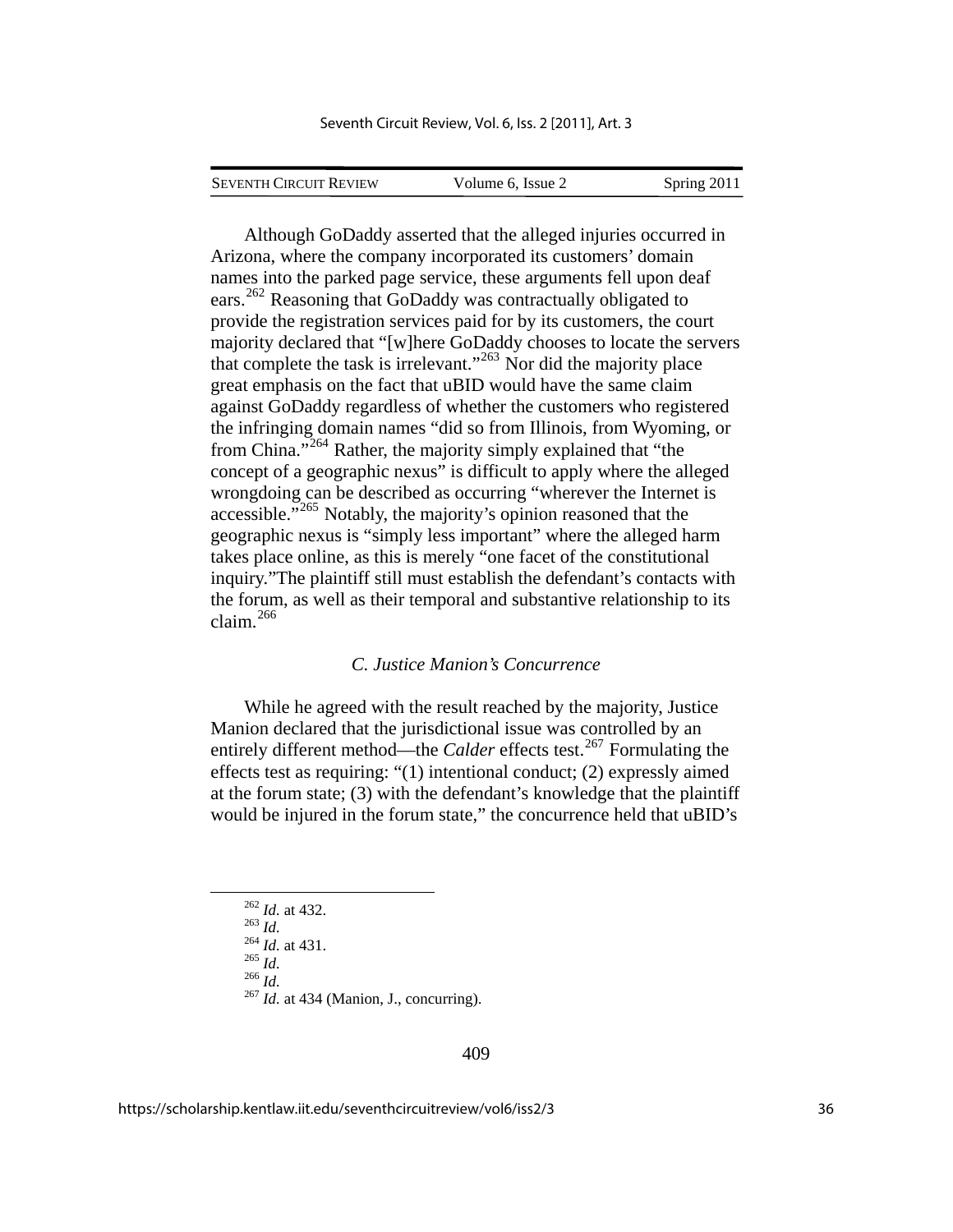| <b>SEVENTH CIRCUIT REVIEW</b> | Volume 6, Issue 2 | Spring 2011 |
|-------------------------------|-------------------|-------------|

complaint established each of the required elements.<sup>[268](#page-37-0)</sup> As to the first element, the complaint at bar easily satisfied this requirement of intentional conduct through its detailed description of GoDaddy's efforts to profit from the infringing domain names.

In regards to the second element of the effects test, Justice Manion's opinion seems to indicate that the act of cybersquatting—by its very nature—satisfies this requirement. As the concurrence explained, cybersquatting is simply a technology-driven method for "defrauding business."<sup>[269](#page-37-1)</sup> The cybersquatter registers these domain names to coerce his victim into making a choice—either pay off the cybersquatter, or shoulder the costs of litigation.<sup>[270](#page-37-2)</sup> In this instance, the concurrence explained that GoDaddy's "conduct is aimed at uBID's headquarters in Illinois," where the company will be harmed through its lost revenue.<sup>[271](#page-37-3)</sup>

Finally, the concurrence reasoned that GoDaddy's alleged cybersquatting sufficed to demonstrate its knowledge that uBID would be injured in the forum state.<sup>[272](#page-37-4)</sup> "In practical terms," the complaint described a "targeted scheme" that impacted uBID's "bottom line."<sup>[273](#page-37-5)</sup> Logically, GoDaddy knew that its conduct would injure uBID "in Illinois, where uBID is incorporated, where it pays state income and property taxes, and where it has many employees."<sup>[274](#page-37-6)</sup>

Looking back one last time at the second element of the effects test, the concurrence concluded with a final thought: Although acknowledging that the Seventh Circuit's prior decisions demonstrated some "tension . . . about the scope and limits" of the express aiming component, the concurrence nevertheless concluded that this tension provided no reason to refrain from using the effects test "where the intentional acts are clearly directed at Illinois." Moreover, to the extent

<sup>269</sup> *Id.* <sup>270</sup> *Id.* <sup>271</sup> *Id.* <sup>272</sup> *Id.* at 435–36. 273 *Id.* at 436. 274 *Id.*

<span id="page-37-6"></span>

<span id="page-37-5"></span><span id="page-37-4"></span><span id="page-37-3"></span><span id="page-37-2"></span><span id="page-37-1"></span><span id="page-37-0"></span> <sup>268</sup> *Id.* at 435 (*citing* Virtual Works. Inc., v. Volkswagen of Am., 238 F.3d 264, 267 (4th Cir. 2001) (internal quotation marks omitted)).<br> $^{269}$  *Id.*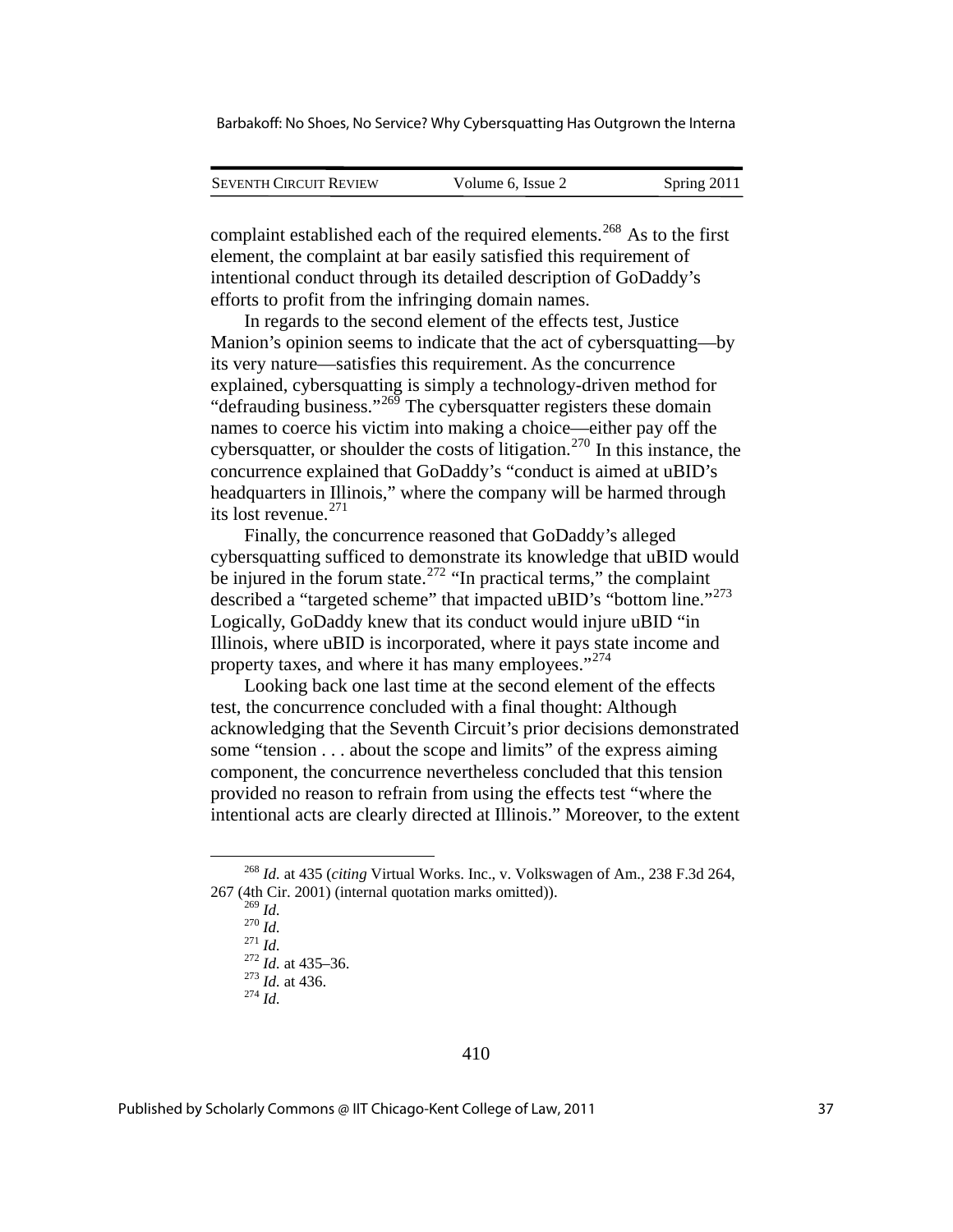| <b>SEVENTH CIRCUIT REVIEW</b> | Volume 6, Issue 2 | Spring 2011 |
|-------------------------------|-------------------|-------------|

that a plaintiff must show "something more" to satisfy the express aiming requirement," the majority's detailed description of GoDaddy's conduct within the forum satisfied "even the strictest ideas of what constitutes "something more."<sup>[275](#page-38-0)</sup>

#### *D. A Few Last Points*

Two aspects of the opinion bear a closer examination, the first of which is the majority's refusal to adopt the *Zippo* test for personal jurisdiction.[276](#page-38-1) While both parties asked the court to "either adopt or reject" a standard that resolved the purposeful availment issue through "website interactivity," the majority expressly declined to take either position.[277](#page-38-2) Instead, the majority declared that the interactivity of a defendant's website is certainly "relevant," but not "dispositve" in assessing the sufficiency of the defendant's contacts with the forum.<sup>[278](#page-38-3)</sup> As such, the majority explained that adopting a separate standard for examining "Internet-based contacts would be inappropriate when the traditional analysis . . . remains up to this more modern task."<sup>[279](#page-38-4)</sup>

The second issue that stands out from the *GoDaddy II* decision is the dueling concerns voiced by the majority<sup>[280](#page-38-5)</sup> and concurring opinions.[281](#page-38-6) While both opinions held that exercising jurisdiction complied with the requirements of *International Shoe*, both the majority and concurrence nevertheless took issue with the other's reasoning.[282](#page-38-7)

<span id="page-38-0"></span>From the majority's perspective, Justice Manion's concurring opinion adopted an unnecessarily broad reading of the effects test.[283](#page-38-8)

<sup>275</sup> *Id.*<sup>276</sup> *Id.* at 431 n.3. <sup>277</sup> *Id.* <sup>278</sup> *Id.* 

<span id="page-38-8"></span><span id="page-38-7"></span><span id="page-38-6"></span><span id="page-38-5"></span><span id="page-38-4"></span><span id="page-38-3"></span><span id="page-38-2"></span><span id="page-38-1"></span><sup>280</sup> *Id.* at 431 n.1<br><sup>281</sup> *Id.* at 433–35 (Manion, J., concurring).<br><sup>282</sup> *Id.* at 431 n.1 (voicing concerns about the concurrence's application of *Calder*'s effects test); *see also id.* at 435 (Manion, J., concurring) (troubled by the majority's relatedness inquiry). 283 *Id.* at 431 n.1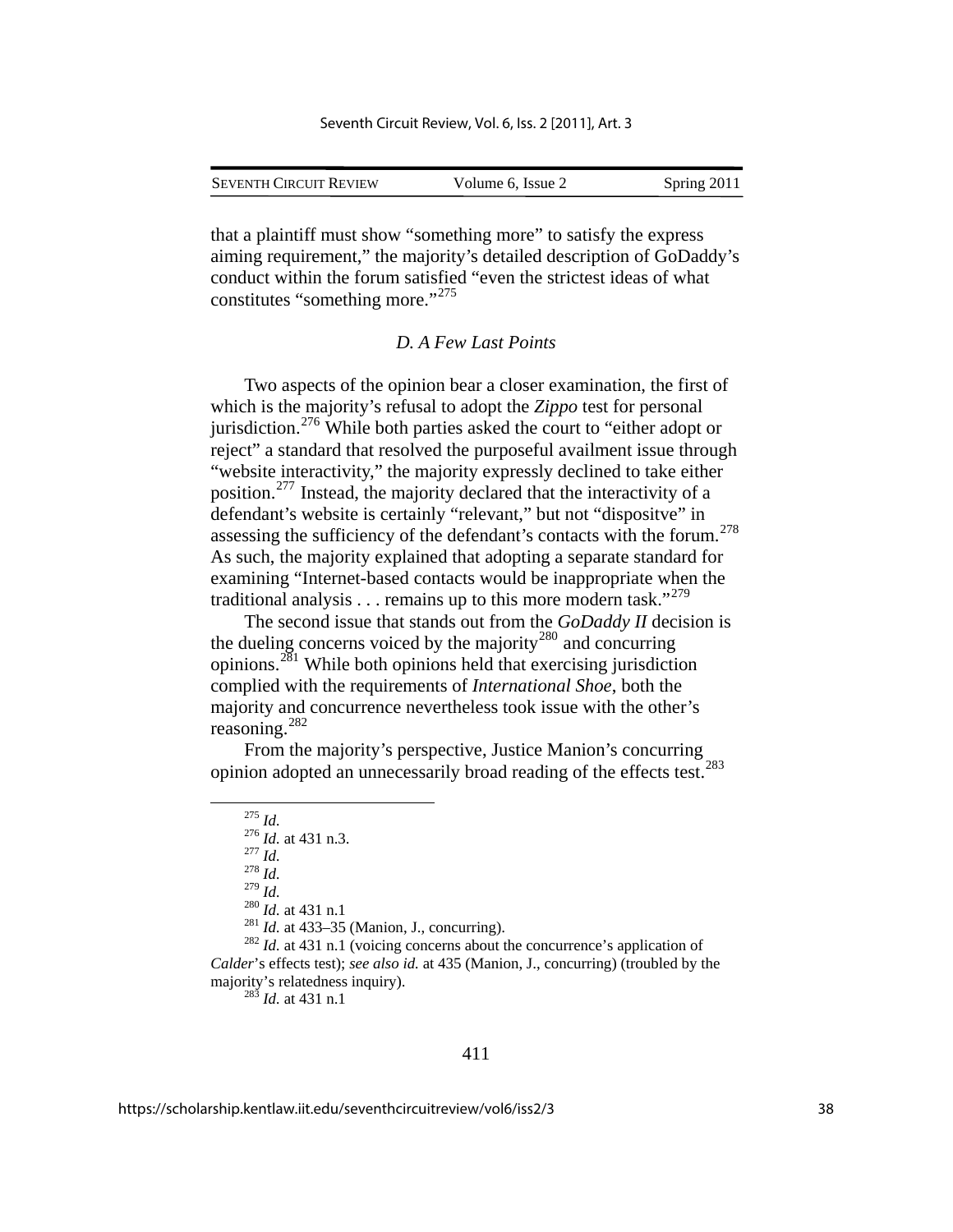| <b>SEVENTH CIRCUIT REVIEW</b> | Volume 6. Issue 2 | Spring 2011 |
|-------------------------------|-------------------|-------------|
|                               |                   |             |

Specifically, the majority felt that the concurrence's reading of the express-aiming requirement would result in an overly-expansive jurisdictional standard for intentional tort claims.<sup>[284](#page-39-0)</sup> Here, the majority recognized that some federal opinions—including its own—read *Calder* as supporting jurisdiction in the plaintiff's home state in "almost any alleged intentional tort."<sup>[285](#page-39-1)</sup> Nevertheless, the majority warned that *Calder* "need not and should not" be construed "quite so broadly."[286](#page-39-2)

Yet the majority opinion was not alone in its judicial fingerwagging. Rather than confining its critique to a single footnote, Justice Manion spent a few pages expressing *his* concerns with the majority's "unnecessarily broad" method of connecting GoDaddy's forum contacts with uBID's complaint.<sup>[287](#page-39-3)</sup> Significantly, Justice Manion accepted GoDaddy's contention that the actual conduct underlying the complaint bore no relation to its contacts with Illinois.<sup>[288](#page-39-4)</sup> Specifically, the intentional conduct described in uBID's complaint was entirely unrelated to GoDaddy's "hundreds of thousands of Illinois customers," and certainly did not "arise out of its advertising at sporting events." Without any connection to the various instances of "purposeful availment" set forth in the majority's opinion, Justice Manion explained that the court's application of *Keeton* effectively rendered GoDaddy subject to suit in every state where the company "advertises and has customers."[289](#page-39-5) In fact, the only limiting factor in the majority's analysis was whether a plaintiff could point to one customer within the forum that registered an infringing domain name. $290$ 

<span id="page-39-4"></span><span id="page-39-3"></span><span id="page-39-2"></span><span id="page-39-1"></span><span id="page-39-0"></span>

<sup>284</sup> *Id.* <sup>285</sup> *Id.* <sup>286</sup> *Id.* <sup>287</sup> *Id.* at 434 (Manion, J., concurring). 288 *Id.*<sup>289</sup> *Id.*

<span id="page-39-5"></span><sup>290</sup> *Id.*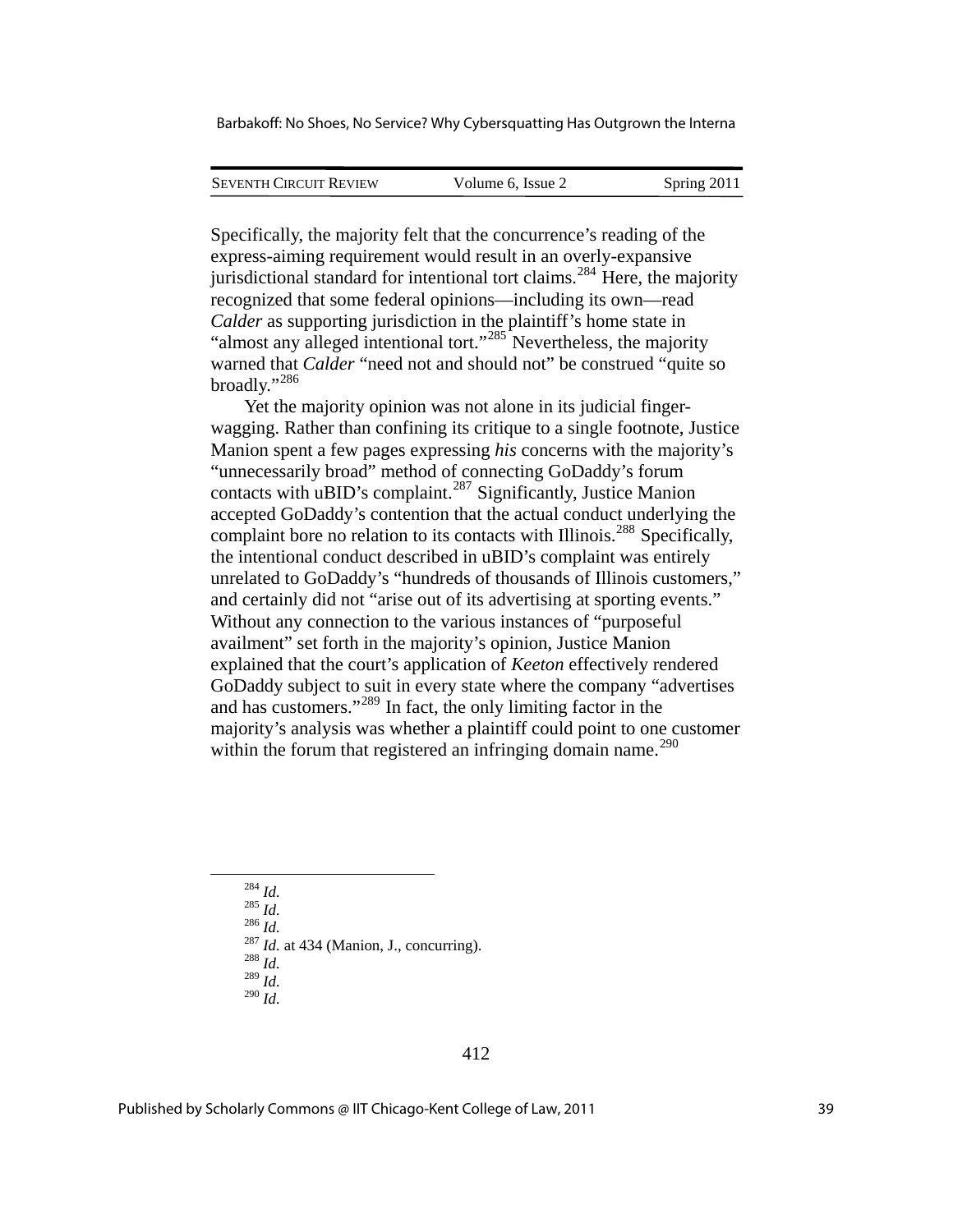| Seventh Circuit Review | Volume 6, Issue 2 | Spring 2011 |
|------------------------|-------------------|-------------|

## III. ANALYSIS: THE CONFLICT BETWEEN CYBERSQUATTING AND THE GEOGRAPHIC NEXUS REQUIREMENT OF PERSONAL JURISDICTION

## *A. Where the Money Is:* GoDaddy II'*s Potential Impact on Future Cybersquatting Disputes*

This note suggests that the true significance of *GoDaddy II* is the decision's future impact on cybersquatting claims. In this author's opinion, one of the most interesting aspects of this case is the target of uBID's claim: GoDaddy. As stated earlier in this note, uBID did not seek to pursue any of the various individuals that actually registered the infringing domain names, but rather elected to bring its claim directly against the registrar itself.<sup>[291](#page-40-0)</sup>

Why did uBID file its suit against GoDaddy? The answer is rather simple. To quote the notorious bank robber Willie Sutton, "'[b]ecause that's where the money is.'"[292](#page-40-1) The ACPA provides for damages up to  $$100,000.00$  for each infringing domain name,<sup>[293](#page-40-2)</sup> thus uBID's decision to file suit against GoDaddy stems from a simple cost-benefit analysis. Instead of pursuing each individual that registered an infringingdomain name separately, uBID simply filed a single, multi-milliondollar claim against GoDaddy.[294](#page-40-3)

The *GoDaddy II* decision may very well serve as a test-case for the future of cybersquatting claims. As domain name registrars such as GoDaddy are primarily "where the money is," this author believes that many plaintiffs similar to uBID will rely heavily on the reasoning employed by both the majority and concurrence in *GoDaddy II*. Indeed, the Motion Picture Academy recently filed a similar lawsuit

 <sup>291</sup> *GoDaddy's Motion to Dismiss*, *supra* note 222, at 5.

<sup>292</sup> FBI.GOV, *FBI history Famous Cases*,

<span id="page-40-1"></span><span id="page-40-0"></span>http://www2.fbi.gov/libref/historic/famcases/sutton/sutton.htm (last visited March 30, 2011). This comment comes from an interview with Willie Sutton, a notorious bank robber in the early 20th Century. Once asked by a reporter why he decided to start robbing banks, Mr. Sutton famously replied "[b]ecuase that's where the money is." *See id.*

<span id="page-40-3"></span><span id="page-40-2"></span><sup>293</sup> *See* 15 U.S.C. § 1117(d) (statutory damages provision for cybersquatting violations).

<sup>294</sup> *GoDaddy's Motion to Dismiss*, *supra* note 222, at 5.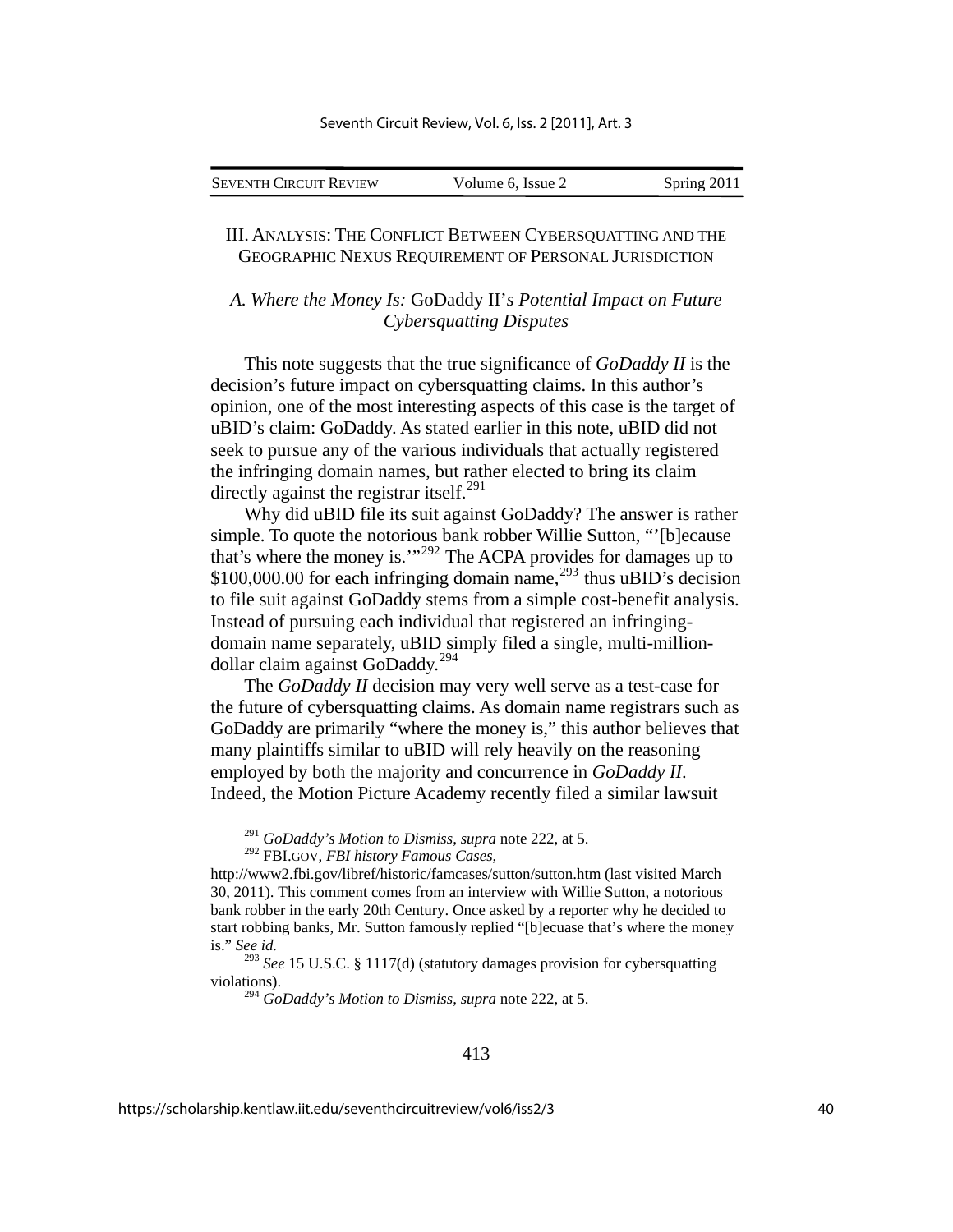| <b>SEVENTH CIRCUIT REVIEW</b> | Volume 6, Issue 2 | Spring 2011 |
|-------------------------------|-------------------|-------------|
|                               |                   |             |

against a domain name registrar based upon over 100 websites that incorporate "The Oscars" into their domain names.<sup>[295](#page-41-0)</sup> While the *GoDaddy II* opinion speaks only to the jurisdictional issues of such suits, rather than the actual merits of the plaintiff's claim,  $296$  the impact of the Seventh Circuit's personal jurisdiction analysis in future cybersquatting claims cannot be overlooked.

## *B. Extinguishing Zippo: the problems with using the interactivity of a website to exert personal jurisdiction over cybersquatters*

Before scrutinizing the analytical frameworks used by the majority and concurrence in *GoDaddy II*, the framework that the Seventh Circuit declined to adopt bears some consideration—the *Zippo* test for personal jurisdiction. Given the jurisdictional issues posed by the Internet, plaintiffs such as  $\text{UBID}^{297}$  $\text{UBID}^{297}$  $\text{UBID}^{297}$  often rely on the  $\overline{Z}$ *ippo* standard<sup>[298](#page-41-3)</sup> to support personal jurisdiction in the context of cybersquatting claims based on the interactivity of a defendant's website. As noted earlier in this Comment, many commentators have begun to question the propriety of basing jurisdiction solely on the interactivity of a defendant's website.<sup>[299](#page-41-4)</sup> For instance, in a typical ecommerce claim, the interactivity of the defendant's website lacks any substantial value in the jurisdictional analysis. $300$ 

In the context of cybersquatting, the application of the *Zippo* standard is particularly baffling. Imagine that uBID sought to sue the individuals that actually registered the domain names that infringed

<u>.</u>

<sup>295</sup> TECHDIRT, *The Oscars v. GoDaddy*,

<span id="page-41-0"></span>http://www.techdirt.com/articles/20100621/0056259883.shtml (last visited March 30, 2011).

<span id="page-41-1"></span><sup>296</sup> *See generally GoDaddy II,* 623 F.3d 421 (7th Cir. 2010). The Seventh Circuit's decision in *GoDaddy II* was confined solely to whether the defendant was subject to personal jurisdiction in Illinois. *Id.*

<span id="page-41-2"></span><sup>&</sup>lt;sup>297</sup> *Id.* at 431 n.3. Specifically, uBID argued that GoDaddy's interactive website supported both specific and general jurisdiction in Illinois.

<span id="page-41-5"></span><span id="page-41-4"></span><span id="page-41-3"></span><sup>298</sup> Zippo Mfg. Co., v. Zippo Dot Com, Inc., 952 F. Supp. 1119, 1124 (W.D. Pa. 1997).

<sup>299</sup> *See supra* Part I.C (outlining academic critiques of *Zippo*). 300 Dunham, *supra* note 146, at 580–81.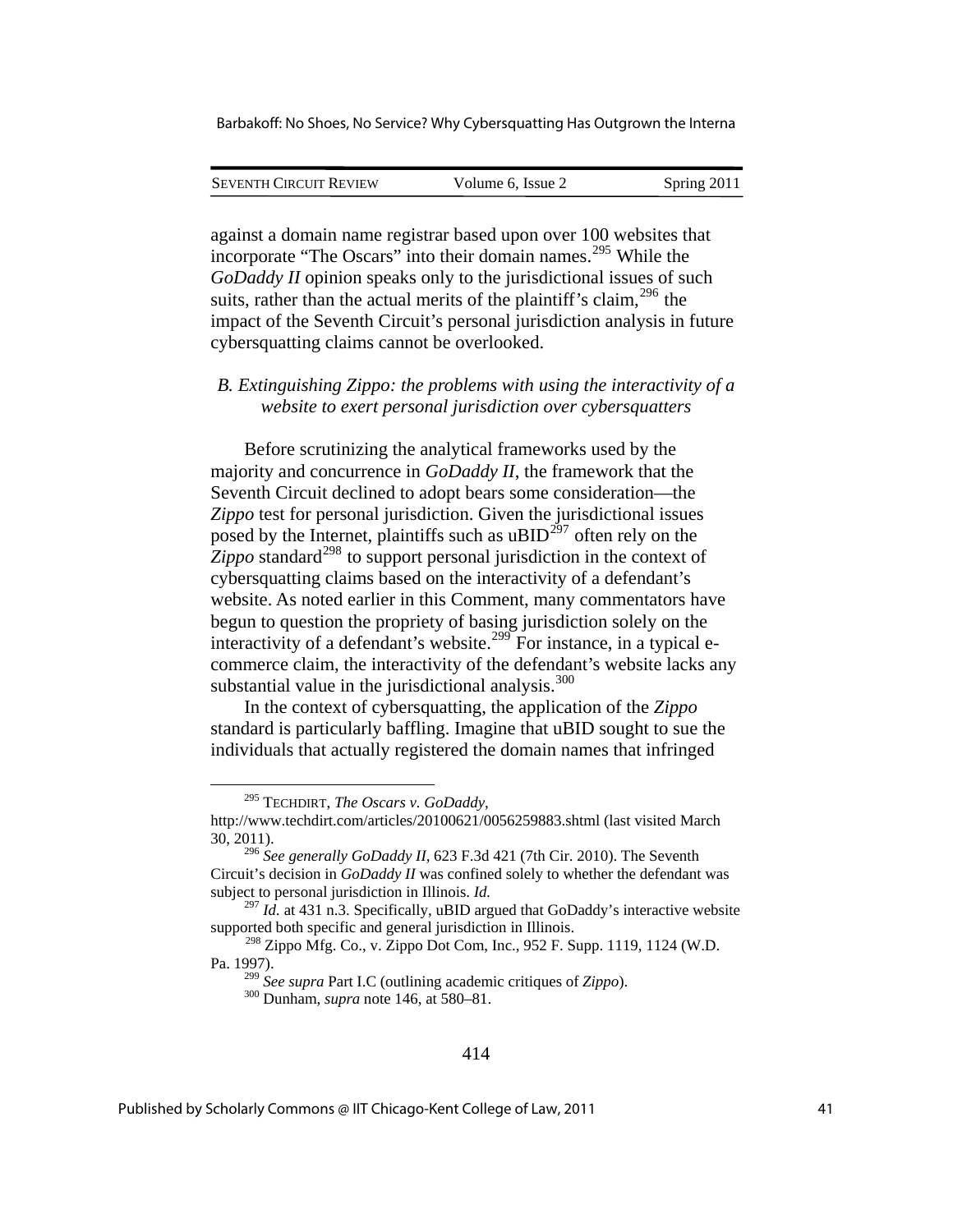| <b>SEVENTH CIRCUIT REVIEW</b> | Volume 6, Issue 2 | Spring 2011 |
|-------------------------------|-------------------|-------------|

upon its registered trademark, rather than GoDaddy. The parked pages created under these infringing domain names were largely passive, consisting of a rudimentary website filled with advertising links for uBID's competitors.<sup>[301](#page-42-0)</sup> Under the *Zippo* standard, these passive websites would fail to provide a sufficient basis for personal jurisdiction over the nonresident cybersquatters that sought to infringe on uBID's trademarks.<sup>[302](#page-42-1)</sup> Arguably, the same logic should apply to uBID's suit against GoDaddy. Since the conduct underlying uBID's complaint resulted from these parked pages as well, $303$  GoDaddy would also escape personal jurisdiction under the *Zippo* test. Indeed, the pay-per-click advertising that fuels modern cybersquatting<sup>[304](#page-42-3)</sup> deprives *Zippo* of any real utility—which is ironic, as this standard was crafted specifically to deal with Internet-related claims.<sup>[305](#page-42-4)</sup>

Recognizing the inherent shortcomings of the *Zippo* test, the Seventh Circuit wisely eschewed this standard in its jurisdictional analysis.[306](#page-42-5)Admittedly, the interactive nature of a website may provide some indication of whether the defendant purposefully availed itself by intentionally seeking to draw business from the forum.<sup>[307](#page-42-6)</sup> Nevertheless, this intent provides no insight into the success of the defendant's efforts—the critical component to establishing the contacts necessary to support personal jurisdiction.<sup>[308](#page-42-7)</sup> A defendant's *intent* to create contacts with the forum is not enough to satisfy the requirements of *International Shoe*; rather, the dispositive issue is whether the defendant successfully created the contacts needed to support the exercise of personal jurisdiction. $309$ 

<span id="page-42-8"></span><span id="page-42-7"></span> $309 \, \textit{Id}$ . at 254.

<span id="page-42-6"></span><span id="page-42-5"></span><span id="page-42-4"></span><span id="page-42-3"></span><span id="page-42-2"></span><span id="page-42-1"></span><span id="page-42-0"></span><sup>&</sup>lt;sup>301</sup> *GoDaddy II*, 623 F.3d at 434 (Manion, J., concurring).<br><sup>302</sup> *See Zippo*, 952 F. Supp. at 1124 (strictly passive websites are insufficient to confer personal jurisdiction).<br>  $^{303}$  *GoDaddy II*, 623 F.3d at 424.<br>  $^{304}$  Thibodeau, *supra* note 203.<br>  $^{305}$  *Zippo*, 952 F. Supp. at 1124.<br>  $^{306}$  *GoDaddy II*, 623 F.3d at 431 n.3.<br>  $^{307}$  *Id.*<br>  $^{308}$  *Cf*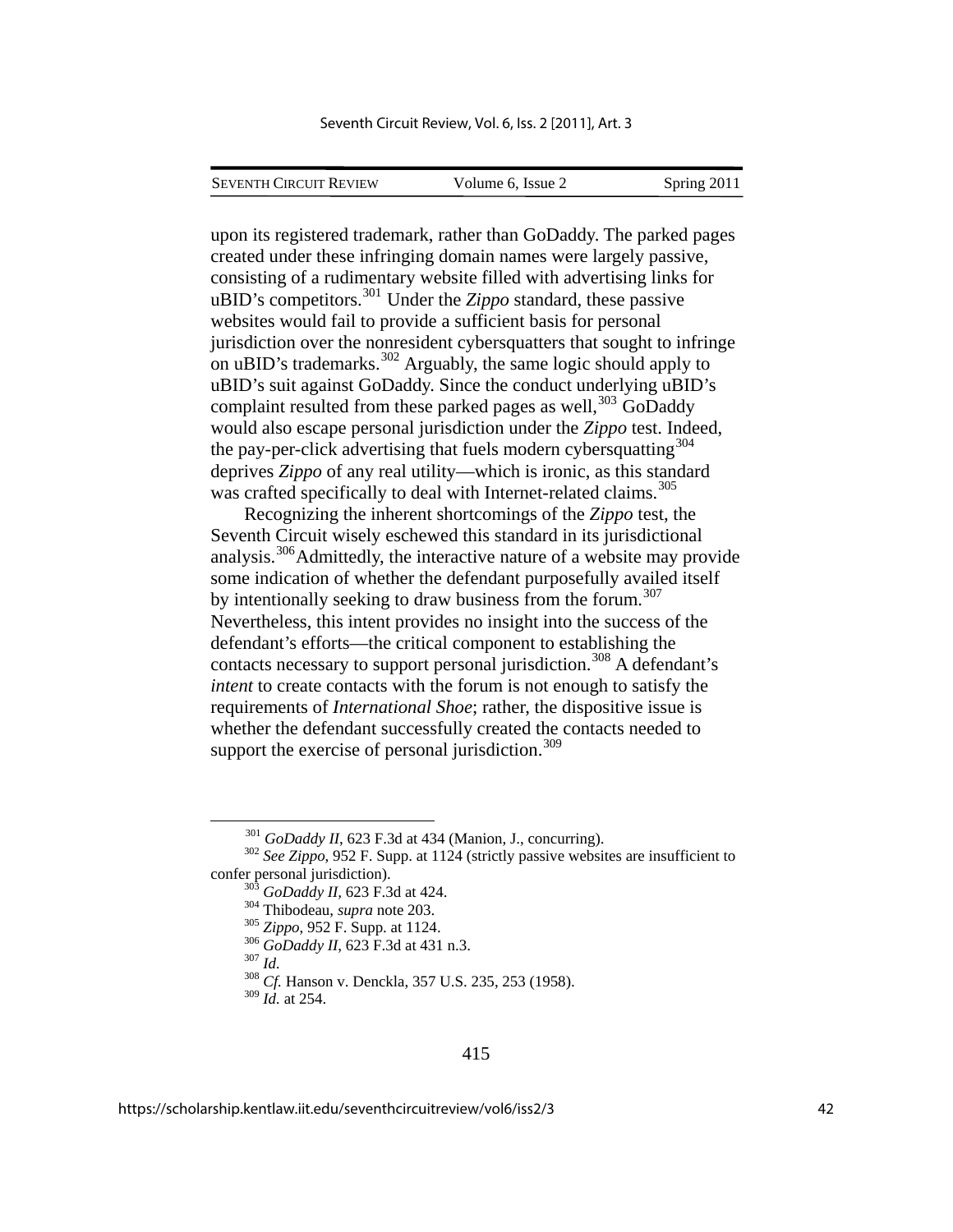| <b>SEVENTH CIRCUIT REVIEW</b> | Volume 6, Issue 2 | Spring 2011 |
|-------------------------------|-------------------|-------------|
|                               |                   |             |

#### *C. Hustled: The Majority's relatedness inquiry*

The Seventh Circuit majority relied on equitable principles to uphold specific jurisdiction over GoDaddy.<sup>[310](#page-43-0)</sup> Essentially, the majority applied the quid-pro-quo standard as a means of basing personal jurisdiction on a highly discretionary cost-benefit analysis.<sup>[311](#page-43-1)</sup> Rather than examining the actual relationship between uBID's allegations of cybersquatting and GoDaddy's contacts with the forum state, the court focused on the reciprocal bargain between GoDaddy and Illinois.<sup>[312](#page-43-2)</sup> As GoDaddy garnered business from hundreds of thousands of Illino is residents through the sale of its parked page services, it was only proper to require the registrar to submit to jurisdiction within the state for claims arising from the same services.<sup> $313$ </sup> A closer examination of the majority's opinion, however, demonstrates the flaws in its reasoning, and underscores the fundamental disjunction between cybersquatting and *International Shoe*.

The majority's opinion sought to resolve the conflict between the virtual conduct that constitutes cybersquatting with the only activities that GoDaddy conducted within the state of Illinois—GoDaddy's successful exploitation of the forum state. $314$  From the majority's viewpoint, this geographic link stemmed from two sources: GoDaddy's national advertising campaign, and its hundreds of thousands of Illinois-based customers.<sup>[315](#page-43-5)</sup> Based on these contacts, the majority reasoned that GoDaddy's exploitation of the Illinois market created the same basis for specific jurisdiction as Hustler Magazine's exploitation of the New Hampshire market.<sup>[316](#page-43-6)</sup> But as Justice Manion recognized in his concurrence, this analogy ultimately fails.<sup>[317](#page-43-7)</sup>

1

<span id="page-43-3"></span><span id="page-43-2"></span><span id="page-43-1"></span><span id="page-43-0"></span><sup>&</sup>lt;sup>310</sup> *Cf. GoDaddy II,* 623 F.3d at 431–32.<br><sup>311</sup> *Id.*  $id.$   $id.$  at 431.<br><sup>313</sup> *Id.*  $id.$  at 431 (finding the relationship between GoDaddy's numerous Illinois customers and the cybersquatting alleged in uBID's complaint was "close enough"

<span id="page-43-7"></span><span id="page-43-6"></span><span id="page-43-5"></span><span id="page-43-4"></span>to satisfy the relatedness requirement).<br><sup>315</sup> *Id.* at 433–35 (Manion, J., concurring).<br><sup>316</sup> *Id.* <sup>317</sup> *See id.*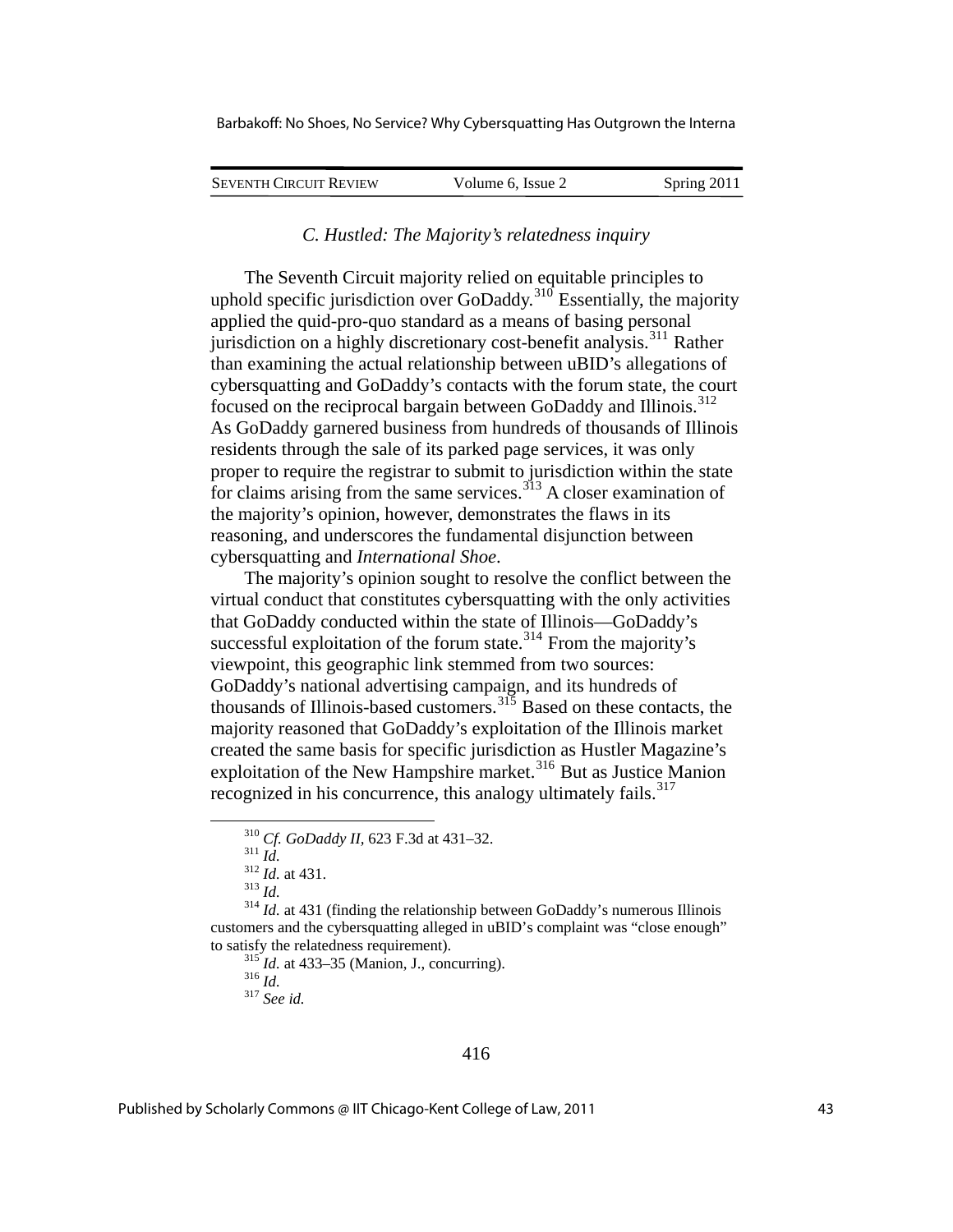| <b>SEVENTH CIRCUIT REVIEW</b> | Volume 6, Issue 2 | Spring 2011 |
|-------------------------------|-------------------|-------------|
|                               |                   |             |

The libel claim in *Keeton* provided a direct geographic nexus between the defendant's exploitation of the forum market and the substance of the plaintiff's claim.<sup>[318](#page-44-0)</sup> Because the tort of libel occurs wherever the allegedly defamatory publication is circulated  $319$ the portion of the plaintiff's libel claim that occurred in New Hampshire arose at the precise moment that the defendant circulated ten to fifteen thousand copies of its magazines within the forum.<sup>[320](#page-44-2)</sup> This direct causal connection rendered the *Keeton* defendant's exploitation of the forum market relevant to the Supreme Court's specific jurisdiction analysis.[321](#page-44-3)

Conversely, GoDaddy's exploitation of the forum market bore absolutely no relation to the substance of uBID's claim.[322](#page-44-4) In fact, the majority failed to recognize that no aspect of either GoDaddy's advertising campaign or its numerous Illinois customers played any role in uBID's cybersquatting allegations.<sup>[323](#page-44-5)</sup> This issue stemmed directly from the majority's failure to recognize the actual elements of cybersquatting.[324](#page-44-6) Under the ACPA's safe harbor provision, the registration of an infringing domain name, on its own, does not render a domain name registrar liable under the  $ACPA$ <sup>[325](#page-44-7)</sup>. Instead, the safe harbor provision requires some demonstration of the registrar's bad-faith intent to profit from the domain name.<sup>[326](#page-44-8)</sup>

In light of the ACPA's safe harbor provision, the substance of uBID's allegations centered entirely around the manner in which

 <sup>318</sup> *See* Keeton v. Hustler Magazine, 465 U.S. 770, 778 (1984).

<span id="page-44-3"></span><span id="page-44-2"></span><span id="page-44-1"></span><span id="page-44-0"></span><sup>319</sup> *Id.* <sup>320</sup> *Cf. id.* at 772, 778. As libel occurs at the point of circulation, the defendant's circulation of ten to fifteen thousand copies of the magazine effectively created ten to fifteen thousand claims of libel within the forum state. *Id.* at 772, 778.<br><sup>321</sup> *Id.* at 773.<br><sup>322</sup> *GoDaddy II*, 623 F.3d at 434 (Manion, J., concurring).<br><sup>323</sup> *Id.*<br><sup>324</sup> *Id.*<br><sup>324</sup> *Id.*<br><sup>325</sup> *Id.* The ACPA spe

<span id="page-44-8"></span><span id="page-44-7"></span><span id="page-44-6"></span><span id="page-44-5"></span><span id="page-44-4"></span>name registrars such as GoDaddy. This provision provides that liability will not fall on these companies upon the registration of an infringing domain name. *Id*., (citing 15 U.S.C. § 1114(2)(D)(iii)).<br><sup>326</sup> 15 U.S.C. § 1114(2)(D)(iii).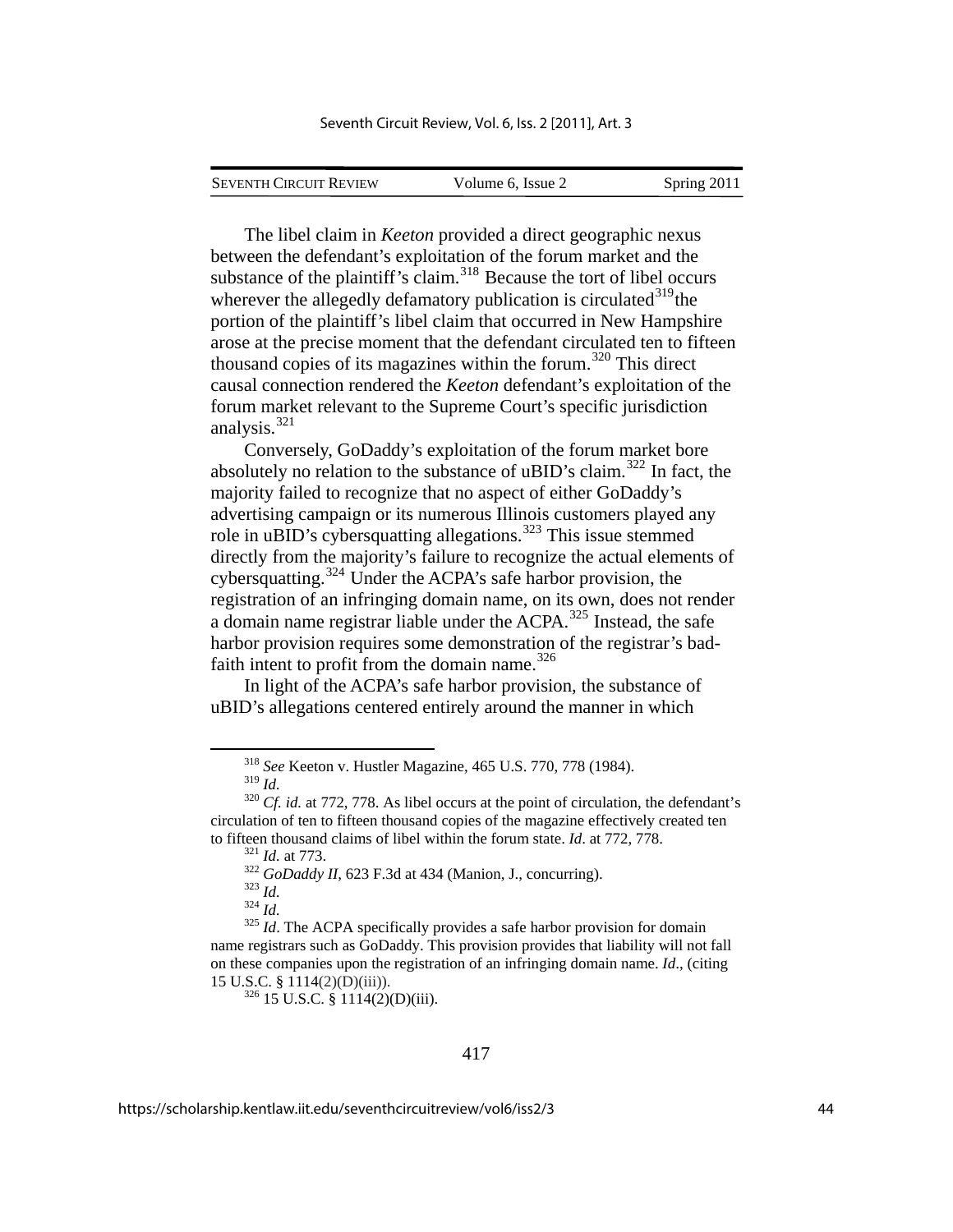| <b>SEVENTH CIRCUIT REVIEW</b> | Volume 6, Issue 2 | Spring 2011 |
|-------------------------------|-------------------|-------------|
|                               |                   |             |

GoDaddy manifested a bad-faith intent to profit—the various means through which GoDaddy monetized the parked pages created under the infringing domain names.<sup>[327](#page-45-0)</sup> Unfortunately, the majority failed to recognize that none of these allegedly wrongful activities created any geographic connection between GoDaddy and the forum state.<sup>[328](#page-45-1)</sup> Certainly, GoDaddy did not create these parked pages in Illinois.[329](#page-45-2) Nor did GoDaddy place any advertising links on these parked pages in the forum state. $330$  Rather, all of the conduct described above actually occurred online—or at best, at GoDaddy's headquarters in Arizona.<sup>[331](#page-45-4)</sup>

This is precisely why none of GoDaddy's hundreds of thousands of Illinois customers had any relationship with uBID's cybersquatting claim. These contacts were nothing more than completely legitimate business transactions that bore no relation to the intentional conduct described in uBID's complaint.<sup>[332](#page-45-5)</sup> Nevertheless, the Seventh Circuit majority found that these perfectly legitimate contracts were "closely enough related" to the substance of uBID's claim.<sup>[333](#page-45-6)</sup>

Even when one ignores the ACPA's safe harbor provision to assume that the actual registration of these domain names rendered GoDaddy liable for cybersquatting, only two out of the 171 infringing domain names were registered by Illinois residents.<sup>[334](#page-45-7)</sup> Notably, the Seventh Circuit believed that these two registrations from within the forum created the necessary geographic nexus between contacts, claim, and forum to uphold specific jurisdiction over GoDaddy.<sup>[335](#page-45-8)</sup>

<span id="page-45-2"></span><span id="page-45-1"></span><span id="page-45-0"></span><sup>&</sup>lt;sup>327</sup> *GoDaddy II*, 623 F.3d at 434 (Manion, J., concurring).<br><sup>328</sup> *Id.*<br><sup>329</sup> *See id.* (recognizing that all of the conduct alleged in GoDaddy's complaint involved the creation and monetization of parked pages). 330 *Id.* <sup>331</sup> *Id.* <sup>332</sup> *Cf. GoDaddy II*, 623 F.3d at 431. Notably, the Seventh Circuit seemed to

<span id="page-45-7"></span><span id="page-45-6"></span><span id="page-45-5"></span><span id="page-45-4"></span><span id="page-45-3"></span>take issue with GoDaddy's entire business model by assuming that GoDaddy's alleged intent to profit from uBID's marks was indistinguishable from the services it provided to numerous Illinois customers who only sought to register legitimate domain names of their own choosing. *Id.*<br><sup>333</sup> *Id.* <sup>334</sup> *GoDaddy's Motion to Dismiss*, *supra* note 222, at 5.<br><sup>335</sup> *GoDaddy II*, 623 F.3d at 432.

<span id="page-45-8"></span>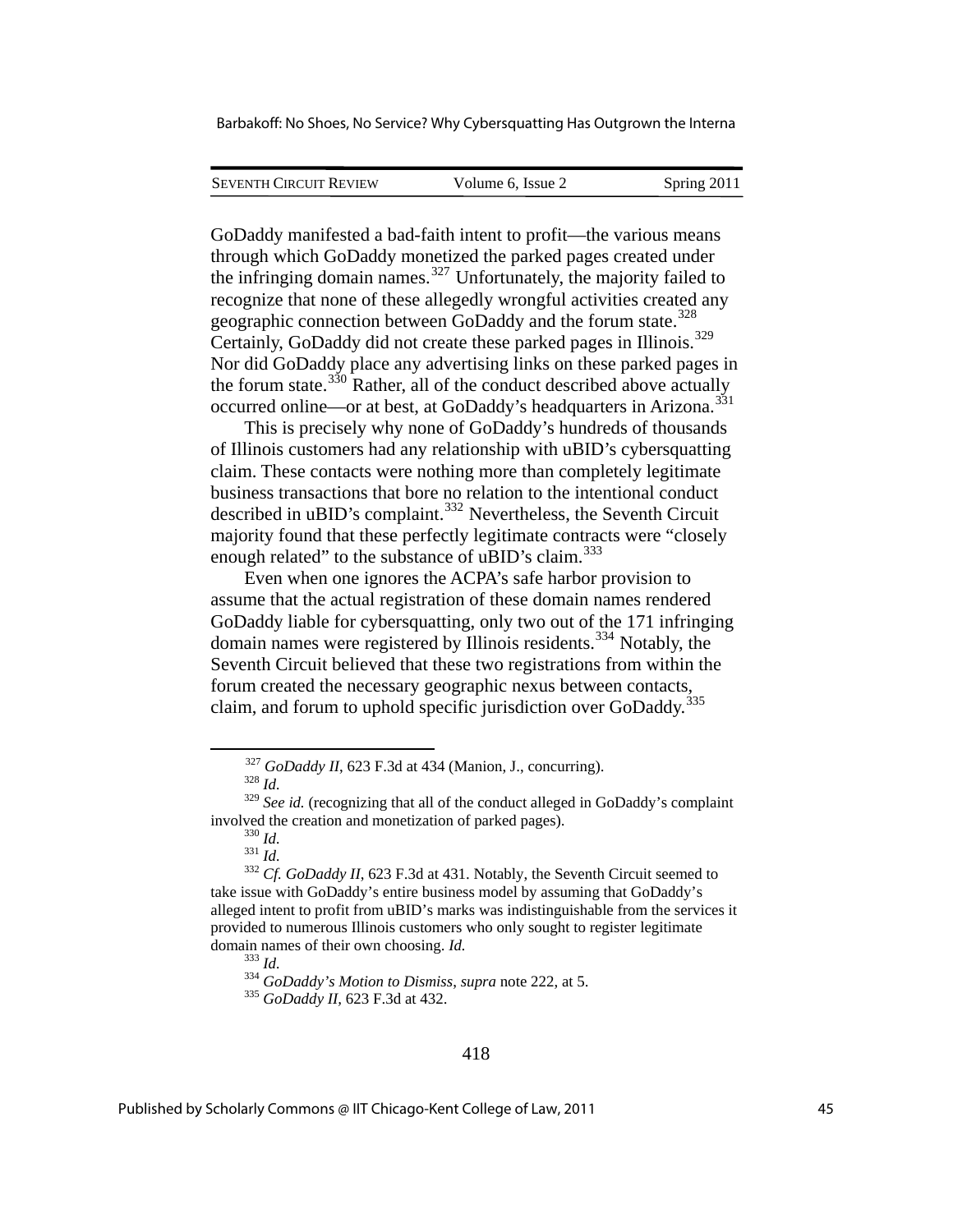| <b>SEVENTH CIRCUIT REVIEW</b> | Volume 6, Issue 2 | Spring 2011 |
|-------------------------------|-------------------|-------------|
|                               |                   |             |

This reasoning overlooks the fact that one cannot connect GoDadd y's alleged acts of cybersquatting to its forum contacts under the but-for cause standard—the same standard that the majority dismissed as overly-inclusive. [336](#page-46-0)

Although GoDaddy's successful exploitation of the forum market may arguably serve as a but-for cause for the two domain names registered by Illinois residents, removing these contacts from the causal chain would not alter the substance of uBID's complaint.<sup>[337](#page-46-1)</sup> Specifically, this would still leave 169 infringing domain names in GoDaddy's servers,<sup>[338](#page-46-2)</sup> leaving the register perfectly capable of engaging in each intentional act described in uBID's complaint.

The majority's relatedness inquiry raises substantial concerns because the cornerstone of specific jurisdiction is whether the plaintiff's claim arises from or relates to the defendant's contacts with the forum state.<sup>[339](#page-46-3)</sup> The geographic nexus between contacts and claim allows a defendant to reasonably anticipate that her conduct will subject her to specific jurisdiction within the forum.<sup>[340](#page-46-4)</sup> Nevertheless, the majority dismissed this crucial policy consideration by declaring that "physical geographical nexus is simply less important" when the wrongful conduct occurs via the Internet.<sup>[341](#page-46-5)</sup> While the Seventh Circuit majority may dismiss the importance of this requirement, GoDaddy certainly would have preferred some measure of warning that it would be required to submit to jurisdiction in Illinois based on the alleged acts of wrongdoing set forth in uBID's complaint.

Although the Seventh Circuit declared that "due process does not require [the court] to slice GoDaddy's alleged wrongdoing so finely," this argument turns the *International Shoe* framework for specific jurisdiction on its head.[342](#page-46-6) While *general* jurisdiction only examines

<u>.</u>

<span id="page-46-4"></span><span id="page-46-3"></span><span id="page-46-2"></span><span id="page-46-1"></span><span id="page-46-0"></span><sup>&</sup>lt;sup>336</sup> *Id.* at 430.<br><sup>337</sup> *Contra* Nowak v. Tak How Inv., Ltd., 94 F.3d 708, 715 (1st Cir. 1996) (butfor cause standard requires a showing that the injury would not have occurred in the absence of the defendant's forum contacts).<br><sup>338</sup> *GoDaddy's Motion to Dismiss*, *supra* note 222, at 5.<br><sup>339</sup> Burger King v. Rudzewicz, 471 U.S. 462, 472–73 (1985).

<span id="page-46-6"></span><span id="page-46-5"></span><sup>&</sup>lt;sup>340</sup> World-Wide Volkswagen Corp. v. Woodson, 444 U.S. 286, 297 (1980).<br><sup>341</sup> *GoDaddy II*, 623 F.3d at 431.<br><sup>342</sup> *Burger King*, 471 U.S. at 472–73.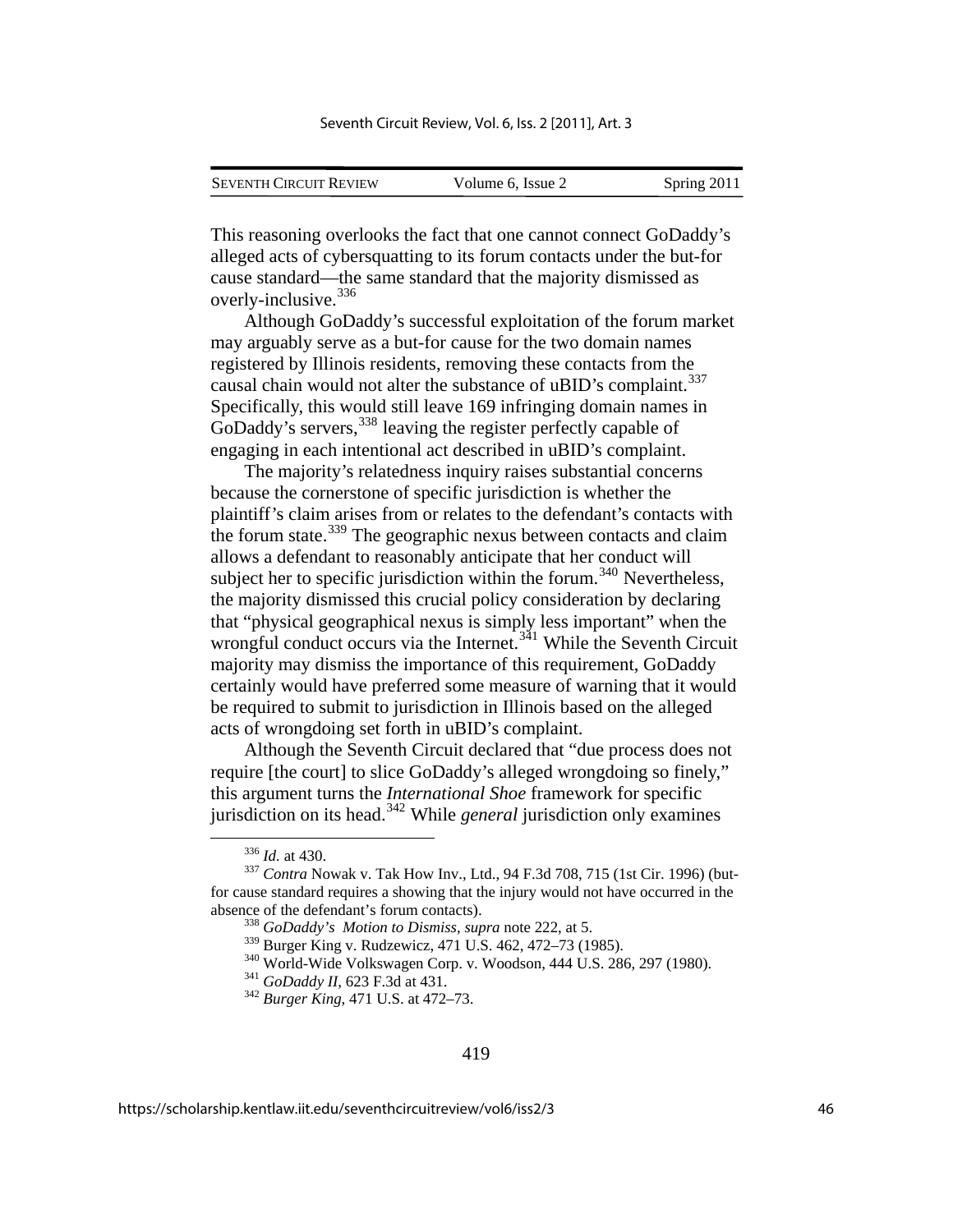| <b>SEVENTH CIRCUIT REVIEW</b> | Volume 6, Issue 2 | Spring 2011 |
|-------------------------------|-------------------|-------------|
|                               |                   |             |

the geographic nexus between the defendant and the forum,  $343$  specific jurisdiction is conditioned entirely on an additional nexus between the defendant's contacts and the plaintiff's claim.<sup>[344](#page-47-1)</sup>

The majority's opinion did not simply misapply the requirements of *International Shoe*; rather, it blurred the distinction between general and specific jurisdiction through its application of the quid-pro-quo standard.<sup>[345](#page-47-2)</sup> Indeed, the court implicitly conceded this fact by dismissing the importance of the relationship between contacts and claim, admitting that uBID would have the same claim against GoDaddy regardless of whether the customers that registered the infringing domain names did so "from Illinois, from Wyoming, or from China."[346](#page-47-3) This casual disregard for the necessary relationship between contacts and claim allowed the Court to uphold jurisdiction over uBID's claim through a gray area between specific and general jurisdiction.<sup> $347$ </sup> As a result, the majority's discretionary cost-benefit analysis subjected GoDaddy to what can only be described as "intermediate jurisdiction"—a concept that perverts the requirements of *International Shoe*.

#### *D. The Unintended Effects of Justice Manion's concurrence*

Although Justice Manion chided the majority for its overly expansive method of exerting personal jurisdiction over uBID's claim,[348](#page-47-5) his concurring opinion fared little better. After recognizing that none of GoDaddy's forum contacts lacked a sufficient connection to uBID's claim, Justice Manion reached for the most attractive

 <sup>343</sup> Helicopteros Nacionales de Columbia, S.W. v. Hall, 466 U.S. 408, 414

<span id="page-47-1"></span><span id="page-47-0"></span><sup>(1984). 344</sup> *See Burger King*, 471 U.S. at 472–73 (plaintiff's claim must arise from or

<span id="page-47-5"></span><span id="page-47-4"></span><span id="page-47-3"></span><span id="page-47-2"></span>relate to defendant's contacts). 345 *Cf. GoDaddy II*, 623 F.3d at 431. 346 *Id.* at 431. 347 *Compare Helicopteros*, 466 U.S. at 414 (general jurisdiction does not require relationship between contacts and claim), *with Burger King*, 471 U.S. at 472–73 (specific jurisdiction is only proper when claim arises from or relates to defendant's contacts with forum). 348 *GoDaddy II*, 623 F.3d at 434 (Manion, J., concurring).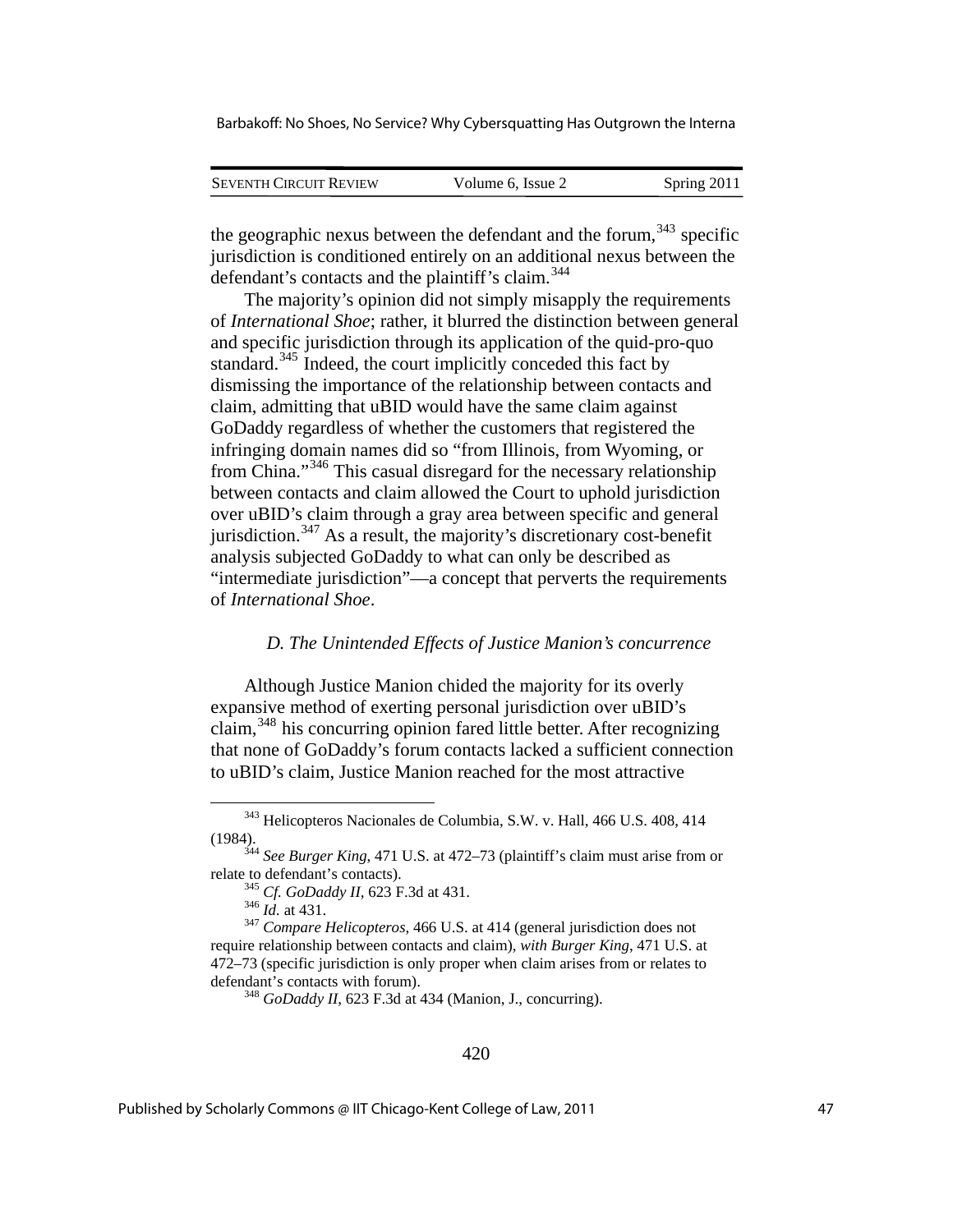analytical framework in cybersquatting disputes—the effects test.<sup>[349](#page-48-0)</sup> The effects test, as discussed earlier in this Comment,<sup>[350](#page-48-1)</sup> sets forth a three pronged test for asserting specific jurisdiction over an intentional tort committed outside of the forum state, being: (1) intentional conduct; (2) expressly aimed at the forum state; and (3) with the defendant's knowledge that the brunt of the harm will be felt within the forum.[351](#page-48-2) Yet, whereas the majority's application of *Keeton* operated in the twilight zone of intermediate jurisdiction, Justice Manion's application created a far more troubling precedent universal jurisdiction.

Justice Manion failed to recognize the unique factual circumstances underlying his chosen jurisdictional framework.[352](#page-48-3) Namely, *Calder*'s effects test should not be read as an alternative to the *International Shoe* framework.<sup>[353](#page-48-4)</sup> Rather, the Supreme Court's opinion in *Calder* carefully outlined the manner in which the defendants expressly aimed their conduct at the forum, as they relied exclusively on California sources to provide damaging information about the plaintiff.[354](#page-48-5) In this fashion, the *Calder* defendants reached into the forum to gather the necessary materials for their allegedly libelous article.<sup>[355](#page-48-6)</sup> Moreover, the forum became the focal point for the damaging effects of the article because it dealt solely with the plaintiff's personal life and career as an entertainer in California.[356](#page-48-7)

Conversely, Justice Manion simply reasoned that GoDaddy engaged in a "targeted scheme" to deprive uBID of profits through its alleged acts of cybersquatting.<sup>[357](#page-48-8)</sup> While this allegation speaks to the intentional nature of GoDaddy's conduct, it fails to illuminate how

<span id="page-48-2"></span><span id="page-48-1"></span><span id="page-48-0"></span><sup>&</sup>lt;sup>349</sup>*Id.* at 435.<br><sup>350</sup> *See supra* Part I.B.2.<br><sup>351</sup> *GoDaddy II*, 623 F.3d at 435 (Manion, J., concurring).<br><sup>352</sup> *See* Calder v. Jones, 465 U.S. 783, 789–90 (1984) (detailing the manner in which the defendant's formed the necessary contacts with the forum state).<br><sup>353</sup> *Id.* at 790 (demonstrating that in certain circumstances, the commission of

<span id="page-48-8"></span><span id="page-48-7"></span><span id="page-48-6"></span><span id="page-48-5"></span><span id="page-48-4"></span><span id="page-48-3"></span>an intentional tort may form the contacts required by *International Shoe*).<br><sup>354</sup> *Id.* at 789–90.<br><sup>355</sup> *Id.* <sup>356</sup> *Id.* <sup>357</sup> *Id.*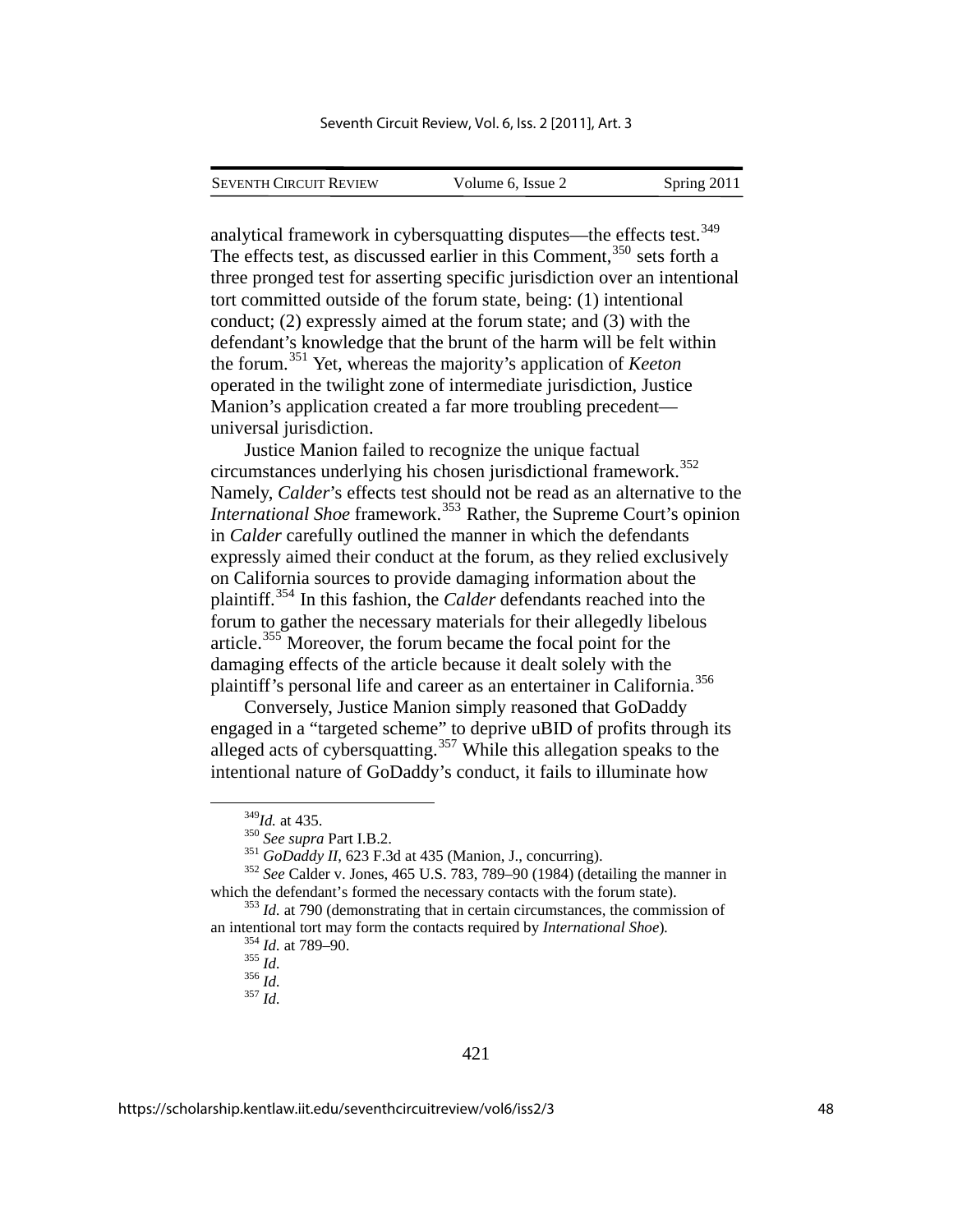| <b>SEVENTH CIRCUIT REVIEW</b> | Volume 6, Issue 2 | Spring 2011 |
|-------------------------------|-------------------|-------------|
|                               |                   |             |

GoDaddy expressly aimed its conduct at the forum state.<sup>[358](#page-49-0)</sup> Rather, the concurrence simply posited that this scheme would affect uBID's bottom line, and thus was aimed at uBID's headquarters in Illinois.<sup>[359](#page-49-1)</sup> This terse statement simply conflates the express aiming prong with the third prong of the effects test—the defendant's knowledge that his conduct will cause the greatest injury to the plaintiff within the forum.[360](#page-49-2)

The problem with Justice Manion's reasoning is that it substitutes the one element that creates the defendant's contacts with the forum state—the express aiming component—with the defendant's awareness of the plaintiff's home state.<sup>[361](#page-49-3)</sup> Under this reading of *Calder*, the express aiming requirement becomes a foregone conclusion in cases involving a corporate plaintiff because the location of its corporate headquarters is public information.<sup>[362](#page-49-4)</sup> Similarly, Justice Manion's application of *Calder* obviates the third element of Calder whenever the harm is economic in nature, as any impact on the plaintiff's bottom-line will naturally be felt at its corporate headquarters.<sup>[363](#page-49-5)</sup>

This is precisely why Justice Manion's explication of the *Calder* effects test paves the way for universal jurisdiction. Essentially, his opinion collapses the effects test's stringent, tripartite analysis into a single element—the commission of an intentional tort.<sup>[364](#page-49-6)</sup> Under this reasoning, personal jurisdiction is automatically conferred in the plaintiff's home state upon the commission of any intentional tort that causes economic harm.<sup>[365](#page-49-7)</sup> Yet, if the Supreme Court intended to set

<u>.</u>

<span id="page-49-0"></span><sup>358</sup> *See* Pebble Beach Co. v. Caddy, 453 F.3d 1151, 1156 (9th Cir. 2006) (something more is required than mere foreseeability of harmful effect felt within the forum).

<sup>&</sup>lt;sup>359</sup> GoDaddy II, 623 F.3d 421, 435 (7th Cir. 2010) (Manion, J., concurring).<br><sup>360</sup> Id. at 435.<br><sup>361</sup> Contra Pebble Beach, 453 F.3d at 1156.<br><sup>362</sup> See, e.g., CYBERDRIVE ILLINOIS, http://www.ilsos.gov/corporatellc/ (last

<span id="page-49-7"></span><span id="page-49-6"></span><span id="page-49-5"></span><span id="page-49-4"></span><span id="page-49-3"></span><span id="page-49-2"></span><span id="page-49-1"></span>visited 30, 2011) (website that maintains corporate records of corporation certificates in Illinois).<br><sup>363</sup> *Cf. GoDaddy II*, 623 F.3d at 427 n.1.<br><sup>364</sup> *Id.*<br><sup>365</sup> *Cf. id.*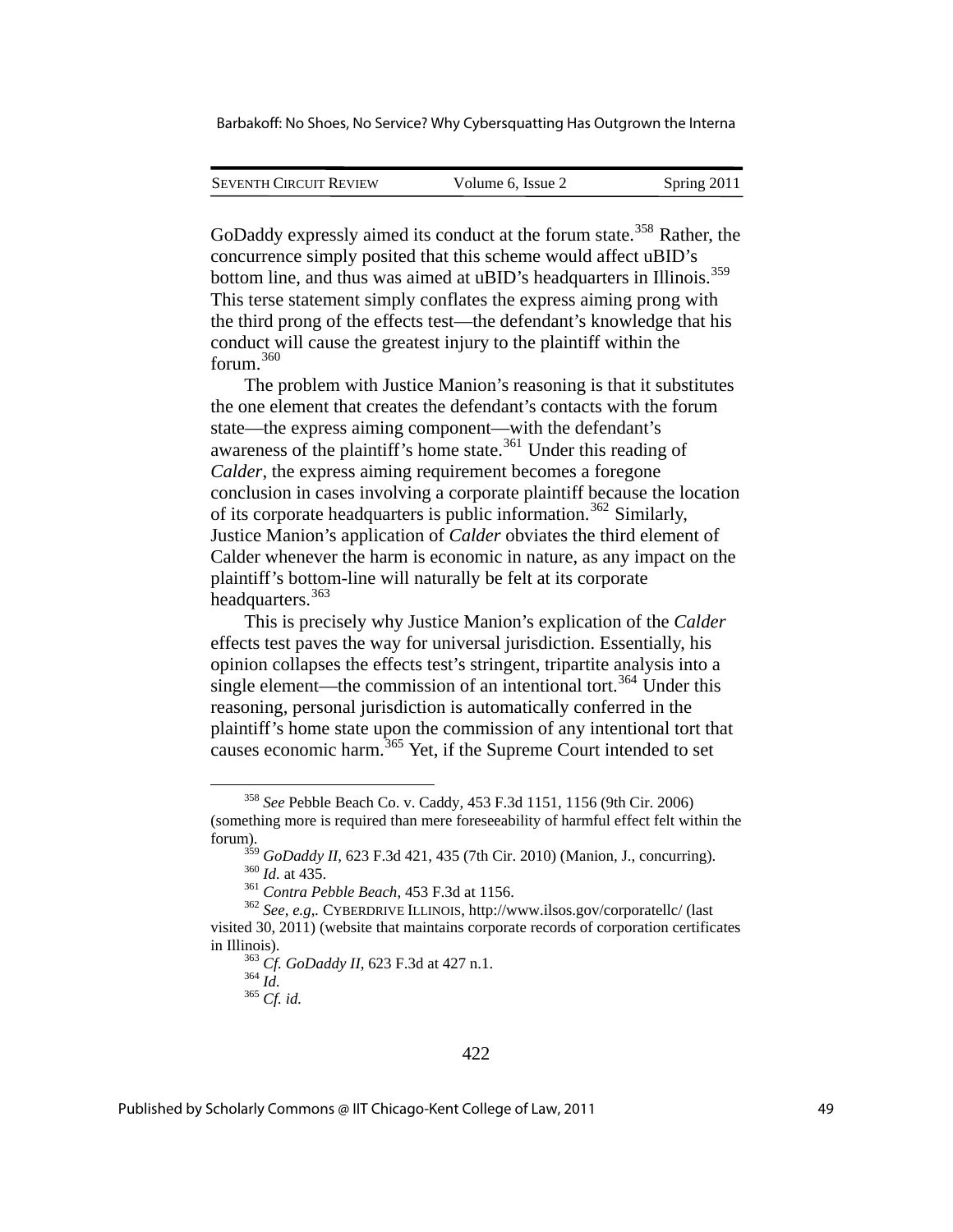SEVENTH CIRCUIT REVIEW Volume 6, Issue 2 Spring 2011

such a low threshold for personal jurisdiction it would have expressly stated as much in *Calder*, thus sparing the time and energy needed to formulate the three-pronged effects test. Clearly, this was not the Court's intent, as this reasoning resolves the personal jurisdictional analysis based on the *plaintiff's* contacts with the forum, rather than the defendants.[366](#page-50-0) Naturally, this type of universal jurisdiction finds no support from *International Shoe* and its progeny, which demonstrate that the critical issue is the geographical connection between the defendant and the forum state.<sup>[367](#page-50-1)</sup> The effects test simply provides an alternate means of analyzing *International Shoe*'s due process requirements, rather than an alternative to the requirements of due process.

## *E. A Proposed Solution: The Need for Nationwide Service of Process under the ACPA*

Ironically, while the reasoning employed by the Seventh Circuit majority and concurrence in *GoDaddy II* undermines the due process requirements of personal jurisdiction, their shared decision to uphold personal jurisdiction over GoDaddy actually furthers the policy rationale that gave rise to the Supreme Court's decision in *International Shoe*. [368](#page-50-2) The Court created the *International Shoe*  framework as a means of adapting to the modernization of interstate commerce during the first half of the twentieth century.<sup>[369](#page-50-3)</sup> Just as technological advances in travel and communication increased the ease of conducting business across state lines, the *International Shoe*  reflected an equitable determination that "the need for jurisdiction

<span id="page-50-0"></span> <sup>366</sup> *Contra* Hanson v. Denckla, 357 U.S. 235, 253 (1958) (explaining that the plaintiff's relationship with the forum cannot support the exercise of personal jurisdiction).<br><sup>367</sup> Burger King v. Rudzewicz, 471 U.S. 462, 472–73 (1985).<br><sup>368</sup> Specifically, the Court recognized that increased ease of engaging in

<span id="page-50-3"></span><span id="page-50-2"></span><span id="page-50-1"></span>interstate commerce prompted the need for a flexible means of exerting jurisdiction over nonresident defendants. *Hanson*, 357 U.S. at 250–51. <sup>369</sup> *Id.*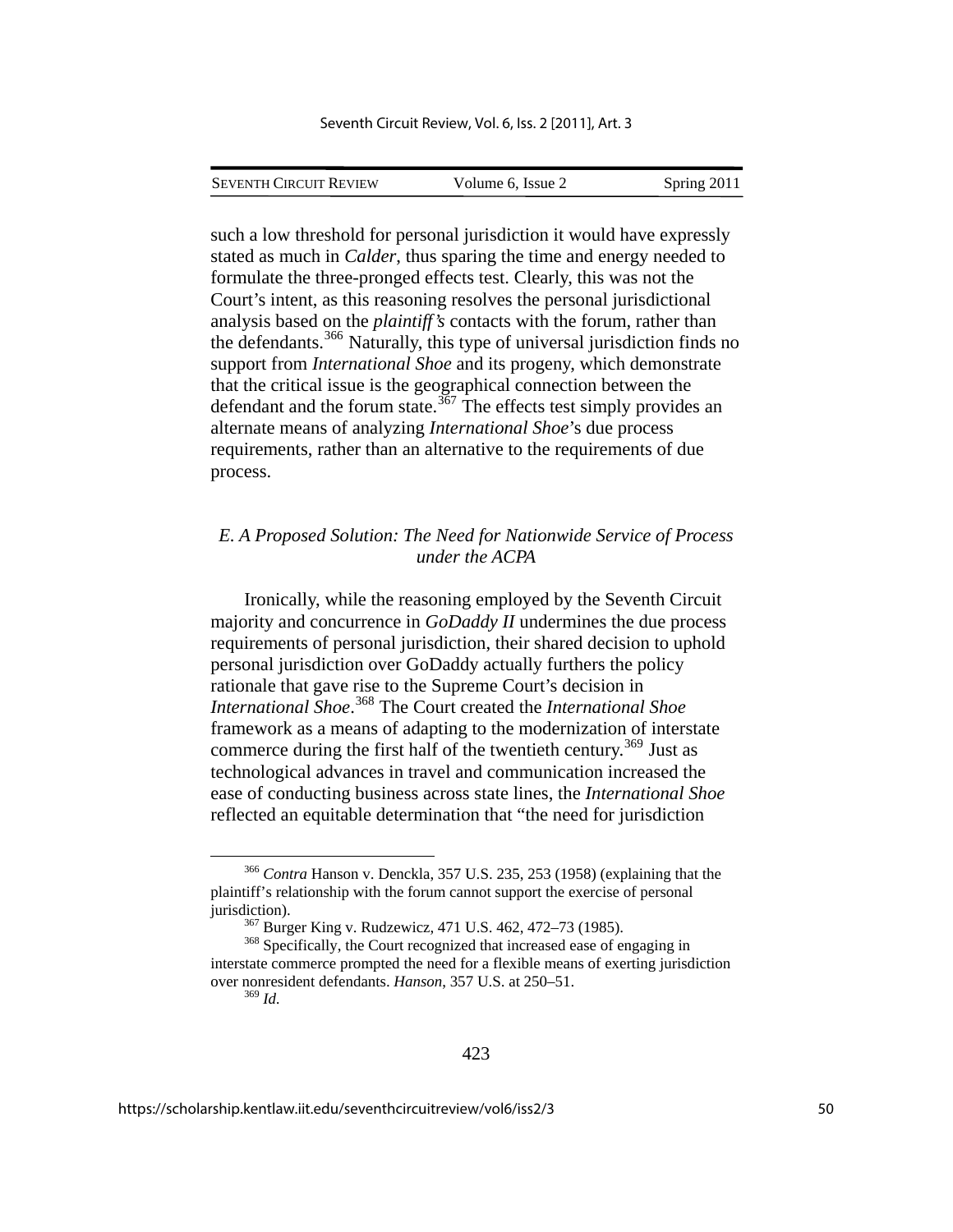| <b>SEVENTH CIRCUIT REVIEW</b> | Volume 6, Issue 2 | Spring 2011 |
|-------------------------------|-------------------|-------------|
|                               |                   |             |

over nonresidents" warranted a similar increase.[370](#page-51-0) As such, while the Seventh Circuit's decision to uphold personal jurisdiction over GoDaddy may not comply with the letter of *International Shoe*, it certainly complies with the spirit of the Court's decision.

Clearly, the rise of the Internet has radically transformed the manner in which most business conduct transactions across state lines.<sup>[371](#page-51-1)</sup> Yet, the cybersquatter is uniquely able to derive profits from across state lines without ever creating the forum contacts necessary to support personal jurisdiction therein. She has no need for warehouses, offices, or employees. Instead, she can earn her living without ever having to leave the comfort of her home. If the Internet permits cybersquatters to benefit from their wrongful conduct by deriving profits from across the nation, this privilege should carry with it the associated cost of personal jurisdiction outside of their home state.<sup>[372](#page-51-2)</sup> In particular, the need for a relaxed standard for personal jurisdiction in cybersquatting claims becomes far more urgent when one considers that domain name registrars—such as GoDaddy—may also run afoul of the ACPA.<sup>[373](#page-51-3)</sup>

The Internet has created a unique niche for domain name registrars, allowing these companies to siphon billions of dollars from a worldwide market<sup>[374](#page-51-4)</sup> without the need to establish brick-and-mortar offices outside of their corporate headquarters.[375](#page-51-5) For instance, GoDaddy is an industry leader in domain name registration.<sup>[376](#page-51-6)</sup> Its

<span id="page-51-2"></span><span id="page-51-1"></span><span id="page-51-0"></span><sup>370</sup> *Id.* <sup>371</sup> Tavakoli & Yohannan, *supra* note 3, at 3.<br><sup>372</sup> *Cf. Hanson*, 357 U.S. at 250–51.<br><sup>373</sup> *See generally GoDaddy II*, 623 F.3d 421 (7th Cir. 2010). The case that forms the backdrop of this Comment arose from a cybersquatting claim filed against the domain name registrar, rather than the registrants themselves. 374 *The Digital 100: The World's Most Valuable Startups*, BUSINESS INSIDER,

<span id="page-51-4"></span><span id="page-51-3"></span>Sept. 23, 2010, http://www.businessinsider.com/digital-100?op=1. [hereinafter *The Digital 100*]. 375 *Id.* at 424 (noting that GoDaddy has almost no physical presence outside of

<span id="page-51-5"></span>its home state of Arizona). <sup>376</sup> *See* GODADDY, http://www.godaddy.com/ (last visited March 15, 2011); *see* 

<span id="page-51-6"></span>*also GoDaddy's BlackBoard*, BUSINESS INSIDER, June 10, 2010,

http://www.businessinsider.com/blackboard/godaddy. The company proudly proclaims itself to be the largest domain name provider in the world. *Id.*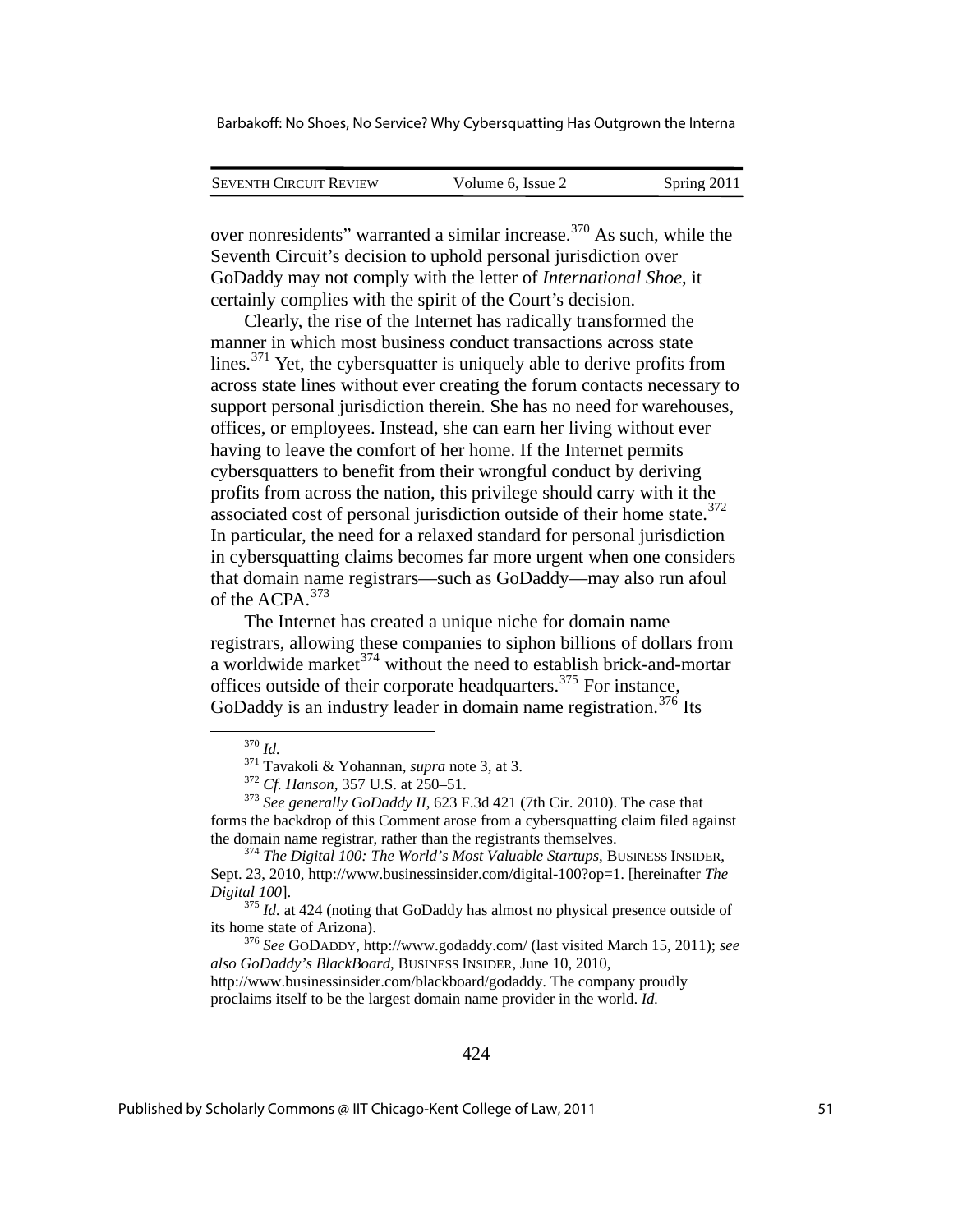| <b>SEVENTH CIRCUIT REVIEW</b> | Volume 6, Issue 2 | Spring 2011 |
|-------------------------------|-------------------|-------------|
|                               |                   |             |

business presence does not merely extend throughout the country; it extends across the globe.<sup>[377](#page-52-0)</sup> At the time *GoDaddy II* was decided, the company had an estimated value of more than a billion dollars.<sup>[378](#page-52-1)</sup> Industry analysts projected that the company's profits would grow from approximately eight hundred million to more than one billion dollars in 2011.[379](#page-52-2)

Due to its unique business model, GoDaddy has accomplished this feat without the need to establish any additional premises outside its home state of Arizona.[380](#page-52-3) While the *International Shoe* rubric for personal jurisdiction may prevent plaintiffs from bringing cybersquatting claims against GoDaddy outside of its home state, the equitable considerations underlying *International Shoe* seem to demand a different result.<sup>[381](#page-52-4)</sup>

This Comment suggests that Congress—rather than the federal judiciary—holds the key to resolving the conflict between the personal jurisdiction framework of *International Shoe* and cybersquatting complaints filed under the ACPA. With just a stroke of the pen, Congress can amend the ACPA to provide for nationwide service of process.[382](#page-52-5) Such an amendment would free the federal judiciary from relying on the *International Shoe* framework to uphold personal jurisdiction over cybersquatting complaints. $383$ 

Some critics may contend that this measure is inappropriate, given that plaintiffs may file a complaint under the ACPA in the state court.[384](#page-52-7) While this is certainly true, both economic and practical considerations undermine this rationale. Specifically, a state court

<span id="page-52-7"></span><span id="page-52-6"></span><span id="page-52-5"></span><span id="page-52-4"></span><span id="page-52-3"></span><span id="page-52-2"></span><span id="page-52-1"></span><span id="page-52-0"></span><sup>380</sup> GoDaddy II, 623 F.3d 421, 424 (7th Cir. 2010).<br><sup>381</sup> Cf. Hanson v. Denckla, 357 U.S. 235, 250–51 (1958).<br><sup>382</sup> WRIGHT & MILLER, *supra* note 154.<br><sup>383</sup> Id.<br><sup>384</sup> The ACPA is part of the Lantham Act, which does not p courts with exclusive jurisdiction over trademark claims. *See* 28 U.S. § 1338 (2006) (federal courts have original jurisdiction over trademark claims, but not exclusive jurisdiction). As a result, a plaintiff may bring a claim under the ACPA in state court. *See id.*

<sup>377</sup> *Id.* <sup>378</sup> *The Digital 100*, *supra* note 374.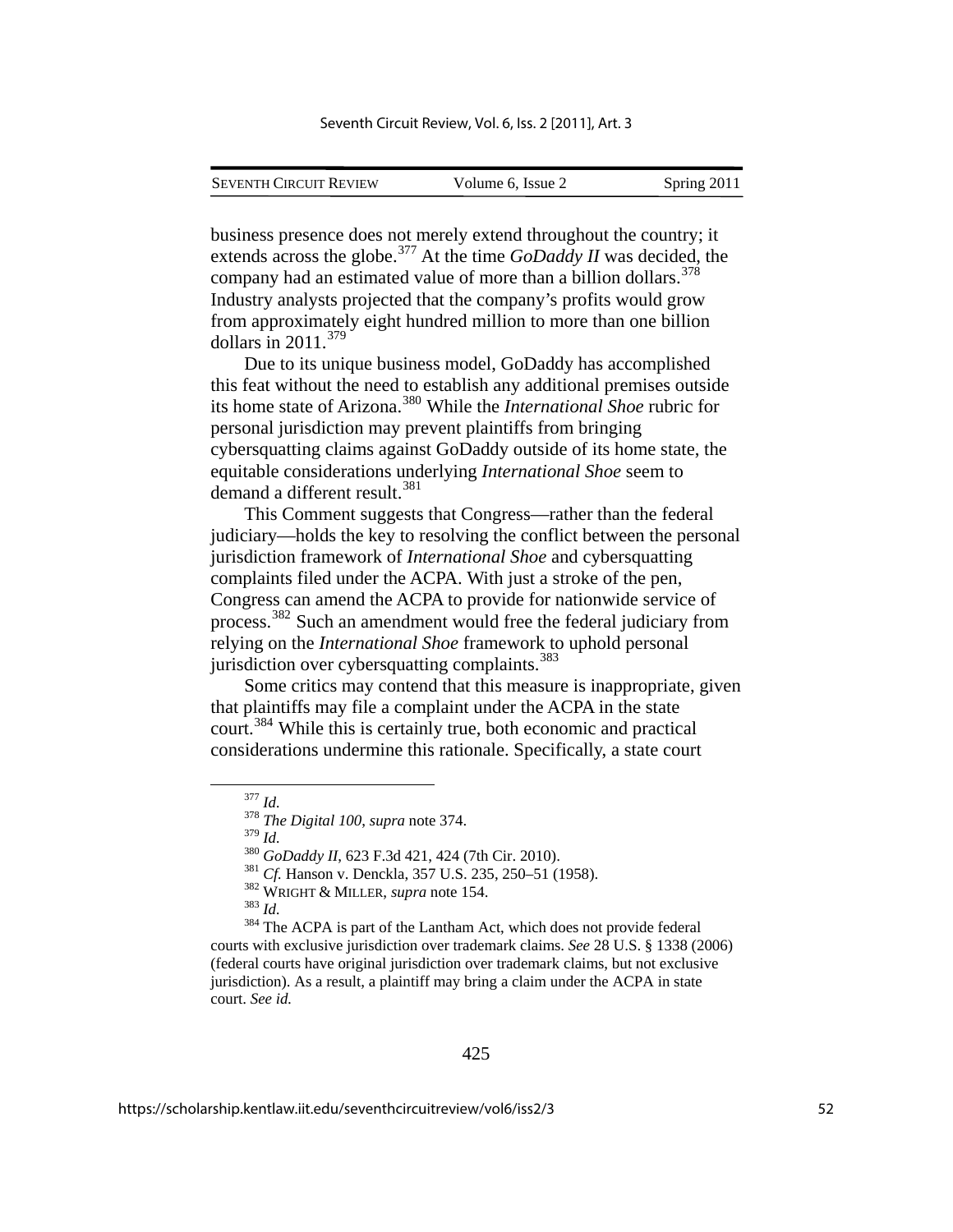| <b>SEVENTH CIRCUIT REVIEW</b> | Volume 6. Issue 2 | Spring 2011 |
|-------------------------------|-------------------|-------------|
|                               |                   |             |

must comply with the requirements of *International Shoe*'s framework for personal jurisdiction.<sup>[385](#page-53-0)</sup> This renders it highly unlikely that a plaintiff would expend both the time and money needed to file a cybersquatting complaint in state court only to risk having the complaint dismissed for lack of personal jurisdiction.<sup>[386](#page-53-1)</sup> Apart from the economic interests of the plaintiff, a provision for nationwide service of process under the ACPA would also protect the liberty interests of the defendant to the same extent as the *International Shoe* rubric for personal jurisdiction.

The geographic nexus requirement of *International Shoe* ensures that the defendant can reasonably anticipate that her intentional conduct will subject her to personal jurisdiction within the forum.<sup>[387](#page-53-2)</sup> Yet, the absence of this requirement may not prevent a federal court from upholding cybersquatting complaints filed under the ACPA—as demonstrated by the Seventh Circuit's opinion in *GoDaddy II*. Conversely, a provision that allows for nationwide service of process under the ACPA will resolve this issue by bringing the requirement of reasonable anticipation back into the equation. Specifically, this provision would provide individuals with constructive notice that their chosen domain name may require them to defend their actions in the federal courts of any given state.<sup>[388](#page-53-3)</sup> Naturally, individuals can avoid this undesirable result by first determining whether their chosen domain name infringes upon another entity's previously registered trademark.[389](#page-53-4) As such, a provision that allows for nationwide service of process would actually further the interests of due process by "giv[ing] a degree of predictability to the legal system that allows

1

<span id="page-53-1"></span><span id="page-53-0"></span><sup>&</sup>lt;sup>385</sup> *GoDaddy II*, 623 F.3d at 425.<br><sup>386</sup> *GoDaddy I*, 637 F. Supp. 2d 621, 630 (N.D.Ill. 2009) *rev'd* 623 F.3d (7th Cir. 2010) (dismissing claim for lack of personal jurisdiction). 387 Burger King v. Rudzewicz, 471 U.S. 462, 472 (1985); *accord* World-Wide

<span id="page-53-2"></span>Volkswagen Corp. v. Woodson, 444 U.S. 286, 297 (1980); Shaffer v. Heitner*,* 433 U.S. 186, 218, (1977) (Stevens, J., concurring). 388 *Cf. Burger King*, 471 U.S. at 472.

<span id="page-53-4"></span><span id="page-53-3"></span><sup>&</sup>lt;sup>389</sup> For instance, one can perform a free search through a database of registered trademarks. UNITED STATES PATENT AND TRADEMARK OFFICE, *Trademark Electronic Search System*, http://www.uspto.gov/trademarks/index.jsp (last visited April 2, 2011).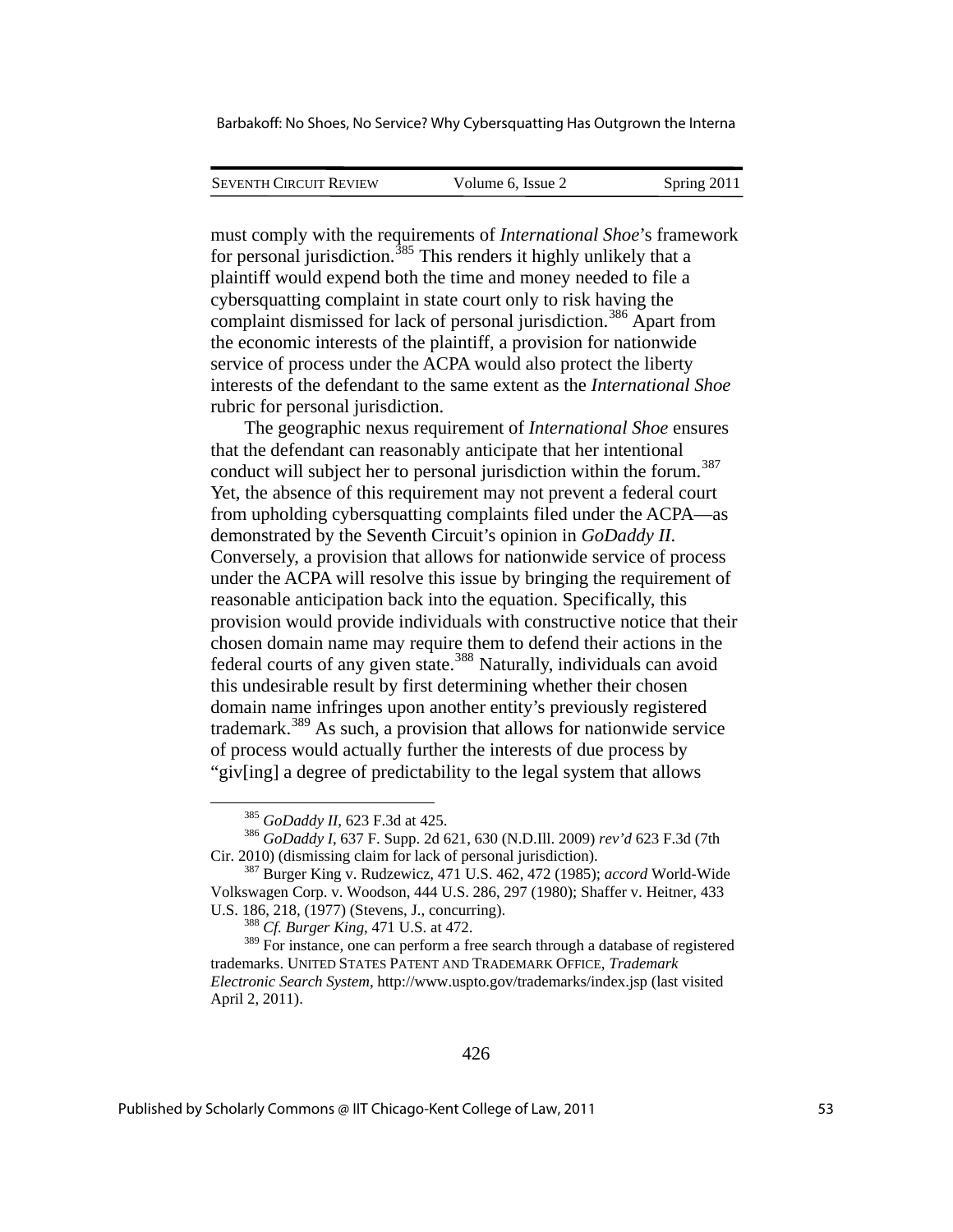| <b>SEVENTH CIRCUIT REVIEW</b> | Volume 6, Issue 2 | Spring 2011 |
|-------------------------------|-------------------|-------------|

potential defendants to structure their primary conduct with some minimum assurance as to where that conduct will and will not render them liable to suit."<sup>[390](#page-54-0)</sup>

While some may argue that the economic interests of the defendant may outweigh the degree of predictability provided by nationwide service of process under the ACPA, the Federal Rules of Civil Procedure provide a sufficient means of addressing these concerns.[391](#page-54-1) Specifically, the defendant can avoid the costs of litigating in a distant forum by filing a motion to transfer the case to another venue.[392](#page-54-2) Alternatively, the *GoDaddy II* opinion demonstrates that these litigation costs already exist *without* a provision for nationwide service of process. The equitable considerations that promoted the Seventh Circuit's decision will likely provide similar outcomes in future cybersquatting suits. Moreover, the precedent set by these decisions may begin to impact jurisdictional inquiries in other areas of law, undermining the element of predictability that the *International Shoe* framework seeks to provide.<sup>[393](#page-54-3)</sup>

A congressional amendment that provides for nationwide service of process would bring an end to the jurisdictional nightmare created by cybersquatting. This solution would allow the federal judiciary to adhere to the policy considerations that gave rise to the *International Shoe* framework—without undermining its requirements in the process.

#### **CONCLUSION**

As Chief Justice Warren once warned, the rapid technological shifts that ease the restrictions on interstate commerce must not lay waste to the traditional limitations on personal jurisdiction.<sup>[394](#page-54-4)</sup> In its effort to abide by Justice Warren's mandate, the Seventh Circuit's opinion in *GoDaddy II* cast aside the same due process considerations

<span id="page-54-2"></span><sup>392</sup> *Id.* 

 <sup>390</sup> *World Wide Volkswagen*, 444 U.S. at 297.

<span id="page-54-1"></span><span id="page-54-0"></span><sup>391</sup> *See* 28 U.S.C. § 1404 (Change of Venue).

<span id="page-54-3"></span><sup>393</sup> *World Wide Volkswagen*, 444 U.S. at 297.

<span id="page-54-4"></span><sup>394</sup> Hanson v. Denckla, 357 U.S. 235, 250–51 (1958).